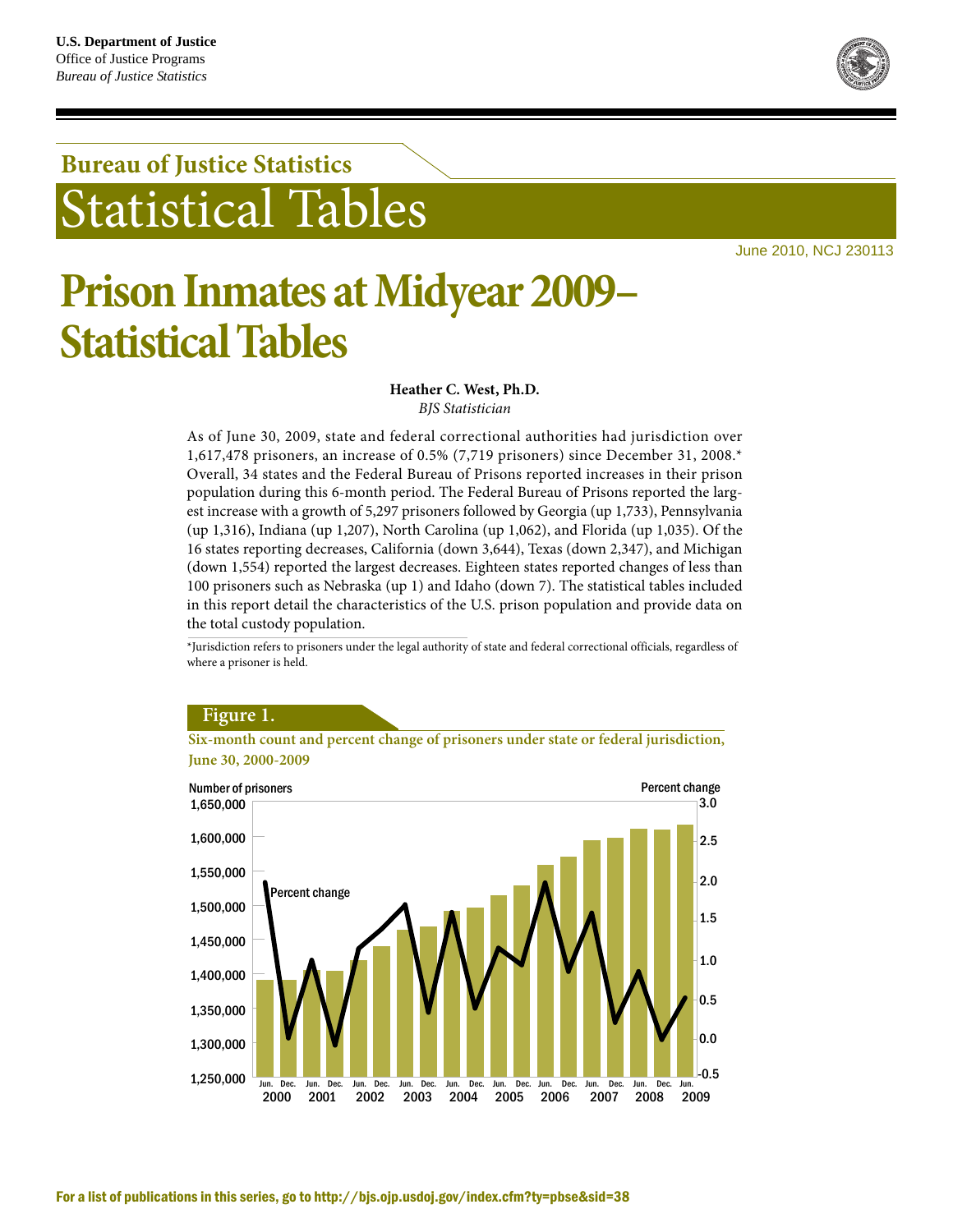#### **Selected characteristics of prisoners under state or federal jurisdiction:**

From December 31, 2009 to June 30, 2009—

- The U.S. prison population increased by 7,719 prisoners (0.5%), reaching 1,617,478 prisoners (table 1).
- About 70% (5,297 prisoners) of the prison growth occurred at the federal level. The remaining increase of 2,422 prisoners occurred at the state level.
- About 1 in every 198 U.S. residents was imprisoned with a sentence of more than 1 year, a rate of 504 prisoners per 100,000 U.S. residents (table 10).
- Males were imprisoned at a rate 14 times higher than females (954 per 100,000 U.S. residents compared to 68 per 100,000 U.S. residents, respectively).
- Approximately 8% (127,688 prisoners) of the prison population was housed in private facilities (table 11).
- Another 5.1% (82,370 prisoners) of the prison population was housed in local jails (table 13).

#### **Selected characteristics of inmates held in custody in state or federal prisons or in local jails:**

#### As of June 30, 2009—

- State and federal prisons and local jails had custody, or physical guardianship, over 2,297,400 inmates, a decrease of 0.5% since yearend 2008 (table 15).
- The decrease in the custody population resulted from the 2.3% (17,936 inmates) decline of inmates held in local jails.
- About 1 in every 134 U.S. residents was held in custody in state or federal prisons or in local jails, a rate of 748 inmates per 100,000 U.S. residents.
- Black non-Hispanic males, with an incarceration rate of 4,749 inmates per 100,000 U.S. residents, were incarcerated at a rate more than 6 times higher than white non-Hispanic males (708 inmates per 100,000 U.S. residents) and 2.6 times higher than Hispanic males (1,822 inmates per 100,000 U.S. residents) (table 18).
- One in every 300 black females was incarcerated compared to about 1 in every 1,099 white females and 1 in every 704 Hispanic females.
- Non-U.S. citizens made up 4.1% (94,498 inmates) of the state and federal custody population.
- Another 2,778 inmates in state custody were under age 18.

## **Figure 2.**



| U.S. total            |         |         |                               |      |      |      |      |
|-----------------------|---------|---------|-------------------------------|------|------|------|------|
| Federal               |         |         |                               |      |      |      |      |
| Georgia               |         |         |                               |      |      |      |      |
| Pennsylvania          |         |         |                               |      |      |      |      |
| Indiana               |         |         |                               |      |      |      |      |
| North Carolina        |         |         |                               |      |      |      |      |
| Florida               |         |         |                               |      |      |      |      |
| Arizona               |         |         |                               |      |      |      |      |
| South Carolina        |         |         |                               |      |      |      |      |
| Missouri              |         |         |                               |      |      |      |      |
|                       |         |         |                               |      |      |      |      |
| Arkansas<br>Louisiana |         |         |                               |      |      |      |      |
|                       |         |         |                               |      |      |      |      |
| Alabama               |         |         |                               |      |      |      |      |
| Oklahoma              |         |         |                               |      |      |      |      |
| Oregon                |         |         |                               |      |      |      |      |
| West Virginia         |         |         |                               |      |      |      |      |
| Alaska                |         |         |                               |      |      |      |      |
| Massachusetts         |         |         |                               |      |      |      |      |
| Minnesota             |         |         |                               |      |      |      |      |
| <b>New Mexico</b>     |         |         |                               |      |      |      |      |
| Ohio                  |         |         |                               |      |      |      |      |
| Montana               |         |         |                               |      |      |      |      |
| South Dakota          |         |         |                               |      |      |      |      |
| Virginia              |         |         |                               |      |      |      |      |
| Vermont               |         |         |                               |      |      |      |      |
| Tennessee             |         |         |                               |      |      |      |      |
| Illinois              |         |         |                               |      |      |      |      |
| Kansas                |         |         |                               |      |      |      |      |
| Wyoming               |         |         |                               |      |      |      |      |
| Colorado              |         |         |                               |      |      |      |      |
| Hawaii                |         |         |                               |      |      |      |      |
| Delaware              |         |         |                               |      |      |      |      |
| Washington            |         |         |                               |      |      |      |      |
| Maine                 |         |         |                               |      |      |      |      |
| New Hampshire         |         |         |                               |      |      |      |      |
| Nebraska              |         |         |                               |      |      |      |      |
| Idaho                 |         |         |                               |      |      |      |      |
| North Dakota          |         |         |                               |      |      |      |      |
| Wisconsin             |         |         |                               |      |      |      |      |
|                       |         |         |                               |      |      |      |      |
| New Jersey            |         |         |                               |      |      |      |      |
| Rhode Island          |         |         |                               |      |      |      |      |
| Utah                  |         |         |                               |      |      |      |      |
| Nevada                |         |         |                               |      |      |      |      |
| Connecticut           |         |         |                               |      |      |      |      |
| Kentucky              |         |         |                               |      |      |      |      |
| lowa                  |         |         |                               |      |      |      |      |
| Maryland              |         |         |                               |      |      |      |      |
| New York              |         |         |                               |      |      |      |      |
| Mississippi           |         |         |                               |      |      |      |      |
| Michigan              |         |         |                               |      |      |      |      |
| Texas                 |         |         |                               |      |      |      |      |
| California            |         |         |                               |      |      |      |      |
|                       | $-4000$ | $-2000$ |                               | 2000 | 4000 | 6000 |      |
|                       |         |         | 0                             |      |      |      | 8000 |
|                       |         |         | Change in number of prisoners |      |      |      |      |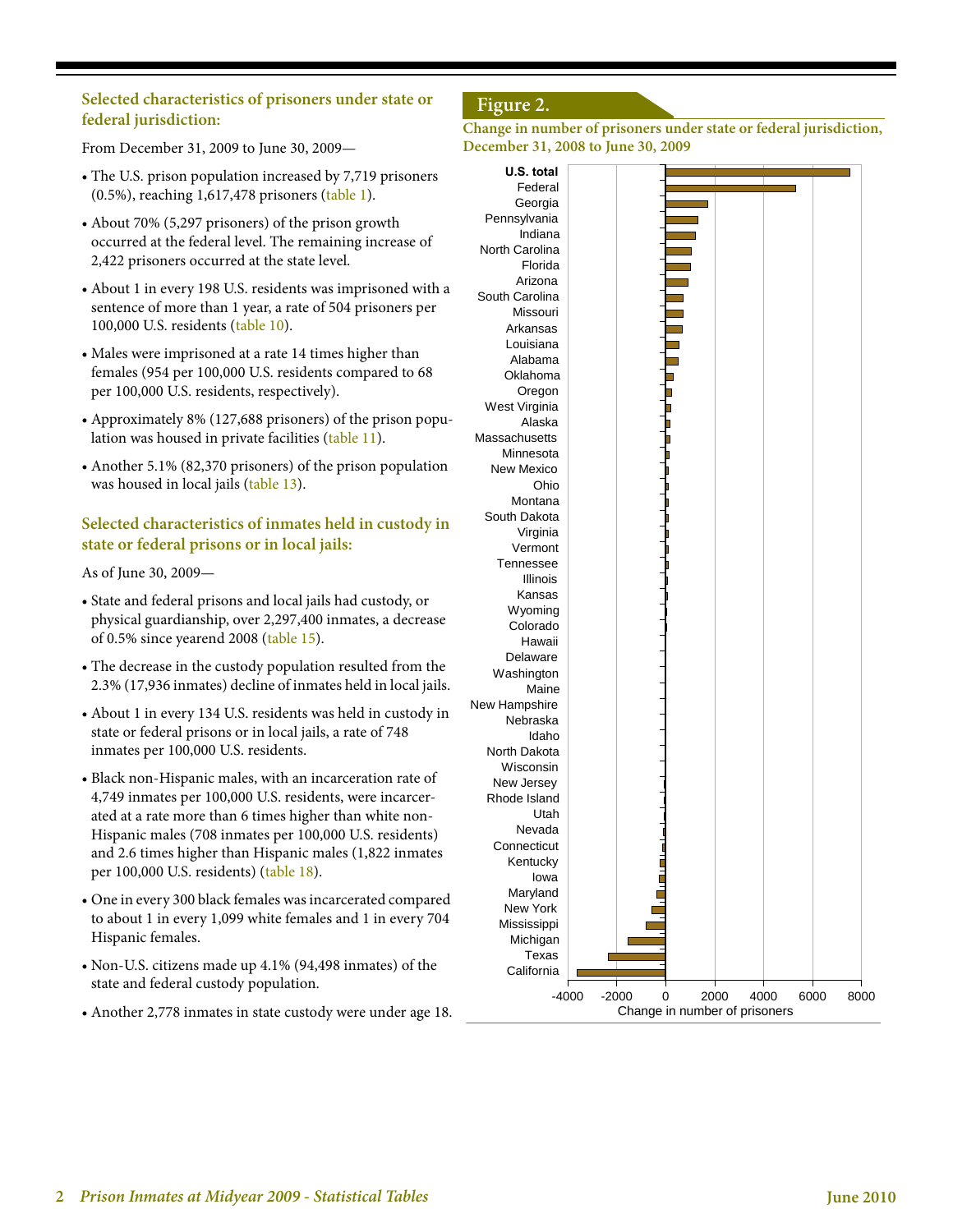#### **2009 Statistical Tables**

**Table 1.** Prisoners under the jurisdiction of state or federal prisons or in the custody of state or federal prisons or in local jails, December 31, 2000-2008, and June 30, 2008 and 2009

**Table 2**. Prisoners under the jurisdiction of state or federal correctional authorities, by jurisdiction, December 31, 2000, 2007, and 2008, and June 30, 2008 and 2009

**Table 3**. Male prisoners under the jurisdiction of state or federal correctional authorities, by jurisdiction, December 31, 2000, 2007, and 2008, and June 30, 2008 and 2009

**Table 4**. Female prisoners under the jurisdiction of state or federal correctional authorities, by jurisdiction, December 31, 2000, 2007, and 2008, and June 30, 2008 and 2009

**Table 5**. Sentenced prisoners under the jurisdiction of state or federal correctional authorities, by jurisdiction, December 31, 2000, 2007, and 2008, and June 30, 2008 and 2009

**Table 6**. Number of sentenced male prisoners under the jurisdiction of state and federal correctional authorities, December 31, 2000-2008, and June 30, 2008 and 2009

**Table 7**. Sentenced male prisoners under the jurisdiction of state or federal correctional authorities, by jurisdiction, December 31, 2000, 2007, and 2008, and June 30, 2008 and 2009

**Table 8**. Number of sentenced female prisoners under the jurisdiction of state or federal correctional authorities, December 31, 2000-2008, and June 30 2008 and 2009

**Table 9**. Sentenced female prisoners under the jurisdiction of state or federal correctional authorities, by jurisdiction, December 31, 2000, 2007, and 2008, and June 30 2008 and 2009

**Table 10**. Imprisonment rates of sentenced prisoners under jurisdiction of state and federal correctional authorities, by sex and jurisdiction, June 30, 2009

**Table 11**. Number of state or federal prisoners in private facilities, December 31, 2000-2008, and June 30, 2008 and 2009

**Table 12**. Number of state and federal prisoners in private facilities, by jurisdiction, December 31, 2000, 2007, and 2008, and June 30, 2008 and 2009

**Table 13**. Number of state or federal prisoners in local facilities, December 31, 2000-2008, and June 30, 2008 and 2009

**Table 14**. Number of state and federal prisoners in local facilities, by jurisdiction, December 31, 2000, 2007, and 2008, and June 30, 2008 and 2009

**Table 15**. Inmates held in custody in state or federal prisons or in local jails, December 31, 2000-2008, and June 30, 2008 and 2009

**Table 16**. Estimated number of inmates held in custody in state or federal prison or in local jails, by sex, race, and Hispanic origin, June 30, 2000-2009

**Table 17**. Estimated number of inmates held in custody in state or federal prisons or in local jails, by sex, race, Hispanic origin, and age, June 30, 2009

**Table 18**. Estimated number of inmates held in custody in state or federal prisons or in local jails per 100,000 U.S. residents, by sex, race, and Hispanic origin, June 30, 2000- 2009

**Table 19**. Estimated number of inmates held in custody in state or federal prison, or in local jails per 100,000 U.S. residents, by sex, race, Hispanic origin, and age, June 30, 2009

**Table 20**. Reported number of non-U.S. citizens held in custody in state or federal prisons, by sex, region, and jurisdiction, June 30, 2008 and 2009

**Table 21**. Reported number of inmates under age 18 held in custody in state prisons, by sex, region, and jurisdiction, June 30, 2008 and 2009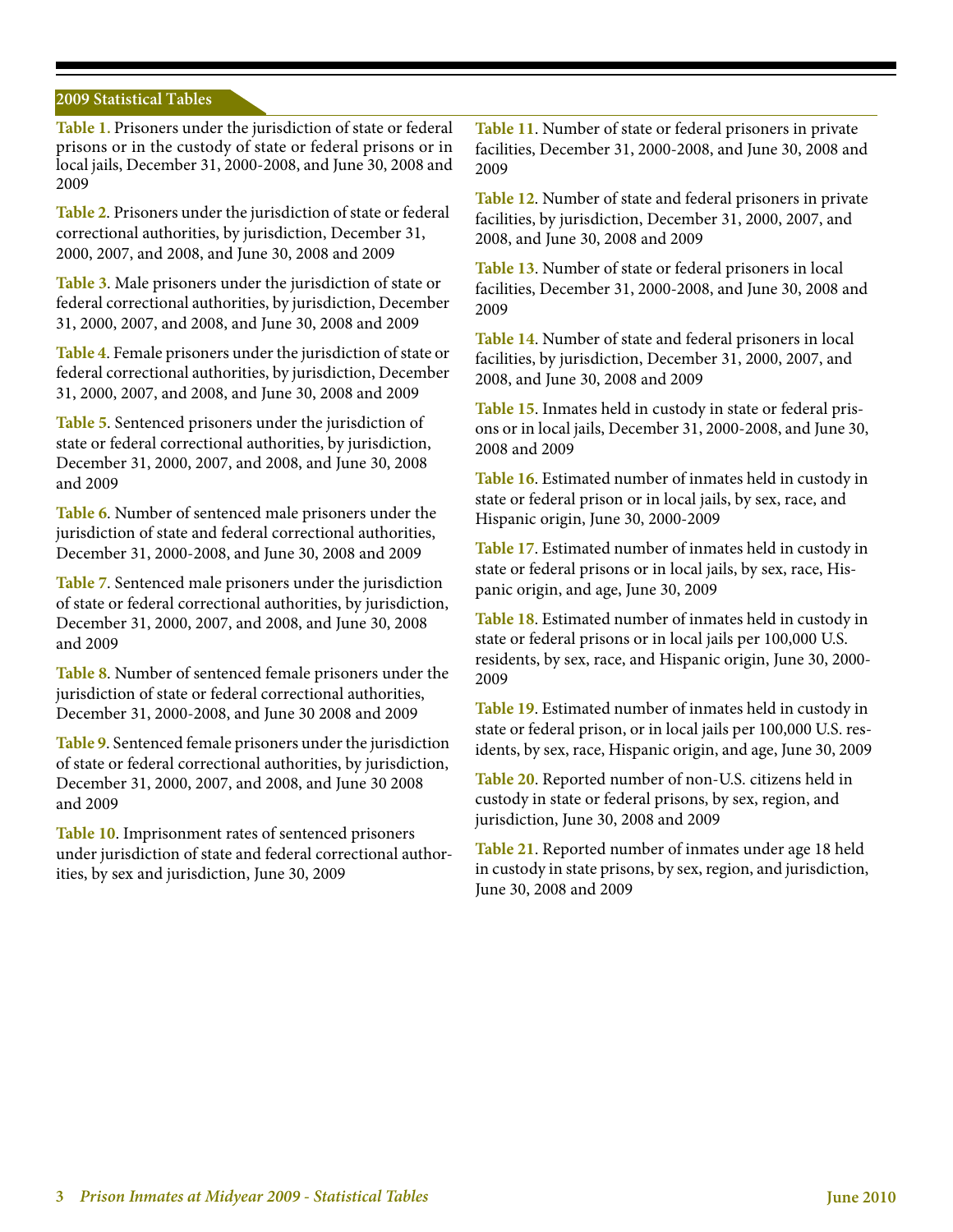#### **Table 1. Prisoners under the jurisdiction of state or federal prisons or in the custody of state or federal prisons or local jails, December 31, 2000 and 2008, and June 30, 2008 and 2009**

| Year                          | Total     | Federal | <b>State</b> | Male      | Female  | Sentenced<br>prisoners <sup>a</sup> | Imprisonment<br>rate <sup>b</sup> | Incarceration<br>rate for inmates<br>in custody <sup>c</sup> |
|-------------------------------|-----------|---------|--------------|-----------|---------|-------------------------------------|-----------------------------------|--------------------------------------------------------------|
| 2000                          | 1,391,261 | 145,416 | 1,245,845    | 1,298,027 | 93,234  | 1,331,278                           | 478                               | 684                                                          |
| 2001                          | 1,404,032 | 156,993 | 1,247,039    | 1,311,053 | 92,979  | 1,345,217                           | 470                               | 685                                                          |
| 2002                          | 1,440,144 | 163,528 | 1,276,616    | 1,342,513 | 97,631  | 1,380,516                           | 476                               | 701                                                          |
| 2003                          | 1,468,601 | 173,059 | 1,295,542    | 1,367,755 | 100,846 | 1,408,361                           | 482                               | 712                                                          |
| 2004                          | 1,497,100 | 180,328 | 1,316,772    | 1,392,278 | 104,822 | 1,433,728                           | 486                               | 723                                                          |
| 2005                          | 1,527,929 | 187,618 | 1,340,311    | 1.420.303 | 107.626 | 1,462,866                           | 491                               | 737                                                          |
| 2006                          | 1,569,945 | 193,046 | 1,376,899    | 1,457,486 | 112,459 | 1,504,660                           | 501                               | 751                                                          |
| 2007                          | 1,598,245 | 199,618 | 1,398,627    | 1,483,740 | 114,505 | 1,532,850                           | 506                               | 756                                                          |
| 2008                          |           |         |              |           |         |                                     |                                   |                                                              |
| June 30                       | 1,610,542 | 201.142 | 1,409,400    | 1,494,662 | 115,880 | 1,541,847                           | 509                               | 762                                                          |
| December 31                   | 1,609,759 | 201,280 | 1,408,479    | 1,495,110 | 114,649 | 1,547,742                           | 504                               | 756                                                          |
| 2009                          |           |         |              |           |         |                                     |                                   |                                                              |
| June 30                       | 1,617,478 | 206,577 | 1,410,901    | 1,502,499 | 114,979 | 1,551,135                           | 504                               | 748                                                          |
| Annual change                 |           |         |              |           |         |                                     |                                   |                                                              |
| Average annual                |           |         |              |           |         |                                     |                                   |                                                              |
| change,                       |           |         |              |           |         |                                     |                                   |                                                              |
| 12/31/2000-                   |           |         |              |           |         |                                     |                                   |                                                              |
| 12/31/2008                    | 1.8 %     | 4.1 %   | 1.5 %        | 1.8 %     | 2.6 %   | 1.9 %                               | 0.7%                              | 1.2 %                                                        |
| 6/30/2008-                    |           |         |              |           |         |                                     |                                   |                                                              |
| 6/30/2009                     | 0.4       | 2.7     | 0.1          | 0.5       | $-0.8$  | 0.6                                 | $-1.0$                            | $-1.8$                                                       |
| 6-month change<br>12/31/2007- |           |         |              |           |         |                                     |                                   |                                                              |
| 06/30/2008                    | 0.8%      | 0.8 %   | 0.8 %        | 0.7 %     | 1.2 %   | 0.6 %                               | 0.6 %                             | 0.8 %                                                        |
| 12/31/2008-                   |           |         |              |           |         |                                     |                                   |                                                              |
| 06/30/2009                    | 0.5       | 2.6     | 0.2          | 0.5       | 0.3     | 0.2                                 | $-0.1$                            | $-0.8$                                                       |

Note: Jurisdiction refers to prisoners under the legal authority of state and federal correctional officials, regardless of where the prisoners are held. Custody refers to the number of inmates held in state or federal prisons or local jails, regardless of sentence length or the authority having jurisdiction.

<sup>a</sup>Includes prisoners under the jurisdiction of state or federal correctional officials with sentences of more than one year.

 $^{\rm b}$ Imprisonment rate is the number of prisoners under state or federal jurisdiction with a sentence of more than one year per 100,000 U.S. residents. Resident population estimates are from the U.S. Census Bureau for January 1 of the following year for December 31 estimates and July 1 of the current year for midyear estimates.

c Incarceration rate is the total number of inmates held in custody of state or federal prisons or in local jails per 100,000 U.S. residents.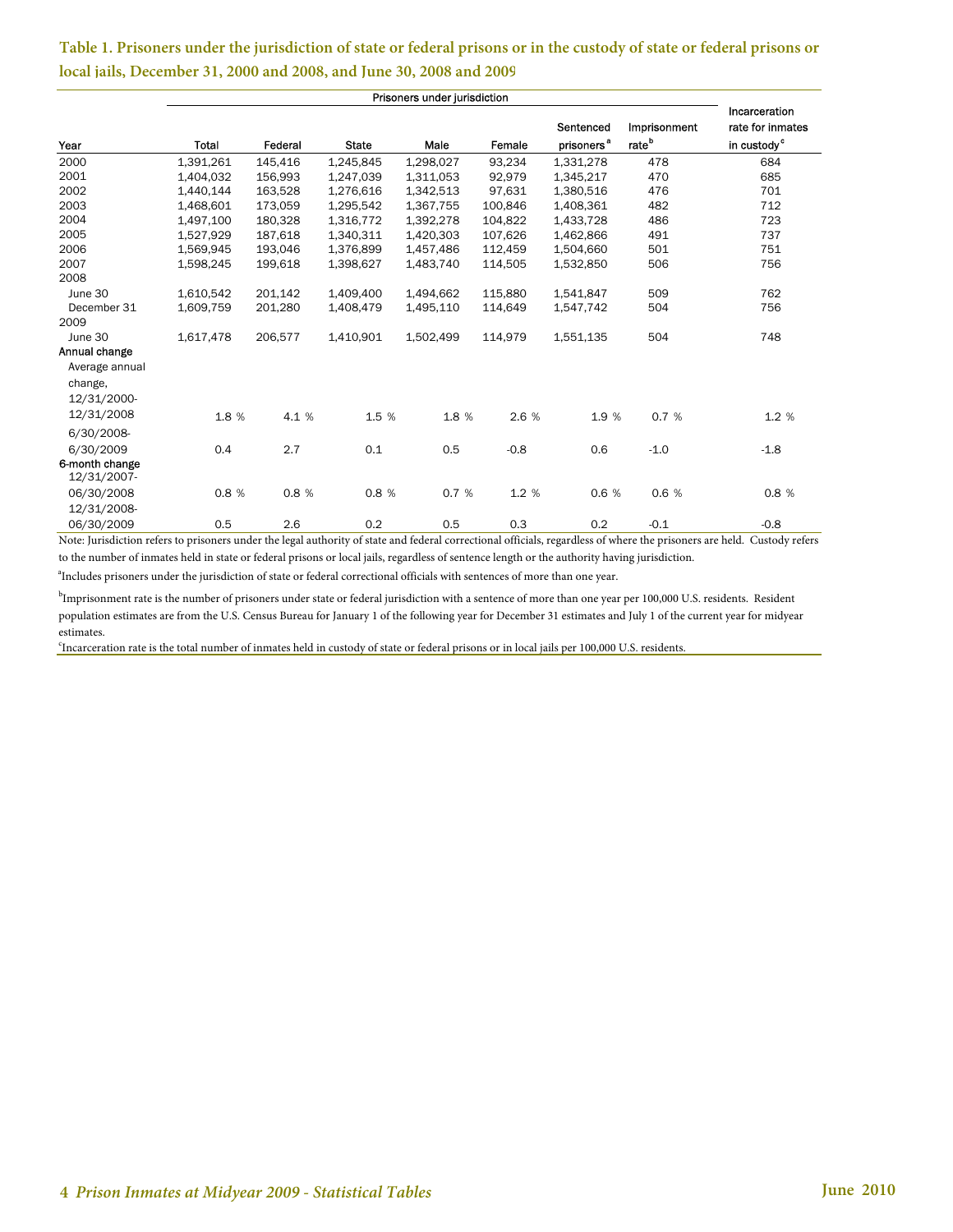|                            |            | Number of prisoners |            | 6-month change |             |             |                      |
|----------------------------|------------|---------------------|------------|----------------|-------------|-------------|----------------------|
|                            |            |                     |            |                |             | 12/31/2007- | 12/31/2008-          |
| Region and jurisdiction    | 12/31/2000 | 12/31/2007          | 6/30/2008  | 12/31/2008     | 6/30/2009   | 06/30/2008  | 06/30/2009           |
| U.S. total                 | 1,391,261  | 1,598,245           | 1,610,542  | 1,609,759      | 1,617,478   | 0.8%        | 0.5 %                |
| Federal                    | 145,416    | 199,618             | 201,142    | 201,280        | 206,577     | 0.8         | 2.6                  |
| <b>State</b>               | 1,245,845  | 1,398,627           | 1,409,400  | 1,408,479      | 1,410,901   | 0.8         | 0.2                  |
| Northeast                  | 174,826    | 179,030             | 179,093    | 178,642        | 179,371     | $-$ %       | 0.4 %                |
|                            |            | 20.924              |            |                |             |             |                      |
| Connecticut <sup>a</sup>   | 18,355     |                     | 21,099     | 20,661         | 20,503      | 0.8         | $-0.8$               |
| Maine                      | 1,679      | 2,148               | 2,246      | 2,195          | 2,206       | 4.6         | 0.5                  |
| Massachusetts              | 10,722     | 11,436              | 11,662     | 11,408         | 11,572      | 2.0         | 1.4                  |
| New Hampshire <sup>b</sup> | 2,257      | 2,943               | 2,827      | 2,702          | 2,709       | $-3.9$      | 0.3                  |
| New Jersey                 | 29,784     | 26,827              | 26,490     | 25,953         | 25,886      | $-1.3$      | $-0.3$               |
| New York                   | 70,199     | 62,620              | 62,184     | 60,347         | 59,778      | $-0.7$      | $-0.9$               |
| Pennsylvania               | 36,847     | 45,969              | 46,313     | 49,215         | 50,531      | 0.7         | 2.7                  |
| Rhode Island <sup>a</sup>  | 3,286      | 4,018               | 4,190      | 4,045          | 3,974       | 4.3         | $-1.8$               |
| Vermont <sup>a</sup>       | 1,697      | 2,145               | 2,082      | 2,116          | 2,212       | $-2.9$      | 4.5                  |
| Midwest                    | 237,378    | 263,039             | 265,652    | 264,314        | 264,897     | 1.0 %       | 0.2%                 |
| Illinois                   | 45,281     | 45,215              | 45,548     | 45,474         | 45,545      | 0.7         | 0.2                  |
| Indiana                    | 20,125     | 27,132              | 27,380     | 28,322         | 29,529      | 0.9         | 4.3                  |
| lowa <sup>c</sup>          | 7,955      | 8,732               | 8,778      |                | 8,494       |             |                      |
|                            |            |                     |            | 8,766          |             | 0.5         | $-3.1$               |
| Kansas                     | 8,344      | 8,696               | 8,633      | 8,539          | 8,602       | $-0.7$      | 0.7                  |
| Michigan                   | 47,718     | 50,233              | 50,482     | 48,738         | 47,184      | 0.5         | $-3.2$               |
| Minnesota                  | 6,238      | 9,468               | 9,964      | 9,910          | 10,064      | 5.2         | 1.6                  |
| Missouri                   | 27,543     | 29,857              | 30,927     | 30,186         | 30,889      | 3.6         | 2.3                  |
| Nebraska                   | 3,895      | 4,505               | 4,419      | 4,520          | 4,521       | $-1.9$      | 0.0                  |
| North Dakota               | 1,076      | 1,416               | 1,450      | 1,452          | 1,438       | 2.4         | $-1.0$               |
| Ohio                       | 45,833     | 50,731              | 51,160     | 51,686         | 51,811      | 0.8         | 0.2                  |
| South Dakota               | 2,616      | 3,311               | 3,358      | 3,342          | 3,456       | 1.4         | 3.4                  |
| Wisconsin                  | 20,754     | 23,743              | 23,553     | 23,379         | 23,364      | $-0.8$      | $-0.1$               |
| South                      | 561,214    | 639,578             | 647,781    | 647,312        | 650,550     | 1.3 %       | 0.5 %                |
| Alabama                    | 26,332     | 29,412              | 29,871     | 30,508         | 31,033      | 1.6         | 1.7                  |
| Arkansas                   | 11,915     | 14,314              | 14,552     | 14,716         | 15,398      | 1.7         | 4.6                  |
| Delaware <sup>a</sup>      | 6,921      | 7,276               | 7,362      | 7,075          | 7,092       | 1.2         | 0.2                  |
| District of Columbia       | 7,456      | $\tilde{}$          | $\tilde{}$ | $\tilde{}$     | $\tilde{ }$ | ÷           | $\ddot{\phantom{a}}$ |
| Florida                    | 71,319     | 98,219              | 100,494    | 102,388        | 103,423     | 2.3         | 1.0                  |
| Georgia <sup>c</sup>       | 44,232     | 54,256              | 54,016     | 52,719         | 54,452      | $-0.4$      | 3.3                  |
| Kentucky                   | 14,919     | 22,457              | 21,610     | 21,706         | 21,447      | $-3.8$      | $-1.2$               |
| Louisiana                  | 35,207     | 37,540              | 38,137     | 38,381         | 38,921      | 1.6         | 1.4                  |
|                            | 23,538     | 23,433              | 23,293     | 23,324         | 22,935      | $-0.6$      | $-1.7$               |
| Maryland                   | 20,241     | 22,431              | 22,764     | 22,754         | 21,939      | 1.5         | $-3.6$               |
| Mississippi                |            |                     |            |                |             |             |                      |
| North Carolina             | 31,266     | 37,970              | 39,042     | 39,482         | 40,544      | 2.8         | 2.7                  |
| Oklahoma                   | 23,181     | 25,849              | 26,155     | 25,864         | 26,172      | 1.2         | 1.2                  |
| South Carolina             | 21,778     | 24,239              | 25,275     | 24,326         | 25,052      | 4.3         | 3.0                  |
| Tennessee                  | 22,166     | 26,267              | 26,998     | 27,228         | 27,323      | 2.8         | 0.3                  |
| Texas                      | 166,719    | 171,790             | 173,232    | 172,506        | 170,159     | 0.8         | $-1.4$               |
| Virginia                   | 30,168     | 38,069              | 38,879     | 38,276         | 38,387      | 2.1         | 0.3                  |
| West Virginia              | 3,856      | 6,056               | 6,101      | 6,059          | 6,273       | 0.7         | 3.5                  |
| West                       | 272,427    | 316,980             | 316,874    | 318,211        | 316,083     | 0.0 %       | $-0.7%$              |
| Alaska <sup>a</sup>        | 4,173      | 5,167               | 5,223      | 5,014          | 5,204       | $1.1\,$     | 3.8                  |
| Arizona <sup>c</sup>       | 26,510     | 37,746              | 38,988     | 39,589         | 40,492      | 3.3         | 2.3                  |
| California                 | 163,001    | 174,282             | 173,320    | 173,670        | 170,026     | $-0.6$      | $-2.1$               |
| Colorado                   | 16,833     | 22,841              | 23,130     | 23,274         | 23,316      | 1.3         | 0.2                  |
| Hawaii <sup>a</sup>        | 5,053      | 5,978               | 6,003      | 5,955          | 5,986       | 0.4         | 0.5                  |
| Idaho                      | 5,535      | 7,319               | 7,338      | 7,290          | 7,283       | 0.3         | $-0.1$               |
| Montana                    | 3,105      | 3,462               | 3,592      | 3,545          | 3,664       | 3.8         | 3.4                  |
| Nevada <sup>d</sup>        |            |                     |            |                |             |             | $-0.9$               |
|                            | 10,063     | 13,400              | 12,915     | 12,743         | 12,632      | ÷<br>$-2.1$ |                      |
| New Mexico                 | 5,342      | 6,466               | 6,330      | 6,402          | 6,531       |             | 2.0                  |
| Oregon                     | 10,580     | 13,948              | 14,079     | 14,167         | 14,412      | 0.9         | 1.7                  |
| Utah                       | 5,637      | 6,515               | 6,479      | 6,552          | 6,467       | $-0.6$      | -1.3                 |
| Washington                 | 14,915     | 17,772              | 17,404     | 17,926         | 17,940      | $-2.1$      | 0.1                  |
| Wyoming                    | 1,680      | 2,084               | 2,073      | 2,084          | 2,130       | $-0.5$      | $2.2\,$              |

#### **Table 2. Prisoners under the jurisdiction of state or federal correctional authorities, by jurisdiction, December 31, 2000, 2007 and 2008, and June 30, 2008 and 2009**

--Less than 0.05%.

~Not applicable. As of December 31, 2001, sentenced felons from the District of Columbia were the responsibility of the Federal Bureau of Prisons. : Not calculated.

<sup>a</sup>Prisons and jails form one integrated system. Data include total jail and prison populations.

<sup>b</sup>Prison population for yearend 2008 is as of January 2, 2009.

c Prison population based on custody counts.

d Includes estimates for Nevada for December 31, 2007. See *Methodology.*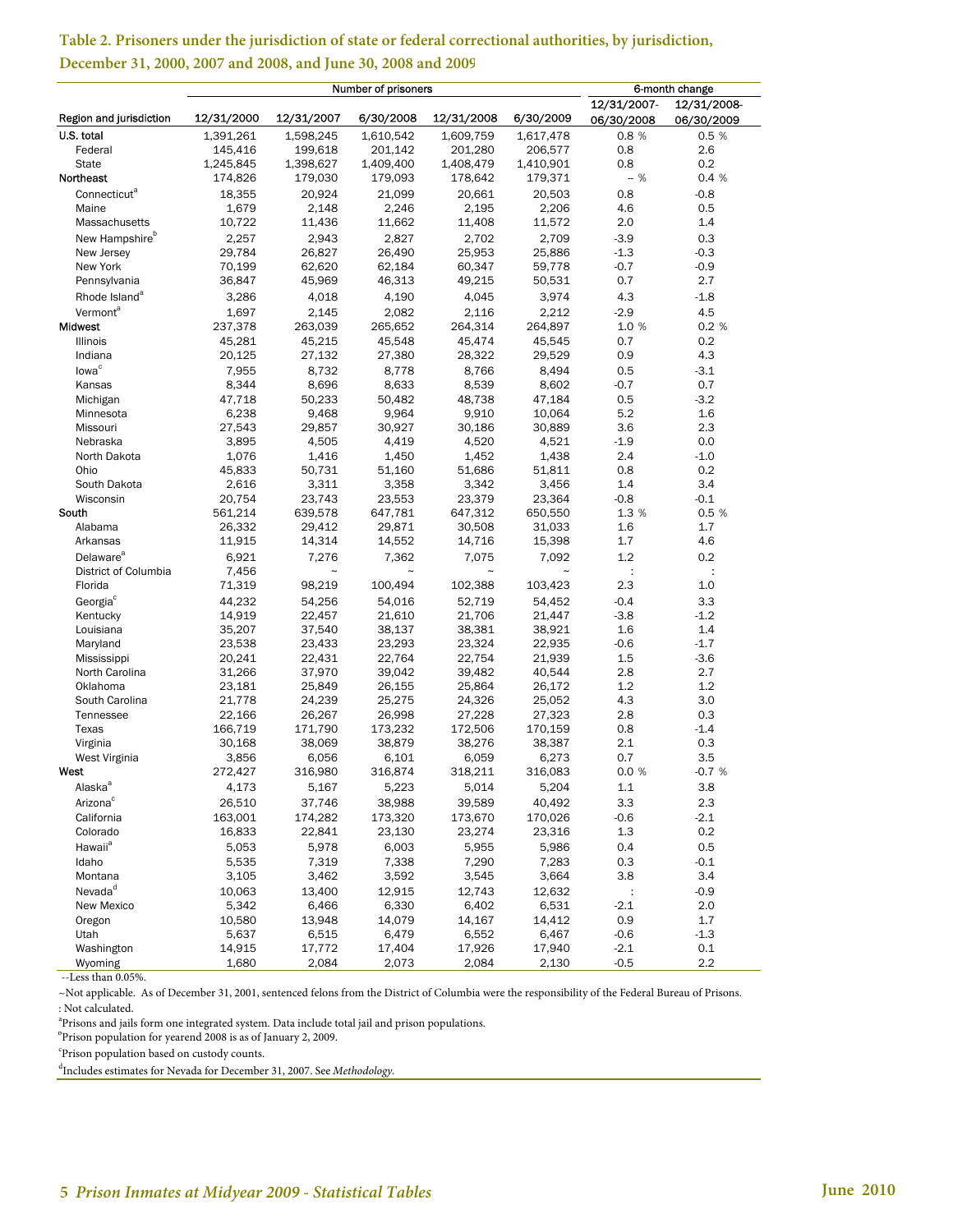|                             | Number of male prisoners |                  |                  |                  |                   | 6-month change   |               |  |
|-----------------------------|--------------------------|------------------|------------------|------------------|-------------------|------------------|---------------|--|
| Region and                  |                          |                  |                  |                  |                   | 12/31/2007-      | 12/31/2008-   |  |
| jurisdiction                | 12/31/2000               | 12/31/2007       | 6/30/2008        | 12/31/2008       | 6/30/2009         | 06/30/2008       | 06/30/2009    |  |
| U.S. total                  | 1,298,027                | 1,483,740        | 1,494,662        | 1,495,110        | 1,502,499         | $-0.7%$          | 0.5%          |  |
| Federal                     | 135,171                  | 186,280          | 187,660          | 188,007          | 192,831           | $-0.7$           | 2.6           |  |
| <b>State</b>                | 1,162,856                | 1,297,460        | 1,307,002        | 1,307,103        | 1,309,668         | $-0.7$           | 0.2           |  |
| Northeast                   | 165,744                  | 169,336          | 169,173          | 169,041          | 169,738           | 0.1%             | 0.4 %         |  |
| Connecticut <sup>a</sup>    | 16,949                   | 19,428           | 19,521           | 19,159           | 19,027            | $-0.5$           | $-0.7$        |  |
| Maine                       | 1,613                    | 2,009            | 2,078            | 2,039            | 2,048             | $-3.3$           | 0.4           |  |
| Massachusetts               | 10,059                   | 10,646           | 10,812           | 10,657           | 10,796            | $-1.5$           | 1.3           |  |
| New Hampshire <sup>b</sup>  | 2,137                    | 2,741            | 2,619            | 2,521            | 2,531             | 4.7              | 0.4           |  |
| New Jersey                  | 28,134                   | 25,417           | 25,113           | 24,654           | 24,590            | 1.2              | $-0.3$        |  |
| New York                    | 66,919                   | 59,866           | 59,493           | 57,760           | 57,177            | 0.6              | $-1.0$        |  |
| Pennsylvania                | 35,268                   | 43,506           | 43,721           | 46,451           | 47,756            | $-0.5$           | 2.8           |  |
| Rhode Island <sup>a</sup>   | 3.048                    | 3,736            | 3.885            | 3,802            | 3,738             | $-3.8$           | $-1.7$        |  |
| Vermont <sup>a</sup>        | 1,617                    | 1,987            | 1,931            | 1,998            | 2,075             | 2.9              | 3.9           |  |
| <b>Midwest</b>              | 222,780                  | 245,110          | 247,663          | 246,531          | 247,143           | $-1.0%$          | 0.2 %         |  |
| Illinois                    | 42,432                   | 42,391           | 42,722           | 42,753           | 42,933            | $-0.8$           | 0.4           |  |
| Indiana                     | 18,673                   | 24,837           | 25,048           | 25,829           | 26,906            | $-0.8$           | 4.2           |  |
|                             |                          |                  |                  |                  |                   |                  |               |  |
| lowa <sup>c</sup>           | 7.363                    | 8,015            | 8,021            | 8,017            | 7,822             | $-0.1$           | $-2.4$        |  |
| Kansas                      | 7,840                    | 8,071            | 8,051            | 7,970            | 8,023             | 0.2              | 0.7           |  |
| Michigan                    | 45,587                   | 48,153           | 48,384           | 46,781           | 45,384            | $-0.5$           | $-3.0$        |  |
| Minnesota                   | 5,870                    | 8,866            | 9,298            | 9,240            | 9,351             | $-4.6$           | 1.2           |  |
| Missouri                    | 25,550                   | 27,335           | 28,428           | 27,737           | 28,402            | $-3.8$           | 2.4           |  |
| Nebraska                    | 3,629                    | 4,106            | 4,038            | 4,130            | 4,146             | 1.7              | 0.4           |  |
| North Dakota                | 1,008                    | 1,269            | 1,289            | 1,292            | 1,270             | $-1.6$           | $-1.7$        |  |
| Ohio                        | 43,025                   | 46,909           | 47,255           | 47,773           | 47,853            | $-0.7$           | 0.2           |  |
| South Dakota                | 2,416                    | 2,942            | 3,012            | 2,987            | 3,060             | $-2.3$<br>0.4    | 2.4<br>$-0.1$ |  |
| Wisconsin<br>South          | 19,387                   | 22,216           | 22,117           | 22,022           | 21,993            |                  |               |  |
|                             | 521,562                  | 591,075          | 598,182          | 598,262          | 601,563           | $-1.2%$          | 0.6 %         |  |
| Alabama                     | 24,506<br>11,143         | 27,254           | 27,704<br>13,484 | 28,277           | 28,670            | $-1.6$<br>$-1.8$ | 1.4<br>4.9    |  |
| Arkansas                    |                          | 13,248           |                  | 13,656           | 14,321            |                  |               |  |
| Delaware <sup>a</sup>       | 6,324                    | 6,699            | 6,757            | 6,518            | 6,530             | $-0.9$           | 0.2           |  |
| District of Columbia        | 7,100                    | $\tilde{}$       | $\tilde{}$       | $\thicksim$      | $\tilde{}$        |                  | ÷             |  |
| Florida                     | 67,214                   | 91,365           | 93,529           | 95,237           | 96,074            | $-2.3$           | 0.9           |  |
| Georgia <sup>c</sup>        | 41,474                   | 50,711           | 50,457           | 49,027           | 50,690            | 0.5              | 3.4           |  |
| Kentucky                    | 13,858                   | 20,016           | 19,284           | 19,436           | 19,177            | 3.8              | $-1.3$        |  |
| Louisiana                   | 32,988                   | 35,082           | 35,601           | 35,865           | 36,364            | $-1.5$           | 1.4           |  |
| Maryland                    | 22,319                   | 22,249           | 22,144           | 22,264           | 21,978            | 0.5              | $-1.3$        |  |
| Mississippi                 | 18,572                   | 20,469           | 20,763           | 20,773           | 20,140            | $-1.4$           | $-3.0$        |  |
| North Carolina              | 29,363<br>20,787         | 35,344           | 36,248           | 36,704           | 37,635            | $-2.5$           | 2.5           |  |
| Oklahoma                    |                          | 23,242<br>22,635 | 23,539<br>23,515 | 23,340<br>22,693 | 23,583            | $-1.3$<br>$-3.7$ | 1.0<br>3.1    |  |
| South Carolina<br>Tennessee | 20,358<br>20,797         | 24,344           | 24,884           | 25,099           | 23,400<br>25,207  | $-2.2$           | 0.4           |  |
| Texas                       | 153,097                  | 157,859          | 158,950          | 158,653          | 156,760           | $-0.7$           | $-1.2$        |  |
| Virginia                    | 28,109                   | 35,136           | 35,855           | 35,309           | 35,421            | $-2.0$           | 0.3           |  |
| West Virginia               | 3,553                    | 5,422            | 5,468            | 5,411            | 5,613             | $-0.8$           | 3.7           |  |
| West                        | 252,770                  | 291,939          | 291,984          | 293,269          | 291,224           | $-$ %            | $-0.7%$       |  |
| Alaska <sup>a</sup>         | 3.889                    | 4,603            | 4,617            | 4,511            | 4,599             | $-0.3$           | 2.0           |  |
|                             |                          |                  |                  |                  |                   |                  |               |  |
| Arizona <sup>c</sup>        | 24,546<br>151,840        | 34,286           | 35,343           | 35,823           | 36,668<br>158,793 | $-3.0$           | 2.4           |  |
| California                  |                          | 162,654          | 161,713          | 162,050          |                   | 0.6              | $-2.0$        |  |
| Colorado                    | 15,500                   | 20,506           | 20,842           | 20,980           | 21,060            | $-1.6$           | 0.4           |  |
| Hawaii <sup>a</sup>         | 4,492                    | 5,232            | 5,245            | 5,227            | 5,243             | $-0.2$           | 0.3           |  |
| Idaho                       | 5,042                    | 6,519            | 6,541            | 6,532            | 6,509             | $-0.3$           | $-0.4$        |  |
| Montana                     | 2,799                    | 3,161            | 3,256            | 3,184            | 3,272             | $-2.9$           | 2.8           |  |
| Nevada <sup>d</sup>         | 9,217                    | 12,221           | 11,940           | 11,761           | 11,643            | $\sim$           | $-1.0$        |  |
| New Mexico                  | 4,831                    | 5,890            | 5,754            | 5,833            | 5,916             | 2.4              | 1.4           |  |
| Oregon                      | 9,984                    | 12,888           | 12,982           | 13,058           | 13,286            | $-0.7$           | 1.7           |  |
| Utah                        | 5,256                    | 5,883            | 5,873            | 5,912            | 5,865             | 0.2              | $-0.8$        |  |
| Washington                  | 13,850                   | 16,258           | 16,041           | 16,522           | 16,457            | 1.4              | $-0.4$        |  |
| Wyoming                     | 1,524                    | 1,838            | 1,837            | 1,876            | 1,913             | 0.1              | 2.0           |  |

## **Table 3. Male prisoners under the jurisdiction of state or federal correctional authorities, by jurisdiction, December 31, 2000, 2007, and 2008, and June 30, 2008 and 2009**

~Not applicable. As of December 31, 2001, sentenced felons from the District of Columbia were the responsbility of the Federal Bureau of Prisons. :Not calculated.

--Less than 0.05%

<sup>a</sup>Prisons and jails form one integrated system. Data include total jail and prison populations.

b Jurisdiction count of yearend 2008 is as of January 2, 2009.

c Prison population based on custody counts.

d Includes estimates for Nevada for December 31, 2007. See *Methodology.*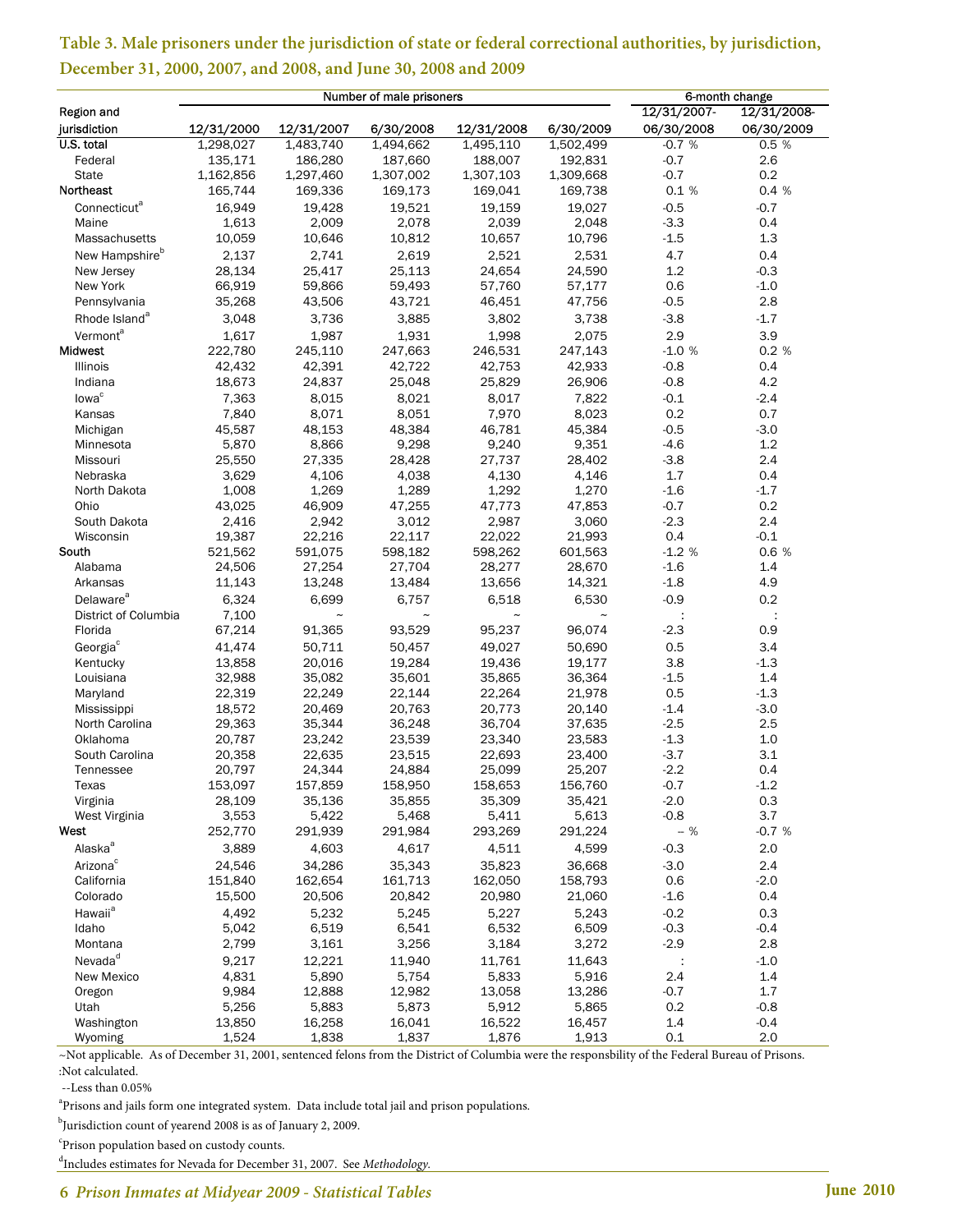|                              | Number of female prisoners |              |              |               |              | 6-month change           |               |  |
|------------------------------|----------------------------|--------------|--------------|---------------|--------------|--------------------------|---------------|--|
|                              |                            |              |              |               |              | 12/31/2007-              | 12/31/2008-   |  |
| Region and jurisdiction      | 12/31/2000                 | 12/31/2007   | 6/30/2008    | 12/31/2008    | 6/30/2009    | 06/30/2008               | 06/30/2009    |  |
| U.S. total                   | 93,234                     | 114,505      | 115,880      | 114,649       | 114,979      | $-1.2%$                  | 0.3%          |  |
| Federal                      | 10,245                     | 13,338       | 13,482       | 13,273        | 13,746       | $-1.1$                   | 3.6           |  |
| <b>State</b>                 | 82,989                     | 101,167      | 102,398      | 101,376       | 101,233      | $-1.2$                   | $-0.1$        |  |
| Northeast                    | 9,082                      | 9,694        | 9,920        | 9,601         | 9,633        | $-2.3%$                  | 0.3 %         |  |
| Connecticut <sup>a</sup>     | 1,406                      | 1,496        | 1,578        | 1,502         | 1,476        | $-5.2$                   | $-1.7$        |  |
| Maine                        | 66                         | 139          | 168          | 156           | 158          | $-17.3$                  | 1.3           |  |
| Massachusetts                | 663                        | 790          | 850          | 751           | 776          | $-7.1$                   | 3.3           |  |
| New Hampshire <sup>b</sup>   | 120                        | 202          | 208          | 181           | 178          | $-2.9$                   | $-1.7$        |  |
| New Jersey                   | 1,650                      | 1.410        | 1.377        | 1,299         | 1,296        | 2.4                      | $-0.2$        |  |
| New York                     | 3,280                      | 2,754        | 2,691        | 2,587         | 2,601        | 2.3                      | 0.5           |  |
| Pennsylvania                 | 1,579                      | 2,463        | 2,592        | 2,764         | 2,775        | $-5.0$                   | 0.4           |  |
| Rhode Island <sup>a</sup>    | 238                        | 282          | 305          | 243           | 236          | $-7.5$                   | $-2.9$        |  |
| Vermont <sup>a</sup>         | 80                         | 158          | 151          | 118           | 137          | 4.6                      | 16.1          |  |
| Midwest                      | 14,598                     | 17,929       | 17,989       | 17,783        | 17,754       | $-0.3%$                  | $-0.2%$       |  |
| Illinois                     | 2,849                      | 2,824        | 2,826        | 2,721         | 2,612        | $-0.1$                   | $-4.0$        |  |
| Indiana                      | 1,452                      | 2,295        | 2,332        | 2,493         | 2,623        | $-1.6$                   | 5.2           |  |
| lowa <sup>c</sup>            | 592                        | 717          | 757          | 749           | 672          | $-5.3$                   | $-10.3$       |  |
| Kansas                       | 504                        | 625          | 582<br>2,098 | 569           | 579          | 7.4                      | 1.8           |  |
| Michigan<br>Minnesota        | 2,131<br>368               | 2,080<br>602 | 666          | 1,957<br>670  | 1,800<br>713 | $-0.9$<br>$-9.6$         | $-8.0$<br>6.4 |  |
| Missouri                     | 1,993                      | 2,522        | 2,499        | 2,449         | 2,487        | 0.9                      | 1.6           |  |
| Nebraska                     | 266                        | 399          | 381          | 390           | 375          | 4.7                      | $-3.8$        |  |
| North Dakota                 | 68                         | 147          | 161          | 160           | 168          | $-8.7$                   | 5.0           |  |
| Ohio                         | 2,808                      | 3,822        | 3,905        | 3,913         | 3,958        | $-2.1$                   | 1.2           |  |
| South Dakota                 | 200                        | 369          | 346          | 355           | 396          | 6.6                      | 11.5          |  |
| Wisconsin                    | 1,367                      | 1,527        | 1,436        | 1,357         | 1,371        | 6.3                      | 1.0           |  |
| South                        | 39,652                     | 48,503       | 49,599       | 49,050        | 48,987       | $-2.2%$                  | $-0.1%$       |  |
| Alabama                      | 1,826                      | 2,158        | 2,167        | 2,231         | 2,363        | $-0.4$                   | 5.9           |  |
| Arkansas                     | 772                        | 1,066        | 1,068        | 1,060         | 1,077        | $-0.2$                   | 1.6           |  |
| <b>Delaware</b> <sup>a</sup> | 597                        | 577          | 605          | 557           | 562          | $-4.6$                   | 0.9           |  |
| District of Columbia         | 356                        | $\tilde{ }$  | $\tilde{}$   | $\tilde{}$    | $\tilde{}$   |                          | ÷             |  |
| Florida                      | 4,105                      | 6,854        | 6,965        | 7,151         | 7,349        | $-1.6$                   | 2.8           |  |
| Georgia <sup>c</sup>         | 2,758                      | 3,545        | 3,559        | 3,692         | 3,762        | $-0.4$                   | 1.9           |  |
| Kentucky                     | 1,061                      | 2,441        | 2,326        | 2,270         | 2,270        | 4.9                      | 0.0           |  |
| Louisiana                    | 2,219                      | 2,458        | 2,536        | 2,516         | 2,557        | $-3.1$                   | 1.6           |  |
| Maryland                     | 1,219                      | 1,184        | 1,149        | 1,060         | 957          | 3.0                      | $-9.7$        |  |
| Mississippi                  | 1,669                      | 1,962        | 2,001        | 1,981         | 1,799        | $-1.9$                   | $-9.2$        |  |
| North Carolina               | 1,903                      | 2,626        | 2,794        | 2,778         | 2,909        | $-6.0$                   | 4.7           |  |
| Oklahoma                     | 2,394                      | 2.607        | 2,616        | 2,524         | 2,589        | $-0.3$                   | 2.6           |  |
| South Carolina               | 1,420                      | 1,604        | 1,760        | 1,633         | 1,652        | $-8.9$                   | 1.2           |  |
| Tennessee                    | 1,369                      | 1,923        | 2,114        | 2,129         | 2,116        | $-9.0$                   | $-0.6$        |  |
| Texas                        | 13,622                     | 13,931       | 14,282       | 13,853        | 13,399       | $-2.5$                   | $-3.3$        |  |
| Virginia                     | 2,059                      | 2,933        | 3,024        | 2,967         | 2,966        | $-3.0$                   | 0.0<br>1.9    |  |
| West Virginia<br>West        | 303                        | 634          | 633          | 648<br>24.942 | 660          | 0.2<br>0.6%              |               |  |
|                              | 19,657                     | 25,041       | 24,890       |               | 24,859       |                          | $-0.3%$       |  |
| Alaska <sup>a</sup>          | 284                        | 564          | 606          | 503           | 605          | $-6.9$                   | 20.3          |  |
| Arizona <sup>c</sup>         | 1,964                      | 3,460        | 3,645        | 3,766         | 3,824        | $-5.1$                   | 1.5           |  |
| California                   | 11,161                     | 11,628       | 11,607       | 11,620        | 11,233       | 0.2                      | $-3.3$        |  |
| Colorado                     | 1,333                      | 2,335        | 2,288        | 2,294         | 2,256        | 2.1                      | $-1.7$        |  |
| Hawaii <sup>a</sup>          | 561                        | 746          | 758          | 728           | 743          | $-1.6$                   | 2.1           |  |
| Idaho                        | 493                        | 800          | 797          | 758           | 774          | 0.4                      | 2.1           |  |
| Montana                      | 306                        | 301          | 336          | 361           | 392          | $-10.4$                  | 8.6           |  |
| Nevada <sup>d</sup>          | 846                        | 1,179        | 975          | 982           | 989          | ÷                        | 0.7           |  |
| New Mexico                   | 511                        | 576          | 576          | 569           | 615          | $\overline{\phantom{a}}$ | 8.1           |  |
| Oregon                       | 596                        | 1,060        | 1,097        | 1,109         | 1,126        | $-3.4$                   | 1.5           |  |
| Utah                         | 381                        | 632          | 606          | 640           | 602          | 4.3                      | $-5.9$        |  |
| Washington                   | 1,065<br>156               | 1,514<br>246 | 1,363<br>236 | 1,404<br>208  | 1,483<br>217 | 11.1<br>4.2              | 5.6<br>4.3    |  |
| Wyoming                      |                            |              |              |               |              |                          |               |  |

#### **Table 4. Females prisoners under the jurisdiction of state or federal correctional authorities, by jurisdiction, December 31, 2000, 2007, and 2008, and June 30, 2008 and 2009**

: Not calculated. ~ Not applicable. As of December 31, 2001, sentenced felons from the District of Columbia were the responsibility of the Federal Bureau of Prisons.

--Less than 0.05%.

<sup>a</sup>Prisons and jails form one integrated system. Data include total jail and prison populations.

b Jurisdiction counts for yearend 2008 are as January 2, 2009.

c Prison population based on custody counts.

d Includes estimates for Nevada for December 31, 2007. See *Methodology* .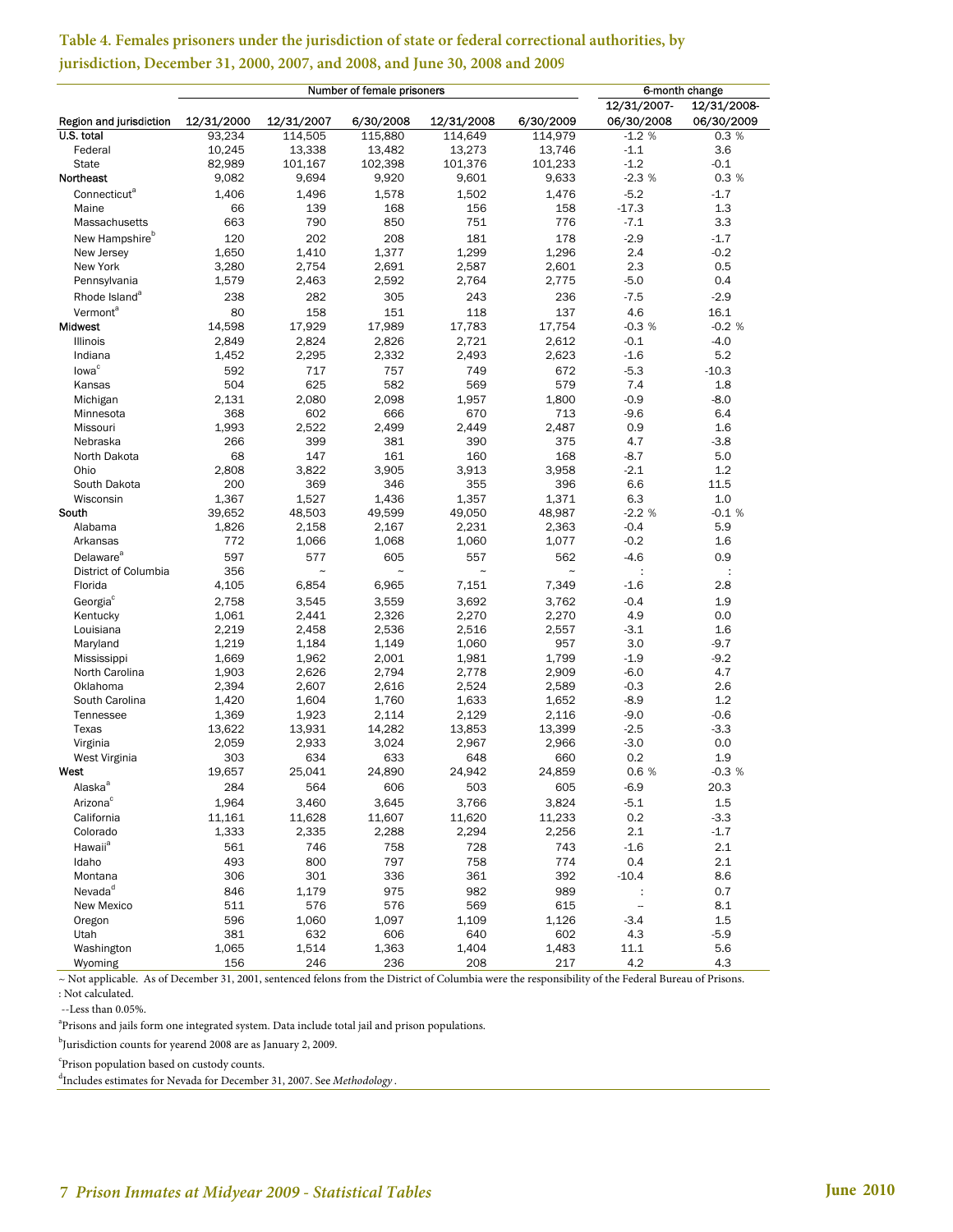|                           |                  |                  | Number of sentenced prisoners |                  |                  | 6-month change       |                          |
|---------------------------|------------------|------------------|-------------------------------|------------------|------------------|----------------------|--------------------------|
| Region and                |                  |                  |                               |                  |                  | 12/31/2007-          | 12/31/2008-              |
| jurisdiction              | 12/31/2000       | 12/31/2007       | 6/30/2008                     | 12/31/2008       | 6/30/2009        | 06/30/2008           | 06/30/2009               |
| U.S. total                | 1,331,278        | 1,532,850        | 1,541,847                     | 1,547,944        | 1,551,135        | 0.6 %                | 0.2%                     |
| Federal                   | 125,044          | 179,204          | 180,473                       | 182,333          | 186,783          | 0.7                  | 2.4                      |
| <b>State</b>              | 1,206,234        | 1,353,646        | 1,361,374                     | 1,365,611        | 1,364,352        | 0.6                  | $-0.1$                   |
| Northeast                 | 166,632          | 167,694          | 167,226                       | 168,425          | 168,740          | $-0.3%$              | 0.2%                     |
| Connecticut <sup>a</sup>  | 13,155           | 14,397           | 14,389                        | 14,271           | 13,940           | $-0.1$               | $-2.3$                   |
| Maine                     | 1,635            | 1,950            | 1,747                         | 1,985            | 1,985            | $-10.4$              | $\overline{\phantom{a}}$ |
| Massachusetts             | 9,479            | 9,872            | 10,171                        | 10,166           | 10,285           | 3.0                  | 1.2                      |
| New Hampshire             | 2,257            | 2,930            | 2,798                         | 2,904            | 2,709            | $-4.5$               | $-6.7$                   |
| New Jersey <sup>c</sup>   | 29,784           | 26,827           | 26,490                        | 25,953           | 25,886           | $-1.3$               | $-0.3$                   |
| New York                  | 70,199           | 62,174           | 61,772                        | 59,959           | 59,439           | $-0.6$               | $-0.9$                   |
| Pennsylvania              | 36,844           | 45,446           | 45,770                        | 49,047           | 50,378           | 0.7                  | 2.7                      |
| Rhode Island <sup>a</sup> | 1,966            | 2,481            | 2,534                         | 2,522            | 2,416            | 2.1                  | $-4.2$                   |
| Vermont <sup>a</sup>      | 1.313            | 1,617            | 1,555                         | 1,618            | 1,702            | $-3.8$               | 5.2                      |
| Midwest                   | 236,458          | 261,391          | 264,137                       | 263,241          | 262,322          | 1.1 %                | $-0.3%$                  |
| Illinois <sup>b</sup>     | 45,281           | 45,215           | 45,548                        | 45,474           | 45,545           | 0.7                  | 0.2                      |
| Indiana                   | 19,811           | 27,114           | 27,343                        | 28,301           | 29,502           | 0.8                  | 4.2                      |
| lowa <sup>b,c</sup>       |                  |                  |                               |                  |                  |                      |                          |
|                           | 7,955            | 8,732            | 8,740                         | 8,766            | 8,454            | 0.1                  | $-3.6$                   |
| Kansas <sup>b</sup>       | 8,344            | 8,696            | 8,633                         | 8,539            | 8,602            | $-0.7$               | 0.7                      |
| Michigan                  | 47,718           | 50,233           | 50,482                        | 48,738           | 47,184           | 0.5                  | $-3.2$                   |
| Minnesota                 | 6,238            | 9,468            | 9,964                         | 9,910            | 10,064           | 5.2                  | 1.6                      |
| Missouri                  | 27,519           | 29,844           | 30,455                        | 30,175           | 30,877           | 2.0                  | 2.3                      |
| Nebraska                  | 3,816            | 4,329            | 4,244                         | 4,424            | 4,406            | $-2.0$               | $-0.4$                   |
| North Dakota              | 994              | 1,416            | 1,450                         | 1,452            | 1,438            | 2.4                  | $-1.0$                   |
| Ohiob                     | 45,833           | 50,731           | 51,160                        | 51,686           | 51,811           | 0.8                  | 0.2                      |
| South Dakota              | 2,613            | 3,306            | 3,351                         | 3,333            | 3,450            | 1.4                  | 3.5                      |
| Wisconsin                 | 20,336           | 22,307           | 22,767                        | 22,443           | 20,989           | 2.1                  | $-6.5$                   |
| South                     | 538,997          | 615,535          | 620,440                       | 623,198          | 624,353          | 0.8%                 | 0.2 %                    |
| Alabama                   | 26,034           | 28,605           | 28,844                        | 29,694           | 29,982           | 0.8<br>1.2           | 1.0                      |
| Arkansas                  | 11,851           | 14,310           | 14,484                        | 14,660           | 15,333           |                      | 4.6                      |
| Delaware <sup>a</sup>     | 3,937            | 4,201            | 4,130                         | 4,067            | 4,062            | $-1.7$               | $-0.1$                   |
| District of Columbia      | 5,008            | $\tilde{}$       | $\tilde{}$                    | $\tilde{}$       | $\tilde{}$       | ÷                    | $\ddot{\phantom{a}}$     |
| Florida                   | 71,318           | 98,219           | 100,494                       | 102,388          | 103,423          | 2.3                  | 1.0                      |
| Georgia <sup>c</sup>      | 44,141           | 54,232           | 52,481                        | 52,705           | 52,357           | $-3.2$               | $-0.7$                   |
| Kentucky                  | 14,919           | 21,823           | 20,825                        | 21,059           | 20,866           | $-4.6$               | $-0.9$                   |
| Louisiana                 | 35,207<br>22,490 | 37,341<br>22,780 | 37,830<br>22,636              | 37,804<br>22,749 | 38,920<br>22,291 | 1.3<br>$-0.6$        | 3.0<br>$-2.0$            |
| Maryland<br>Mississippi   | 19,239           | 21,502           | 22,009                        | 21,698           | 21,201           | 2.4                  | $-2.3$                   |
| North Carolina            | 27,043           | 33,016           | 33,775                        | 34,229           | 34,934           | 2.3                  | 2.1                      |
| Oklahoma                  | 23,181           | 24,197           | 24,345                        | 24,210           | 24,161           | 0.6                  | $-0.2$                   |
| South Carolina            | 21,017           | 23,314           | 24,074                        | 23,456           | 24,014           | 3.3                  | 2.4                      |
| Tennessee                 | 22,166           | 26,267           | 26,998                        | 27,228           | 27,323           | 2.8                  | 0.3                      |
| Texas                     | 158,008          | 161,695          | 162,578                       | 163,016          | 160,890          | 0.5                  | $-1.3$                   |
| Virginia                  | 29,643           | 37,984           | 38,879                        | 38,216           | 38,387           | 2.4                  | 0.4                      |
| West Virginia             | 3,795            | 6,049            | 6,058                         | 6,019            | 6,209            | 0.1                  | 3.2                      |
| West                      | 264,147          | 309,026          | 309,571                       | 310,747          | 308,937          | 0.2%                 | $-0.6%$                  |
| Alaska <sup>a</sup>       | 2,128            | 3,072            | 2,449                         | 2,966            | 2,456            | $\ddot{\phantom{a}}$ | $\ddot{\cdot}$           |
| Arizona <sup>c</sup>      | 25,412           | 35,490           | 36,735                        | 37,188           | 38,194           | 3.5                  | 2.7                      |
| California                | 160,412          | 172,856          | 173,186                       | 172,583          | 169,925          | 0.2 %                | $-1.5%$                  |
| Colorado <sup>b</sup>     | 16,833           | 22,841           | 23,130                        | 23,274           | 23,316           | 1.3                  | 0.2                      |
| Hawaii <sup>a</sup>       |                  |                  |                               |                  |                  |                      | $-2.9$                   |
|                           | 3,553            | 4,367            | 4,280                         | 4,304            | 4,178            | $-2.0$               |                          |
| Idaho<br>Montana          | 5,535            | 7,319            | 7,338                         | 7,290            | 7,283<br>3,637   | 0.3<br>3.9           | $-0.1$<br>3.4            |
|                           | 3,105            | 3,431            | 3,564                         | 3,517            |                  |                      |                          |
| Nevada <sup>d</sup>       | 10,063           | 13,245           | 12,915                        | 12,743           | 12,632           | $-2.5$               | $-0.9$                   |
| New Mexico                | 4,666            | 6,225            | 6,096                         | 6,315            | 6,431            | $-2.1$               | $1.8\,$                  |
| Oregon <sup>b</sup>       | 10,553           | 13,918           | 14,035                        | 14,131           | 14,364           | 0.8                  | 1.6                      |
| Utah                      | 5,541            | 6,421            | 6,372                         | 6,426            | 6,451            | $-0.8$               | 0.4                      |
| Washington                | 14,666           | 17,757           | 17,398                        | 17,926           | 17,940           | $-2.0$               | 0.1                      |
| Wyoming                   | 1,680            | 2,084            | 2,073                         | 2,084            | 2,130            | $-0.5$               | 2.2                      |

#### **Table 5. Sentenced prisoners under the jurisdiction of state or federal correctional authorities, by jurisdiction, December 31, 2000, 2007, and 2008, and June 30, 2008 and 2009**

Note: Sentenced prisoner is defined as a prisoner under state or federal jurisdiction with a sentence of more than one year. --Less than 0.05%.

~Not applicable. As of December 31, 2001, sentenced felons from the District of Columbia were the responsibility of the Federal Bureau of Prisons. :Not calculated.

<sup>a</sup>Prisons and jails form one integrated system. Data include total jail and prison populations.

b<br>Includes some prisoners sentenced to one year or less.<br>Christop population based on quatedy sounts

 $\,^{\mathrm{c}}$  Prison population based on custody counts.

Includes estimates for Nevada for December 31, 2007. See *Methodology* .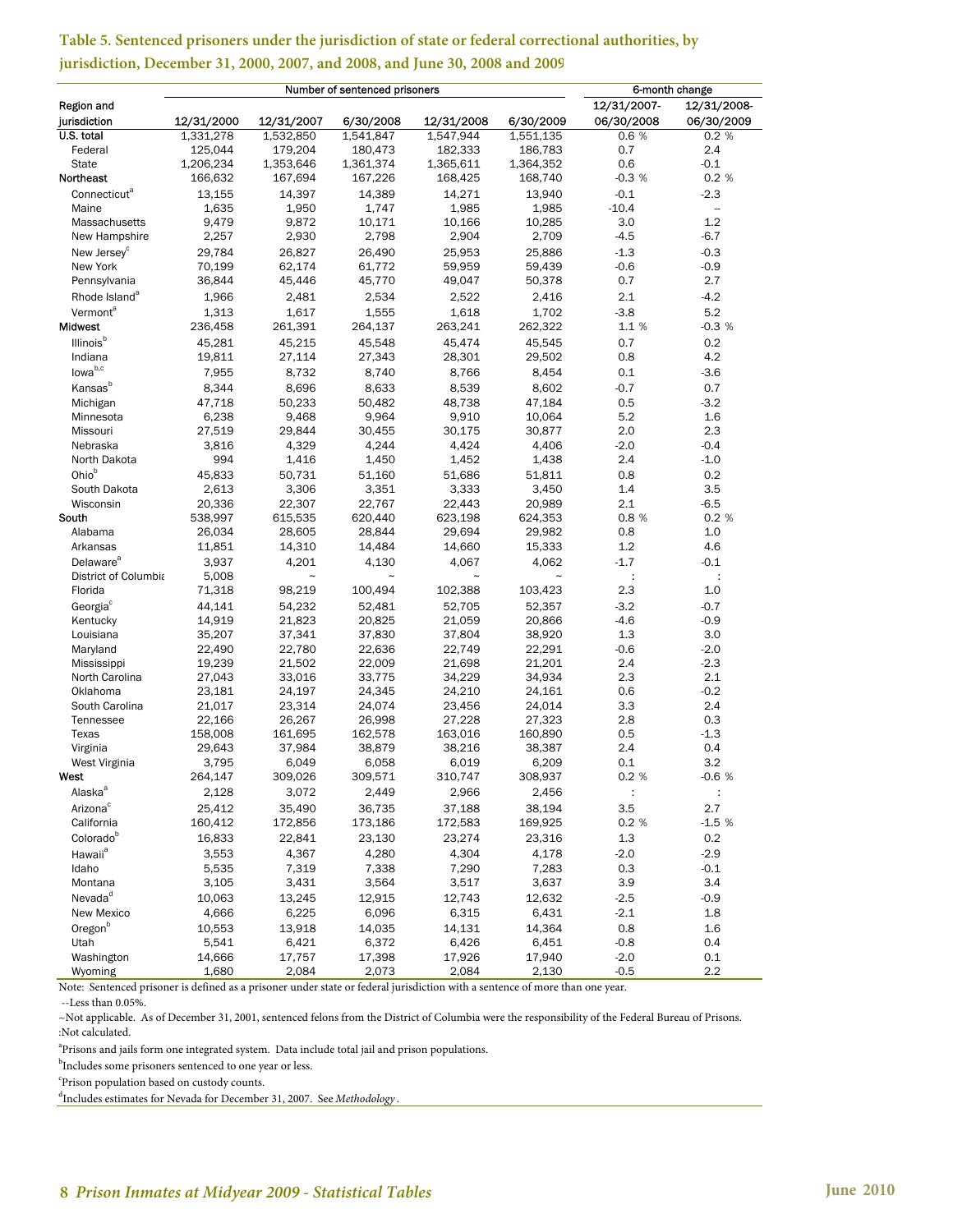## **Table 6. Number of sentenced male prisoners under the jurisdiction of state and federal correctional authorities, December 31, 2000-2008, and June 30, 2008 and 2009**

|                 |           | Number of sentenced male prisoners |              | Percent of all |  |
|-----------------|-----------|------------------------------------|--------------|----------------|--|
|                 |           |                                    |              | sentenced      |  |
| Year            | Total     | Federal                            | <b>State</b> | prisoners      |  |
| 2000            | 1,246,234 | 116,647                            | 1,129,587    | 93.6 %         |  |
| 2001            | 1,260,033 | 127,519                            | 1,132,514    | 93.7           |  |
| 2002            | 1,291,450 | 133,732                            | 1,157,718    | 93.5           |  |
| 2003            | 1,315,790 | 142,149                            | 1,173,641    | 93.4           |  |
| 2004            | 1,337,730 | 148,930                            | 1,188,800    | 93.3           |  |
| 2005            | 1,364,178 | 155,678                            | 1,208,500    | 93.3           |  |
| 2006            | 1,401,317 | 162,417                            | 1,238,900    | 93.1           |  |
| 2007            | 1,427,064 | 167,676                            | 1,259,388    | 93.1           |  |
| 2008            |           |                                    |              |                |  |
| June 30         | 1,435,278 | 168,871                            | 1,266,407    | 93.1 %         |  |
| December 31     | 1,441,533 | 170,755                            | 1,270,778    | 93.1           |  |
| 2009            |           |                                    |              |                |  |
| June 30         | 1,444,773 | 174,885                            | 1,269,888    | 93.1           |  |
| Annual change   |           |                                    |              |                |  |
| Average annual  |           |                                    |              |                |  |
| change,         |           |                                    |              |                |  |
| 12/31/2000-     |           |                                    |              |                |  |
| 12/31/2008      | 1.8 %     | 4.9 %                              | 1.5 %        | ÷              |  |
| Percent change, |           |                                    |              |                |  |
| 06/30/2008-     |           |                                    |              |                |  |
| 06/30/2009      | 0.7       | 3.6                                | 0.3          |                |  |

Note: Includes prisoners under the jurisdiction of state or federal correctional officials with sentences of more than 1 year. : Not calculated.

 **9** *Prison Inmates at Midyear 2009 - Statistical tables* **June 2010**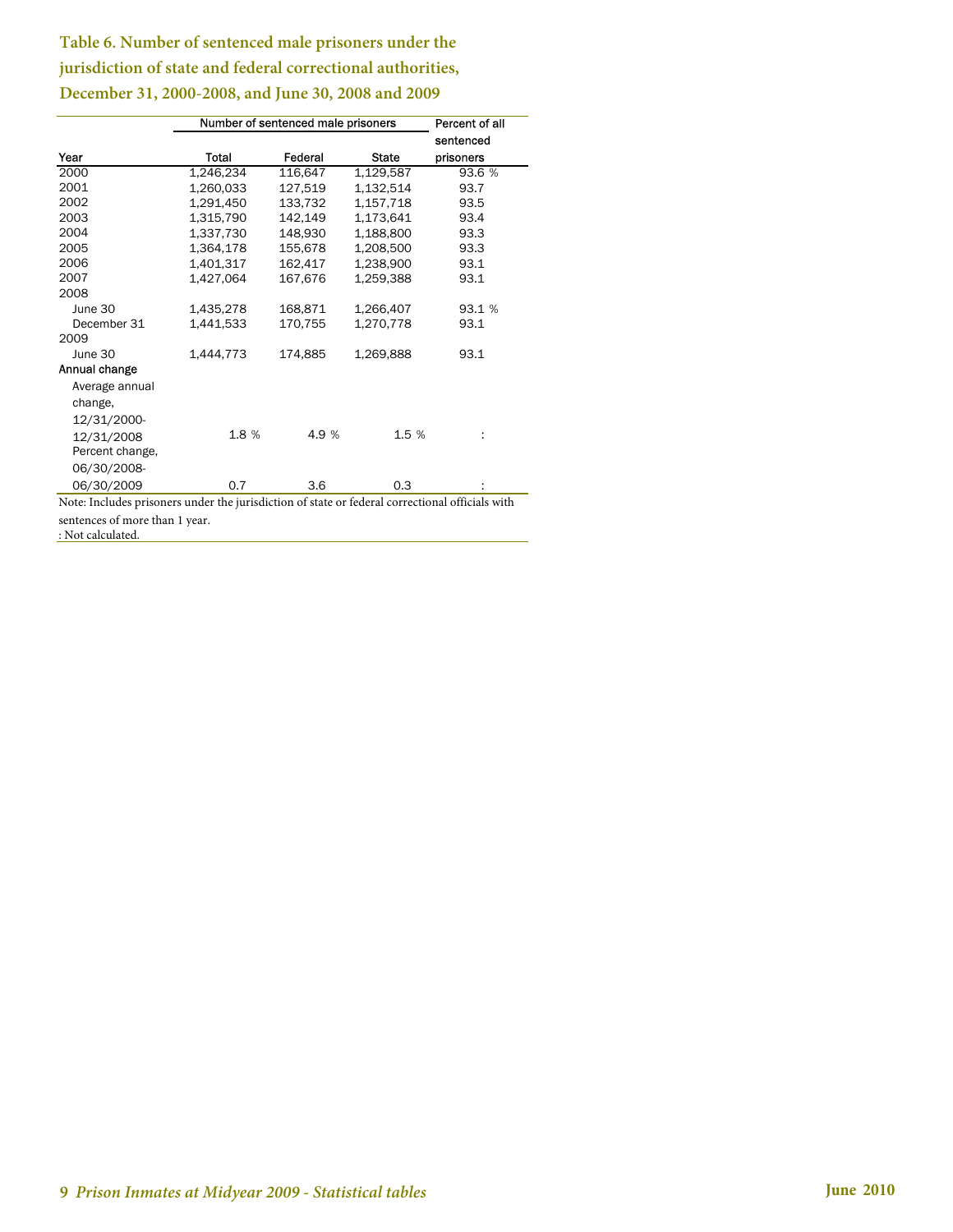|                           | Number of sentenced male prisoners |                       |            |                       |            | 6-month change           |                          |  |
|---------------------------|------------------------------------|-----------------------|------------|-----------------------|------------|--------------------------|--------------------------|--|
|                           |                                    |                       |            |                       |            | 12/31/2007-              | 12/31/2008-              |  |
| Region and jurisdiction   | 12/31/2000                         | 12/31/2007            | 6/30/2008  | 12/31/2008            | 6/30/2009  | 06/30/2008               | 06/30/2009               |  |
| U.S. total                | 1,246,234                          | 1,427,064             | 1,435,278  | 1,441,533             | 1,444,773  | 0.6 %                    | 0.2 %                    |  |
| Federal                   | 116,647                            | 167,676               | 168,871    | 170,755               | 174,885    | 0.7                      | 2.4                      |  |
| State                     | 1,129,587                          | 1,259,388             | 1,266,407  | 1,270,778             | 1,269,888  | 0.6                      | $-0.1$                   |  |
| Northeast                 | 158,815                            | 159,390               | 158,915    | 160,057               | 160,427    | $-0.3%$                  | 0.2 %                    |  |
| Connecticut <sup>a</sup>  | 12,365                             | 13,581                | 13,569     | 13,468                | 13,162     | $-0.1$                   | $-2.3$                   |  |
| Maine                     | 1,573                              | 1,831                 | 1,636      | 1,856                 | 1,850      | $-10.6$                  | $-0.3$                   |  |
| Massachusetts             | 9,250                              | 9,438                 | 9,744      | 9,724                 | 9,842      | 3.2                      | 1.2                      |  |
| New Hampshire             | 2,137                              | 2,733                 | 2,614      | 2,670                 | 2,531      | $-4.4$                   | $-5.2$                   |  |
| New Jersey                | 28,134                             | 25,417                | 25,113     | 24,654                | 24,590     | $-1.2$                   | $-0.3$                   |  |
| New York                  | 66,919                             | 59,482                | 59,130     | 57,412                | 56,885     | $-0.6$                   | $-0.9$                   |  |
| Pennsylvania              | 35,266                             | 43,024                | 43,232     | 46,314                | 47,636     | 0.5                      | 2.9                      |  |
| Rhode Island <sup>a</sup> |                                    |                       | 2,423      |                       |            | 2.4                      | $-4.2$                   |  |
|                           | 1,902                              | 2,367                 |            | 2,418                 | 2,317      |                          |                          |  |
| Vermont <sup>a</sup>      | 1,269                              | 1,517                 | 1,454      | 1,541                 | 1,614      | $-4.2$                   | 4.7                      |  |
| <b>Midwest</b>            | 221,902                            | 243,615               | 246,279    | 245,553               | 244,729    | 1.1 %                    | $-0.3%$                  |  |
| Illinois <sup>b</sup>     | 42,432                             | 42,391                | 42,722     | 42,753                | 42,933     | 0.8                      | 0.4                      |  |
| Indiana                   | 18,364                             | 24,819                | 25,011     | 25,808                | 26,881     | 0.8                      | 4.2                      |  |
| lowab,c                   | 7,363                              | 8,015                 | 7,985      | 8,017                 | 7,785      | $-0.4$                   | $-2.9$                   |  |
| Kansas <sup>b</sup>       | 7,840                              | 8,071                 | 8,051      | 7,970                 | 8,023      | $-0.2$                   | 0.7                      |  |
| Michigan                  | 45,587                             | 48,153                | 48,384     | 46,781                | 45,384     | 0.5                      | $-3.0$                   |  |
| Minnesota                 | 5,870                              | 8,866                 | 9,298      | 9,240                 | 9,351      | 4.9                      | 1.2                      |  |
| Missouri                  | 25,531                             | 27,326                | 27,986     | 27,729                | 28,390     | 2.4                      | 2.4                      |  |
| Nebraska                  | 3,560                              | 3,963                 | 3,894      | 4,048                 | 4,046      | $-1.7$                   | $\overline{\phantom{a}}$ |  |
| North Dakota              | 940                                | 1,269                 | 1,289      | 1,292                 | 1,270      | 1.6                      | $-1.7$                   |  |
| Ohiob                     | 43,025                             | 46,909                | 47,255     | 47,773                | 47,853     | 0.7                      | 0.2                      |  |
| South Dakota              | 2,413                              | 2,937                 | 3,006      | 2,979                 | 3,055      | 2.3                      | 2.6                      |  |
| Wisconsin                 | 18,977                             | 20,896                | 21,398     | 21,163                | 19,758     | 2.4                      | $-6.6$                   |  |
| South                     | 503,025                            | 571,128               | 575,361    | 578,132               | 579,489    | 0.7%                     | 0.2 %                    |  |
| Alabama                   | 24,244                             | 26,575                | 26,811     | 27,567                | 27,736     | 0.9                      | 0.6                      |  |
| Arkansas                  | 11,084                             | 13,244                | 13,423     | 13,606                | 14,263     | 1.4                      | 4.8                      |  |
| Delaware <sup>a</sup>     | 3,692                              | 3,989                 | 3,921      | 3,862                 | 3,864      | $-1.7$                   | 0.1                      |  |
| District of Columbia      | 4,924                              | $\tilde{\phantom{a}}$ | $\tilde{}$ | $\tilde{\phantom{a}}$ | $\tilde{}$ | ÷                        | ÷                        |  |
| Florida                   | 67,213                             | 91,365                | 93,529     | 95,237                | 96,074     | 2.4                      | 0.9                      |  |
| Georgia <sup>c</sup>      | 41,390                             | 50,687                | 49,065     | 49,014                | 48,849     | $-3.2$                   | $-0.3$                   |  |
| Kentucky                  | 13,858                             | 19,500                | 18,671     | 18,906                | 18,711     | $-4.3$                   | $-1.0$                   |  |
| Louisiana                 | 32,988                             | 34,890                | 35,297     | 35,324                | 36,363     | $1.2\,$                  | 2.9                      |  |
| Maryland                  | 21,429                             | 21,640                | 21,591     | 21,777                | 21,344     | $-0.2$                   | $-2.0$                   |  |
| Mississippi               | 17,709                             | 19,667                | 20,108     | 19,855                | 19,507     | 2.2                      | $-1.8$                   |  |
| North Carolina            | 25,654                             | 31,115                | 31,777     | 32,218                | 32,838     | 2.1                      | 1.9                      |  |
| Oklahoma                  | 20,787                             | 21,786                | 21,869     | 21,761                | 21,707     | 0.4                      | $-0.2$                   |  |
| South Carolina            | 19,716                             | 21,858                | 22,525     | 21,995                | 22,533     | 3.1                      | 2.4                      |  |
| Tennessee                 | 20,797                             | 24,344                | 24,884     | 25,099                | 25,207     | 2.2                      | 0.4                      |  |
| Texas                     | 146,374                            | 149,995               | 150,598    | 151,283               | 149,515    | 0.4                      | $-1.2$                   |  |
| Virginia                  | 27,658                             | 35,055                | 35,855     | 35,249                | 35,421     | 2.3                      | 0.5                      |  |
| West Virginia             | 3,508                              | 5,418                 | 5,437      | 5,379                 | 5,557      | 0.4                      | 3.3                      |  |
| West                      | 245,845                            | 285,255               | 285,852    | 287,036               | 285,243    | 0.2 %                    | $-0.6%$                  |  |
| Alaska <sup>a</sup>       | 2,031                              | 2,800                 | 2,249      | 2,704                 | 2,269      | $-19.7$                  | $-16.1$                  |  |
| Arizona <sup>c</sup>      | 23,623                             | 32,377                | 33,483     | 33,874                | 34,777     | 3.4                      | 2.7                      |  |
| California                | 149,815                            | 161,551               | 161,604    | 161,220               | 158,710    | $\overline{\phantom{a}}$ | $-1.6$                   |  |
|                           |                                    |                       |            |                       |            |                          |                          |  |
| Colorado <sup>b</sup>     | 15,500                             | 20,506                | 20,842     | 20,980                | 21,060     | 1.6                      | 0.4                      |  |
| Hawaii <sup>a</sup>       | 3,175                              | 3,863                 | 3,817      | 3,829                 | 3,730      | $-1.2$                   | $-2.6$                   |  |
| Idaho                     | 5,042                              | 6,519                 | 6,541      | 6,532                 | 6,509      | 0.3                      | $-0.4$                   |  |
| Montana                   | 2,799                              | 3,133                 | 3,230      | 3,158                 | 3,246      | 3.1                      | 2.8                      |  |
| Nevada <sup>d</sup>       | 9,217                              | 12,068                | 11,940     | 11,761                | 11,643     |                          | $-1.0$                   |  |
| New Mexico                | 4,322                              | 5,686                 | 5,547      | 5,747                 | 5,832      | $-2.4$                   | $1.5\,$                  |  |
| Oregon <sup>b</sup>       | 9,959                              | 12,860                | 12,945     | 13,026                | 13,243     | 0.7                      | 1.7                      |  |
| Utah                      | 5,180                              | 5,805                 | 5,782      | 5,807                 | 5,854      | $-0.4$                   | 0.8                      |  |
| Washington                | 13,658                             | 16,249                | 16,035     | 16,522                | 16,457     | $-1.3$                   | $-0.4$                   |  |
| Wyoming                   | 1,524                              | 1,838                 | 1,837      | 1,876                 | 1,913      | $-0.1$                   | 2.0                      |  |

## **Table 7. Sentenced male prisoners under the jurisdiction of state or federal correctional authorities, by jurisdiction, December 31, 2000, 2007, and 2008, and June 30, 2008 and 2009**

Note: Includes prisoners under the jurisdiction of state or federal correctional officials with sentences of more than 1 year.

--Less than 0.05%.

~Not applicable. As of December 31, 2001, sentenced felons from the District of Columbia were the responsibility of the Federal Bureau of Prisons. :Not calculated.

<sup>a</sup>Prisons and jails form one integrated system. Data include total jail and prison populations.

<sup>b</sup>Includes some prisoners sentenced to one year or less.

c Prison population based on custody counts.

d Includes estimates for Nevada for December 31, 2007. See *Methodology* .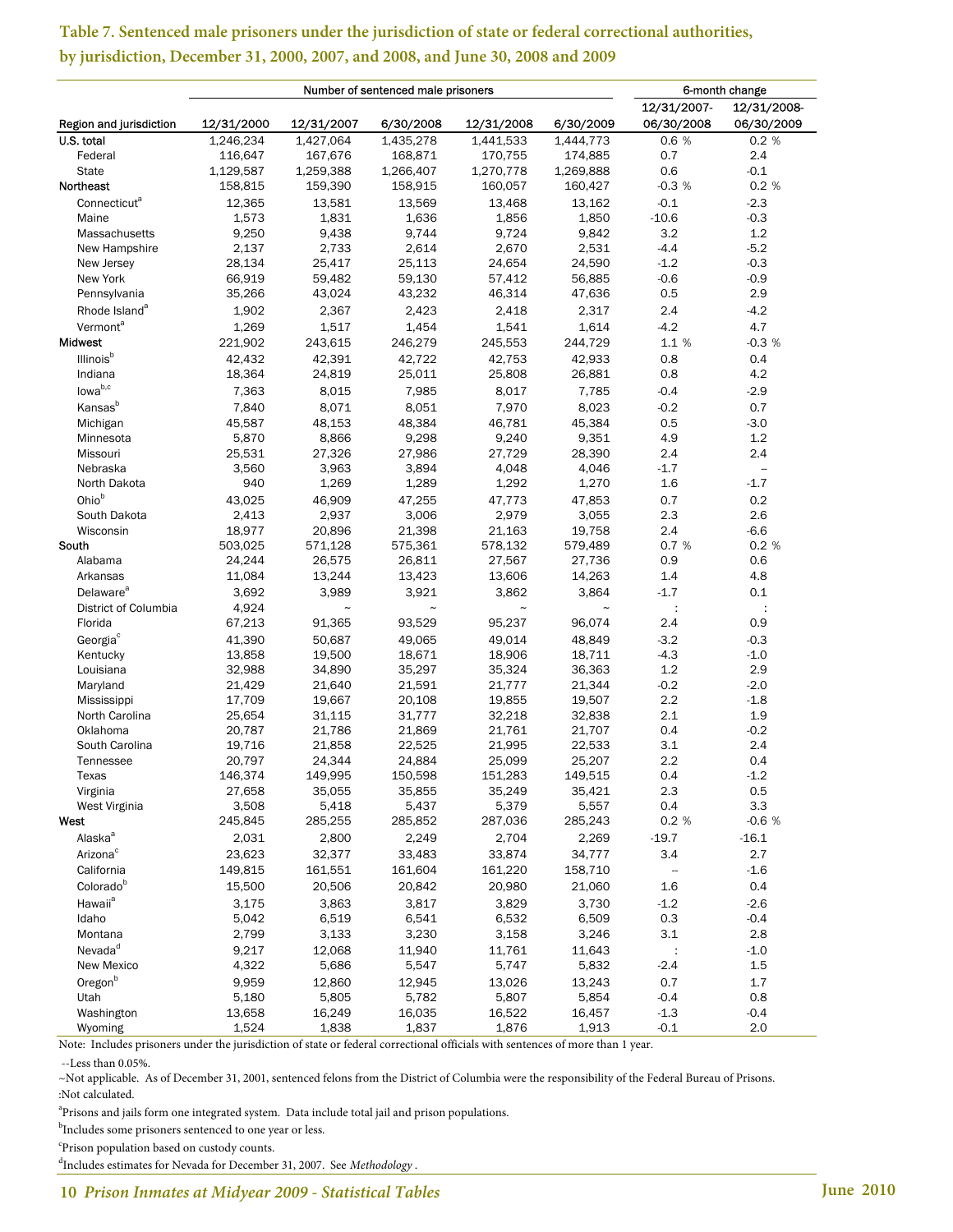## **Table 8. Number of sentenced female prisoners under the jurisdiction of state or federal correctional authorities, December 31, 2000-2008, and June 30, 2008 and 2009**

 $\overline{\phantom{a}}$ 

|                                 |         |                                      |        | Percent of all |
|---------------------------------|---------|--------------------------------------|--------|----------------|
|                                 |         | Number of sentenced female prisoners |        | sentenced      |
| Year                            | Total   | Federal                              | State  | prisoners      |
| 2000                            | 85,044  | 8,397                                | 76,647 | 6.4 %          |
| 2001                            | 85,184  | 8,990                                | 76,194 | 6.3            |
| 2002                            | 89,066  | 9,308                                | 79,758 | 6.5            |
| 2003                            | 92,571  | 9,770                                | 82,801 | 6.6            |
| 2004                            | 95.998  | 10,207                               | 85,791 | 6.7            |
| 2005                            | 98,688  | 10,495                               | 88,193 | 6.7            |
| 2006                            | 103,343 | 11,116                               | 92,227 | 6.9            |
| 2007                            | 105,786 | 11,528                               | 94,258 | 6.9            |
| 2008                            |         |                                      |        |                |
| June 30                         | 106,569 | 11,602                               | 94,967 | 6.9 %          |
| December 31                     | 106,411 | 11,578                               | 94,833 | 6.9            |
| 2009                            |         |                                      |        |                |
| June 30                         | 106,362 | 11,898                               | 94,464 | 6.9%           |
| Annual change<br>Average annual |         |                                      |        |                |
| change, 12/31/2000-             |         |                                      |        |                |
| 12/31/2008<br>Percent change,   | 2.8 %   | 4.1 %                                | 2.7%   | ÷              |
| 06/30/2008-                     |         |                                      |        |                |
| 06/30/2009                      | $-0.2$  | $2.6\,$                              | $-0.5$ |                |

Note: Includes prisoners under the legal authority of state or federal correctional officials with sentences of more than 1 year, regardless of where they are held.

: Not calculated.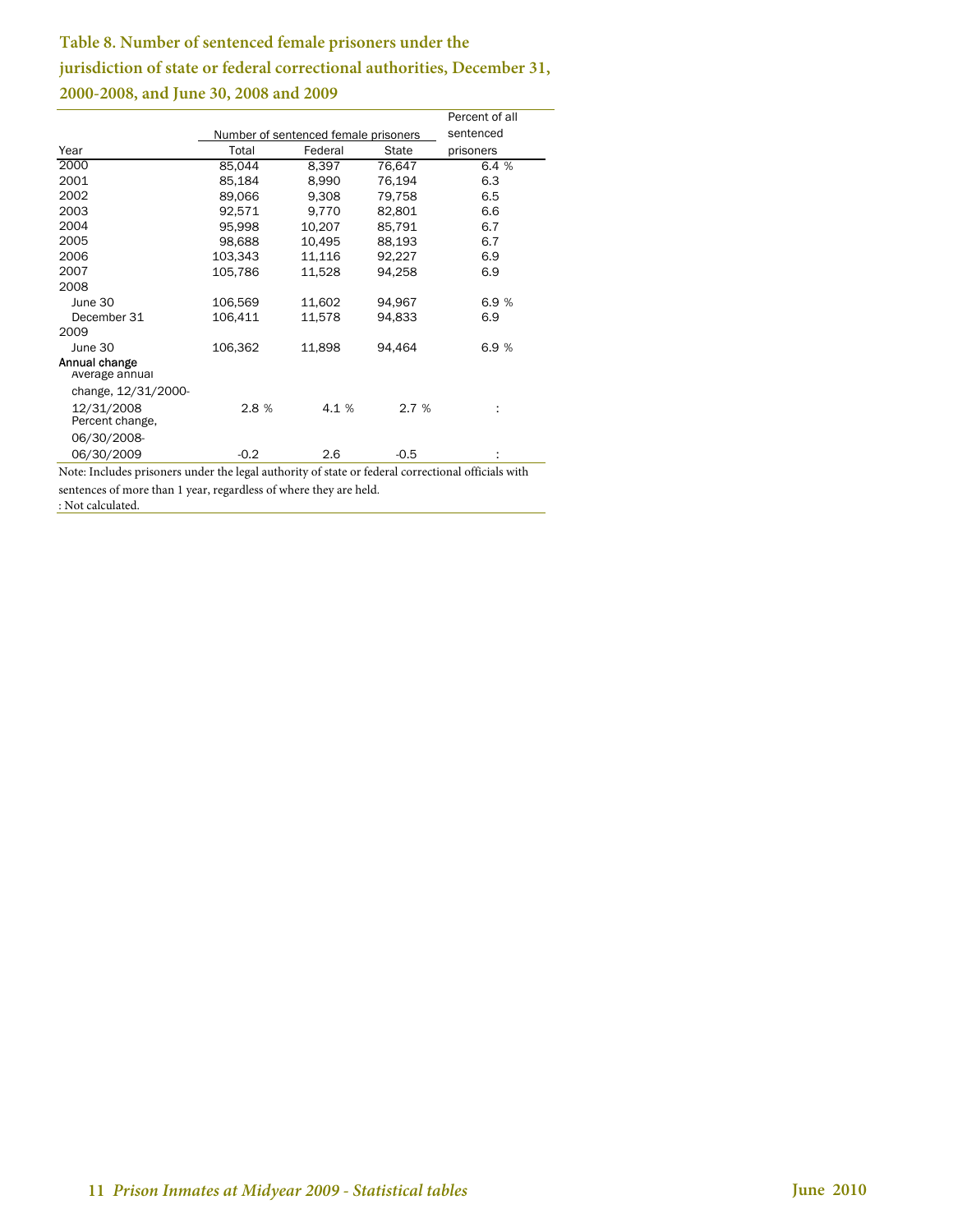|                           |            | Number of sentenced female prisoners |            |            | 6-month change |             |               |
|---------------------------|------------|--------------------------------------|------------|------------|----------------|-------------|---------------|
| <b>Region and</b>         |            |                                      |            |            |                | 12/31/2007- | 12/31/2008-   |
| jurisdiction              | 12/31/2000 | 12/31/2007                           | 6/30/2008  | 12/31/2008 | 6/30/2009      | 06/30/2008  | 06/30/2009    |
| U.S. total                | 85,044     | 105,786                              | 106,569    | 106,411    | 106,362        | $-0.7%$     | $-$ %         |
| Federal                   | 8,397      | 11,528                               | 11,602     | 11,578     | 11,898         | $-0.6$      | 2.8           |
| <b>State</b>              | 76,647     | 94,258                               | 94,967     | 94,833     | 94,464         | $-0.7$      | $-0.4$        |
| Northeast                 | 7,817      | 8,304                                | 8,311      | 8,368      | 8,313          | $-0.1%$     | $-0.7%$       |
| Connecticut <sup>a</sup>  | 790        | 816                                  | 820        | 803        | 778            | $-0.5$      | $-3.1$        |
| Maine                     | 62         | 119                                  | 111        | 129        | 135            | 7.2         | 4.7           |
| Massachusetts             | 229        | 434                                  | 427        | 442        | 443            | 1.6         | 0.2           |
| New Hampshire             | 120        | 197                                  | 184        | 234        | 178            | 7.1         | $-23.9$       |
| New Jersey                | 1,650      | 1.410                                | 1,377      | 1,299      | 1,296          | 2.4         | $-0.2$        |
| New York                  | 3,280      | 2,692                                | 2,642      | 2,547      | 2,554          | 1.9         | 0.3           |
| Pennsylvania              | 1,578      | 2,422                                | 2,538      | 2,733      | 2,742          | $-4.6$      | 0.3           |
| Rhode Island <sup>a</sup> | 64         | 114                                  | 111        | 104        | 99             | 2.7         | $-4.8$        |
| Vermont <sup>a</sup>      | 44         | 100                                  | 101        | 77         | 88             | $-1.0$      | 14.3          |
| Midwest                   | 14,556     | 17,776                               | 17,858     | 17,688     | 17,593         | $-0.5%$     | $-0.5%$       |
|                           |            |                                      |            |            |                |             |               |
| Illinois <sup>b</sup>     | 2,849      | 2,824                                | 2,826      | 2,721      | 2,612          | $-0.1$      | $-4.0$        |
| Indiana                   | 1,447      | 2,295                                | 2,332      | 2,493      | 2,621          | $-1.6$      | 5.1           |
| lowab,c                   | 592        | 717                                  | 755        | 749        | 669            | $-5.0$      | $-10.7$       |
| Kansas <sup>b</sup>       | 504        | 625                                  | 582        | 569        | 579            | 7.4         | 1.8           |
| Michigan                  | 2,131      | 2,080                                | 2,098      | 1,957      | 1,800          | $-0.9$      | $-8.0$        |
| Minnesota                 | 368        | 602                                  | 666        | 670        | 713            | $-9.6$      | 6.4           |
| Missouri                  | 1,988      | 2,518                                | 2,469      | 2,446      | 2,487          | 2.0         | 1.7           |
| Nebraska                  | 256        | 366                                  | 350        | 376        | 360            | 4.6         | -4.3          |
| North Dakota              | 54         | 147                                  | 161        | 160        | 168            | $-8.7$      | 5.0           |
| Ohio <sup>b</sup>         | 2,808      | 3,822                                | 3,905      | 3,913      | 3,958          | $-2.1$      | 1.2           |
| South Dakota              | 200        | 369                                  | 345        | 354        | 395            | 7.0         | 11.6          |
| Wisconsin                 | 1,359      | 1,411                                | 1,369      | 1,280      | 1,231          | 3.1         | $-3.8$        |
| South                     | 35,972     | 44,407                               | 45,079     | 45,066     | 44,864         | $-1.5%$     | $-0.4%$       |
| Alabama                   | 1,790      | 2,030                                | 2,033      | 2.127      | 2,246          | $-0.1$      | 5.6           |
| Arkansas                  | 767        | 1,066                                | 1,061      | 1,054      | 1,070          | 0.5         | 1.5           |
| Delaware <sup>a</sup>     | 245        | 212                                  | 209        | 205        | 198            | 1.4         | $-3.4$        |
| District of Columbia      | 84         | $\tilde{ }$                          | $\tilde{}$ | $\tilde{}$ | $\tilde{ }$    | ÷           | ÷             |
| Florida                   | 4,105      | 6,854                                | 6,965      | 7,151      | 7,349          | $-1.6$      | 2.8           |
| Georgia <sup>c</sup>      | 2,751      | 3,545                                | 3,416      | 3,691      | 3,508          | 3.8         | $-5.0$        |
| Kentucky                  | 1,061      | 2,323                                | 2,154      | 2,153      | 2,155          | 7.8         | 0.1           |
| Louisiana                 | 2,219      | 2,451                                | 2,533      | 2,480      | 2,557          | $-3.2$      | 3.1           |
| Maryland                  | 1,061      | 1,140                                | 1,045      | 972        | 947            | 9.1         | $-2.6$        |
| Mississippi               | 1,530      | 1,835                                | 1,901      | 1,843      | 1,694          | $-3.5$      | $-8.1$        |
| North Carolina            | 1,389      | 1,901                                | 1,998      | 2,011      | 2,096          | $-4.9$      | 4.2           |
| Oklahoma                  | 2,394      | 2,411                                | 2,476      | 2,449      | 2,454          | $-2.6$      | 0.2           |
| South Carolina            | 1,301      | 1,456                                | 1,549      | 1,461      | 1,481          | $-6.0$      | 1.4           |
| Tennessee                 | 1,369      | 1,923                                | 2,114      | 2,129      | 2,116          | $-9.0$      | $-0.6$        |
| Texas                     | 11,634     | 11,700                               | 11,980     | 11,733     | 11,375         | $-2.3$      | $-3.1$        |
| Virginia                  | 1,985      | 2,929                                | 3,024      | 2,967      | 2,966          | $-3.1$      | $\frac{1}{2}$ |
| West Virginia             | 287        | 631                                  | 621        | 640        | 652            | 1.6         | 1.9           |
| West                      | 18,302     | 23,771                               | 23,719     | 23,711     | 23,694         | 0.2%        | $-0.1%$       |
| Alaska <sup>a</sup>       | 97         | 272                                  | 200        | 262        | 187            | 36.0        | $-28.6$       |
| Arizona <sup>c</sup>      | 1,789      | 3,113                                | 3,252      | 3,314      | 3,417          | $-4.3$      | 3.1           |
| California                | 10,597     | 11,305                               | 11,582     | 11,363     | 11,215         | $-2.4$      | $-1.3$        |
| Colorado <sup>b</sup>     | 1,333      | 2,335                                | 2,288      | 2,294      | 2,256          | 2.1         | $-1.7$        |
| Hawaii <sup>a</sup>       | 378        | 504                                  | 463        | 475        | 448            | 8.9         | $-5.7$        |
| Idaho                     | 493        | 800                                  | 797        | 758        | 774            | 0.4         | 2.1           |
| Montana                   | 306        | 298                                  | 334        | 359        | 391            | $-10.8$     | 8.9           |
| Nevada <sup>d</sup>       | 846        | 1,177                                | 975        | 982        | 989            |             | 0.7           |
| New Mexico                | 344        | 539                                  | 549        | 568        | 599            | $-1.8$      | 5.5           |
| Oregon <sup>b</sup>       | 594        | 1,058                                | 1,090      | 1,105      | 1,121          | $-2.9$      | 1.4           |
| Utah                      | 361        | 616                                  | 590        | 619        | 597            | 4.4         | $-3.6$        |
| Washington                | 1,008      | 1,508                                | 1,363      | 1,404      | 1,483          | 10.6        | 5.6           |
| Wyoming                   | 156        | 246                                  | 236        | 208        | 217            | 4.2         | 4.3           |

## **Table 9. Sentenced female prisoners under the jurisdiction of state or federal correctional authorities, by jurisdiction, December 31, 2000, 2007, and 2008, and June 30, 2008 and 2009**

Note: Sentenced prisoner is defined as a prisoner under state or federal jurisdiction with a sentence of more than one year --Less than 0.05%.

~Not applicable. As of December 31, 2001, sentenced felons from the District of Columbia were the responsibility of the Federal Bureau of Prisons. :Not calculated.

<sup>a</sup>Prisons and jails form one integrated system. Data include total jail and prison populations.<br><sup>b</sup>Includes some prisoners septenced to one year or less

 $<sup>b</sup>$ Includes some prisoners sentenced to one year or less.</sup>

 ${}^{\rm c}$ Prison population based on custody counts.<br> ${}^{\rm d}$ In aludas astimates for Navada for Desember

Includes estimates for Nevada for December 31, 2007. See *Methodology* .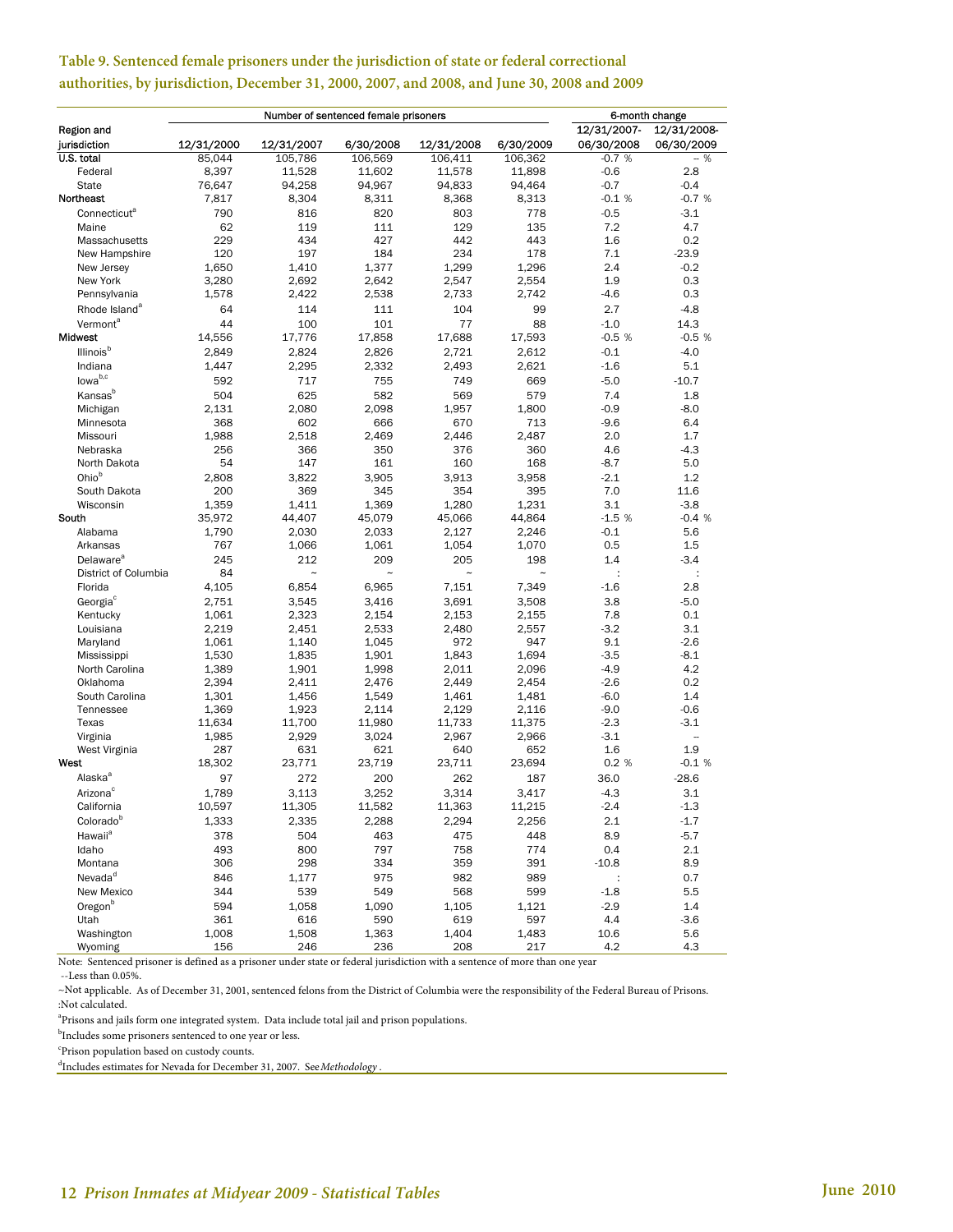|                            |       | 2008  |          | 2009  |       |        |  |
|----------------------------|-------|-------|----------|-------|-------|--------|--|
| Region and jurisdiction    | Total | Male  | Female   | Total | Male  | Female |  |
| U.S. total <sup>a</sup>    | 509   | 957   | 69       | 504   | 954   | 68     |  |
| Federal                    | 59    | 113   | 8        | 61    | 115   | 8      |  |
| State <sup>a</sup>         | 450   | 846   | 62       | 447   | 840   | 61     |  |
| Northeast <sup>a</sup>     | 305   | 594   | 29       | 305   | 596   | 29     |  |
| Connecticut <sup>b</sup>   | 411   | 795   |          | 396   | 767   | 43     |  |
| Maine                      | 133   | 255   | 46<br>16 | 151   | 288   | 20     |  |
|                            |       |       |          |       |       |        |  |
| Massachusetts <sup>a</sup> | 252   | 506   | 13       | 215   | 432   | 13     |  |
| New Hampshire              | 213   | 403   | 28       | 205   | 388   | 26     |  |
| New Jersev <sup>c</sup>    | 305   | 591   | 31       | 297   | 576   | 29     |  |
| New York                   | 317   | 625   | 26       | 304   | 599   | 25     |  |
| Pennsylvania               | 368   | 713   | 40       | 400   | 776   | 42     |  |
| Rhode Island <sup>b</sup>  | 241   | 476   | 20       | 229   | 453   | 18     |  |
| Vermont <sup>b</sup>       | 250   | 476   | 32       | 274   | 528   | 28     |  |
| Midwest                    | 395   | 747   | 52       | 392   | 743   | 52     |  |
| Illinois                   | 350   | 668   | 42       | 353   | 675   | 40     |  |
| Indiana                    | 429   | 796   | 72       | 459   | 849   | 80     |  |
| lowa <sup>c,d</sup>        | 291   | 538   | 50       | 281   | 524   | 44     |  |
| Kansas <sup>c</sup>        | 308   | 578   | 41       | 305   | 573   | 41     |  |
| Michigan                   | 505   | 983   | 41       | 473   | 926   | 36     |  |
| Minnesota                  | 191   | 358   | 25       | 191   | 357   | 27     |  |
| Missouri                   | 515   | 969   | 82       | 516   | 970   | 81     |  |
| Nebraska                   | 238   | 440   | 39       | 245   | 454   | 40     |  |
| North Dakota               | 226   | 400   | 50       | 222   | 391   | 52     |  |
| Ohio <sup>c</sup>          | 445   | 843   | 66       | 449   | 849   | 67     |  |
| South Dakota               | 417   | 750   | 86       | 425   | 753   | 97     |  |
| Wisconsin                  | 386   | 729   | 46       | 371   | 703   | 43     |  |
| South                      | 559   | 1,054 | 80       | 554   | 1,045 | 78     |  |
| Alabama                    | 619   | 1,187 | 85       | 637   | 1,215 | 93     |  |
| Arkansas                   | 507   | 960   | 73       | 531   | 1,007 | 73     |  |
| Delaware <sup>b</sup>      |       |       |          |       |       |        |  |
|                            | 473   | 926   | 46       | 459   | 900   | 43     |  |
| Florida                    | 548   | 1,039 | 75       | 558   | 1,053 | 78     |  |
| Georgia <sup>d</sup>       | 542   | 1,030 | 69       | 533   | 1,009 | 70     |  |
| Kentucky                   | 488   | 894   | 99       | 484   | 884   | 98     |  |
| Louisiana                  | 858   | 1,649 | 112      | 866   | 1,665 | 111    |  |
| Maryland                   | 402   | 792   | 36       | 391   | 772   | 32     |  |
| Mississippi                | 749   | 1,412 | 125      | 718   | 1,363 | 111    |  |
| North Carolina             | 366   | 703   | 42       | 372   | 715   | 44     |  |
| Oklahoma                   | 668   | 1,216 | 134      | 655   | 1,191 | 132    |  |
| South Carolina             | 537   | 1,033 | 67       | 526   | 1,014 | 63     |  |
| Tennessee                  | 434   | 821   | 66       | 434   | 821   | 66     |  |
| Texas                      | 668   | 1,240 | 98       | 649   | 1,207 | 92     |  |
| Virginia                   | 505   | 948   | 77       | 487   | 914   | 74     |  |
| West Virginia              | 334   | 612   | 67       | 341   | 623   | 70     |  |
| West                       | 437   | 805   | 67       | 432   | 795   | 66     |  |
| Alaska <sup>b</sup>        | 357   | 629   | 61       | 352   | 628   | 55     |  |
| Arizona <sup>d</sup>       | 565   | 1,028 | 100      | 579   | 1,050 | 104    |  |
| California                 | 471   | 879   | 63       | 460   | 858   | 61     |  |
| Colorado <sup>c</sup>      | 468   | 837   | 93       | 464   | 832   | 91     |  |
| Hawaii <sup>b</sup>        | 332   | 588   | 72       | 323   | 571   | 70     |  |
| Idaho                      | 482   | 853   | 105      | 471   | 838   | 101    |  |
| Montana                    | 368   | 667   | 69       | 373   | 665   | 80     |  |
| Nevada                     | 497   | 901   | 76       | 478   | 865   | 76     |  |
| New Mexico                 | 307   | 567   | 55       | 320   | 587   | 59     |  |
| Oregon <sup>c</sup>        | 370   | 688   | 57       | 375   | 698   | 58     |  |
| Utah                       | 232   | 418   | 43       | 232   | 416   | 43     |  |
| Washington                 | 266   | 490   | 42       | 269   | 495   | 44     |  |
| Wyoming                    | 389   | 680   | 90       | 391   | 692   | 81     |  |

#### **Table 10. Imprisonment rates of sentenced prisoners under jurisdiction of state and federal correctional authorities, by sex and jurisdiction, June 30, 2009**

Note: Imprisonment rate is defined as the number of prisoners sentenced to more than 1 year per 100,000

U.S. residents. Based on Census estimates for July 1, 2009.

<sup>a</sup>The 2008 and 2009 imprisonment rate includes 4,012 male prisoners sentenced to more than 1 year but held

in local jails or houses of correction in the Commonwealth of Massachusetts. See *Methodology* .

<sup>b</sup>Prisons and jails form one integrated system. Data include total jail and prison populations.

<sup>c</sup>Includes some prisoners sentenced to 1 year or less.

<sup>d</sup>Prison population based on custody counts.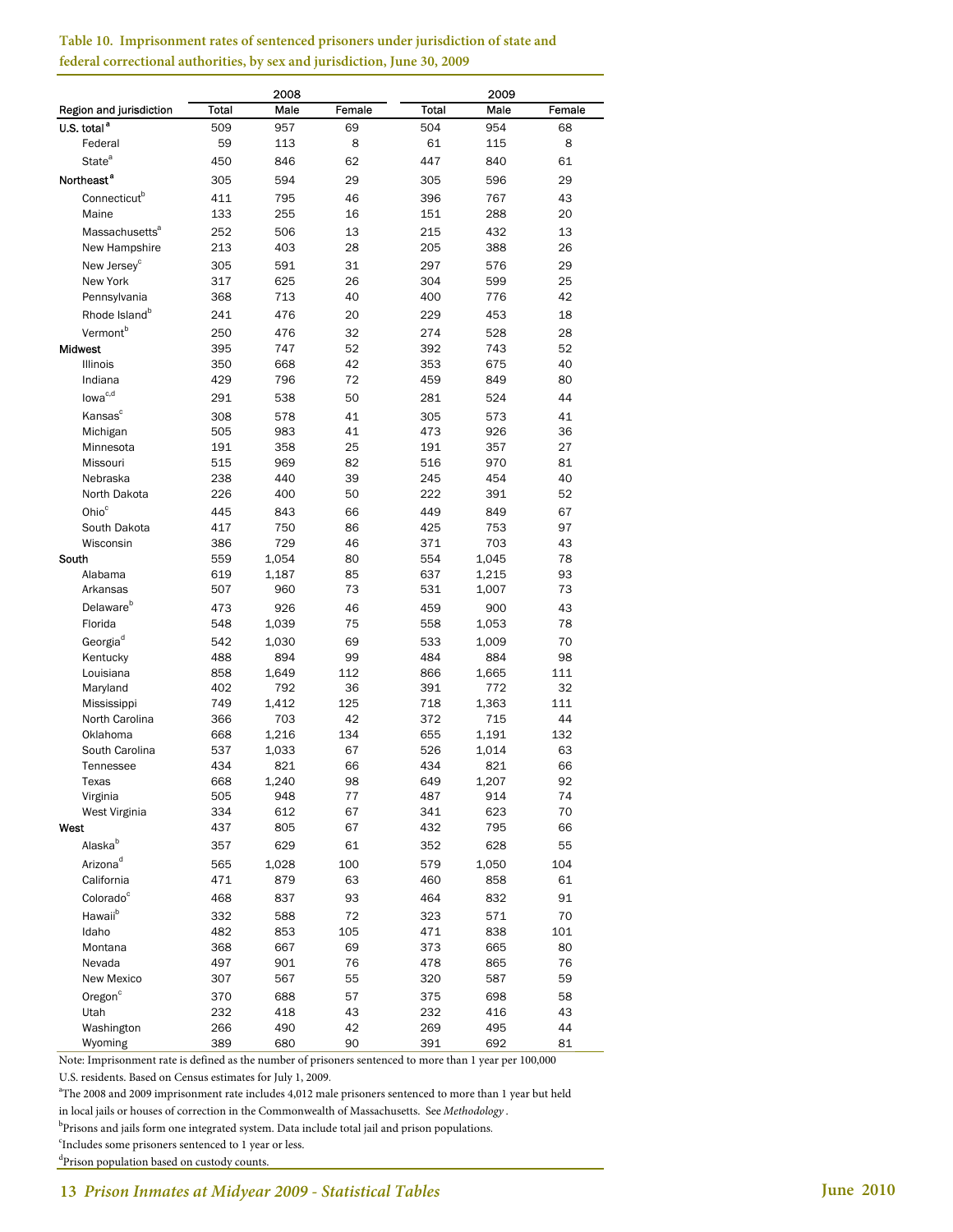## **Table 11. Number of state or federal prisoners in private facilities,**

|                                 | Number of prisoners in private facilities |         | Percent of all |           |
|---------------------------------|-------------------------------------------|---------|----------------|-----------|
| Year                            | Total                                     | Federal | <b>State</b>   | prisoners |
| 2000                            | 87,369                                    | 15,524  | 71,845         | 6.3 %     |
| 2001                            | 91,828                                    | 19,251  | 72,577         | 6.5       |
| 2002                            | 93,912                                    | 20,274  | 73,638         | 6.5       |
| 2003                            | 95,707                                    | 21,865  | 73,842         | 6.5       |
| 2004                            | 98,628                                    | 24,768  | 73,860         | 6.6       |
| 2005                            | 107,940                                   | 27,046  | 80,894         | 7.1       |
| 2006                            | 113,697                                   | 27,726  | 85,971         | 7.2       |
| 2007                            | 123,942                                   | 31,310  | 92,632         | 7.8       |
| 2008                            |                                           |         |                |           |
| June 30                         | 126,248                                   | 32,712  | 93,536         | 7.8 %     |
| December 31                     | 129,482                                   | 33,162  | 96,320         | 8.0       |
| 2009                            |                                           |         |                |           |
| June 30                         | 127,688                                   | 32,879  | 94,809         | 7.9       |
| Annual change<br>Average annual |                                           |         |                |           |
| change,                         |                                           |         |                |           |
| 12/31/2000-                     |                                           |         |                |           |
| 12/31/2008<br>Percent change,   | 5.0 %                                     | 10.0 %  | 3.7%           |           |
| 06/30/2008-                     |                                           |         |                |           |
| 06/30/2009                      | 1.1                                       | 0.5     | 1.4            |           |
| :Not calculated.                |                                           |         |                |           |

## **December 31, 2000-2008, and June 30, 2008 and 2009**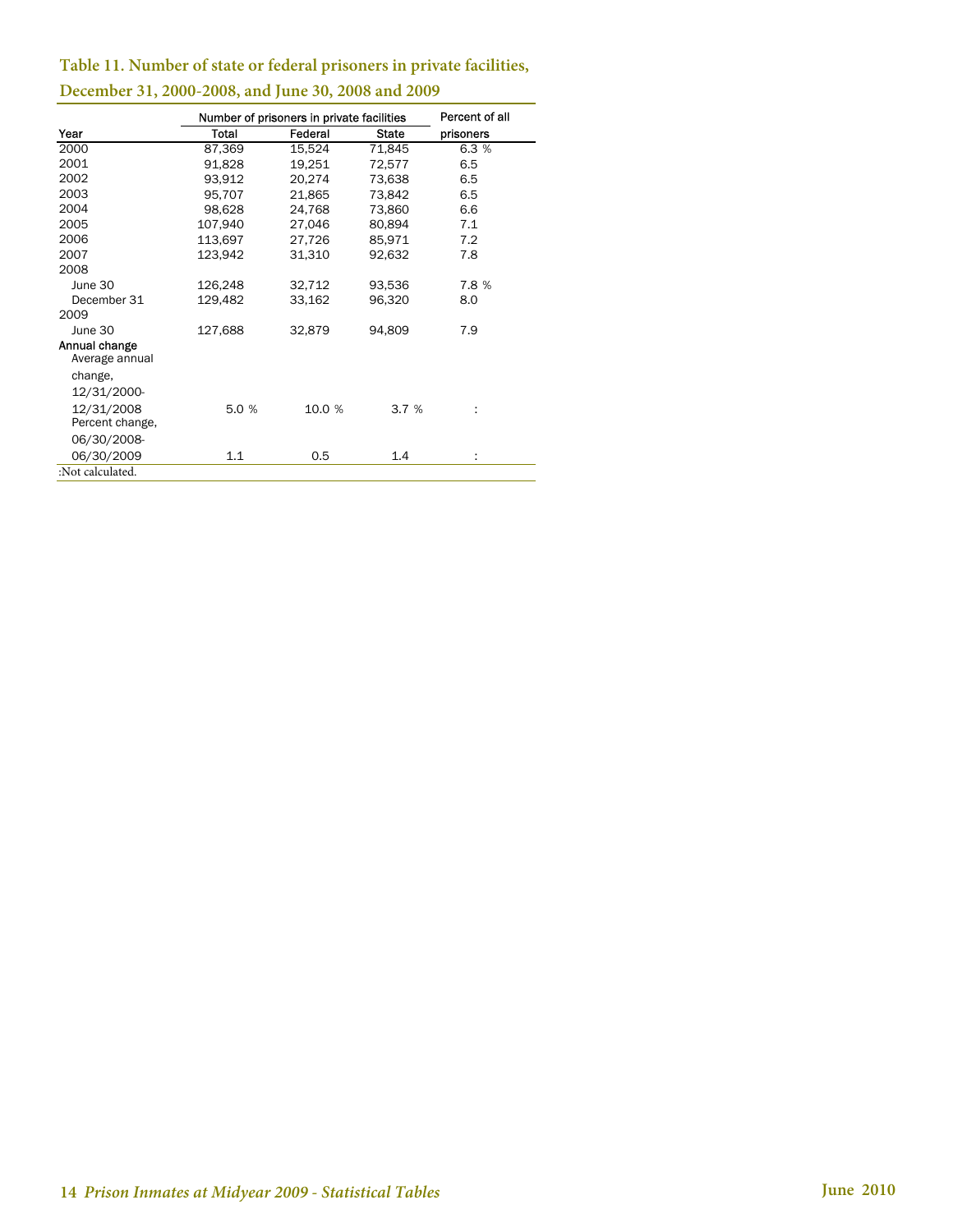|                           |             | Percent of all<br>prisoners. |                       |                       |                       |                      |
|---------------------------|-------------|------------------------------|-----------------------|-----------------------|-----------------------|----------------------|
| Region and jurisdiction   | 12/31/2000  | 12/31/2007                   | 6/30/2008             | 12/31/2008            | 6/30/2009             | 6/30/2009            |
| U.S. total                | 87,369      | 123,942                      | 126,248               | 129,482               | 127,688               | 7.9 %                |
| Federal <sup>a</sup>      | 15,524      | 31,310                       | 32,712                | 33,162                | 32,879                | 15.9                 |
| <b>State</b>              | 71,845      | 92,632                       | 93,536                | 96,320                | 94,809                | 6.7                  |
| Northeast                 | 2,509       | 4,268                        | 3,981                 | 5,113                 | 4,029                 | 2.2 %                |
| Connecticut               | 0           | 0                            | 0                     | 927                   | 0                     | $\ddot{\phantom{a}}$ |
| Maine                     | 11          | 42                           | 16                    | 0                     | 16                    | 0.7                  |
| Massachusetts             | 0           | 0                            | 0                     | 0                     | 0                     |                      |
| New Hampshire             | 0           | 0                            | 0                     | 0                     | 0                     |                      |
| New Jersey <sup>b</sup>   | 2,498       | 2,686                        | 2,682                 | 2,641                 | 2.688                 | 10.4                 |
| New York                  | 0           | 0                            | 0                     | 0                     | 0                     |                      |
| Pennsylvania              | 0           | 1,022                        | 780                   | 819                   | 655                   | 1.3                  |
| Rhode Island              | 0           | 0                            | 0                     | 0                     | 0                     |                      |
| Vermont                   | $\mathbf 0$ | 518                          | 503                   | 726                   | 670                   | 30.3                 |
| Midwest                   | 7,836       | 5,048                        | 5,438                 | 5,448                 | 5,115                 | 1.9 %                |
| <b>Illinois</b>           | 0           | $\overline{1}$               | $\overline{1}$        | Τ                     | 0                     | $\ddot{\phantom{a}}$ |
| Indiana                   | 991         | 1,683                        | 2,290                 | 2,642                 | 2,549                 | 8.6                  |
| lowa                      | 0           | 0                            | 0                     | 0                     | 0                     |                      |
| Kansas                    | 0           | 0                            | 0                     | 0                     | 0                     |                      |
| Michigan                  | 449         | 0                            | 0                     | 0                     | 0                     |                      |
| Minnesota                 | 0<br>0      | 1,183                        | 998<br>0              | 612<br>0              | 404<br>0              | 4.0                  |
| Missouri<br>Nebraska      | $\mathbf 0$ | 0<br>0                       | 0                     | 0                     | 0                     |                      |
| North Dakota              | 96          | 0                            | 0                     | 0                     | 0                     |                      |
| Ohio                      | 1,918       | 2,138                        | 2.141                 | 2,133                 | 2,146                 | 4.1                  |
| South Dakota              | 45          | 21                           | 9                     | 15                    | 16                    | 0.5                  |
| Wisconsin                 | 4,337       | 23                           | 0                     | 46                    | 0                     |                      |
| South                     | 45.560      | 56,117                       | 56,969                | 57,888                | 58,102                | 8.9 %                |
| Alabama                   | 0           | 355                          | 5                     | 101                   | 0                     |                      |
| Arkansas                  | 1,540       | 0                            | 0                     | 0                     | 0                     |                      |
| Delaware                  | 0           | 0                            | 0                     | 0                     | 0                     |                      |
| District of Columbia      | 2,342       | $\tilde{}$                   | $\tilde{\phantom{a}}$ | $\tilde{\phantom{a}}$ | $\tilde{\phantom{a}}$ |                      |
| Florida                   | 3,912       | 8,769                        | 9,026                 | 9,158                 | 9,316                 | 9.0                  |
| Georgia                   | 3,746       | 4,974                        | 5,145                 | 5,138                 | 5,058                 | 9.3                  |
| Kentucky                  | 1,268       | 2,404                        | 2,254                 | 2,209                 | 2,215                 | 10.3                 |
| Louisiana                 | 3,068       | 3,004                        | 2,942                 | 2,928                 | 2,930                 | 7.5                  |
| Maryland                  | 127         | 151                          | 143                   | 186                   | 184                   | 0.8                  |
| Mississippi               | 3,230       | 4,794                        | 4,804                 | 5,497                 | 5,483                 | 25.0                 |
| North Carolina            | 330         | 213                          | 214                   | 217                   | 232                   | 0.6                  |
| Oklahoma                  | 6,931       | 5,917                        | 5,885                 | 5,711                 | 5,696                 | 21.8                 |
| South Carolina            | 0           | 9                            | 5                     | 12                    | 10                    | --                   |
| Tennessee                 | 3,510       | 5,121                        | 5,149                 | 5,155                 | 5,140                 | 18.8                 |
| Texas                     | 13,985      | 18,871                       | 19,851                | 20,041                | 20,265                | 11.9                 |
| Virginia<br>West Virginia | 1,571<br>0  | 1,535<br>0                   | 1,546<br>0            | 1,535<br>O            | 1,573<br>0            | 4.1                  |
| West                      | 15,940      | 27,199                       | 27,148                | 27,871                | 27,563                | 8.7 %                |
| Alaska                    | 1,383       | 1,524                        | 1,409                 | 1,450                 | 1,357                 | 26.1                 |
| Arizona                   | 1,430       | 7,790                        | 7,309                 | 8,369                 | 9,355                 | 23.1                 |
| California                | 4,547       | 3,032                        | 3,192                 | 3,019                 | 2,654                 | 1.6                  |
| Colorado                  | Τ           | 4,878                        | 5,304                 | 5,274                 | 5,383                 | 23.1                 |
| Hawaii                    | 1,187       | 2,129                        | 2,050                 | 2,108                 | 2,098                 | 35.0                 |
| Idaho                     | 1,162       | 1,969                        | 2,058                 | 2,114                 | 1,629                 | 22.4                 |
| Montana                   | 986         | 1,324                        | 1,394                 | 1,312                 | 1,363                 | 37.2                 |
| Nevada <sup>c</sup>       | 508         | 0                            | 0                     | 0                     | 0                     |                      |
| New Mexico                | 2,155       | 2,720                        | 2,884                 | 2,935                 | 2,994                 | 45.8                 |
| Oregon                    | 0           | 0                            | 0                     | 0                     | 0                     |                      |
| Utah                      | 208         | $\mathsf{O}\xspace$          | $\mathsf{O}\xspace$   | $\mathsf{O}\xspace$   | 0                     |                      |
| Washington <sup>b</sup>   | 0           | 1,203                        | 1,095                 | 863                   | 523                   | 2.9                  |

## **Table 12. Number of state and federal prisoners in private facilities, by jurisdiction, December 31, 2000, 2007 and 2008, and June 30, 2008 and 2009**

: Not calculated.

/ Not reported.

~ Not applicable. As of December 31, 2001, sentenced felons from the District of Columbia were the responsibility of the Federal Bureau of Prisons.

Wyoming 275 630 453 427 207 9.7

--Less than 0.05%

a Includes federal prisoners held in non-secure, privately operated facilities (8,798 at midyear 2009; numbers from other years can be

<sup>b</sup>Includes prisoners held in out-of-state private facilities. found in earlier publications).

c Includes estimates for Nevada for December 31, 2007.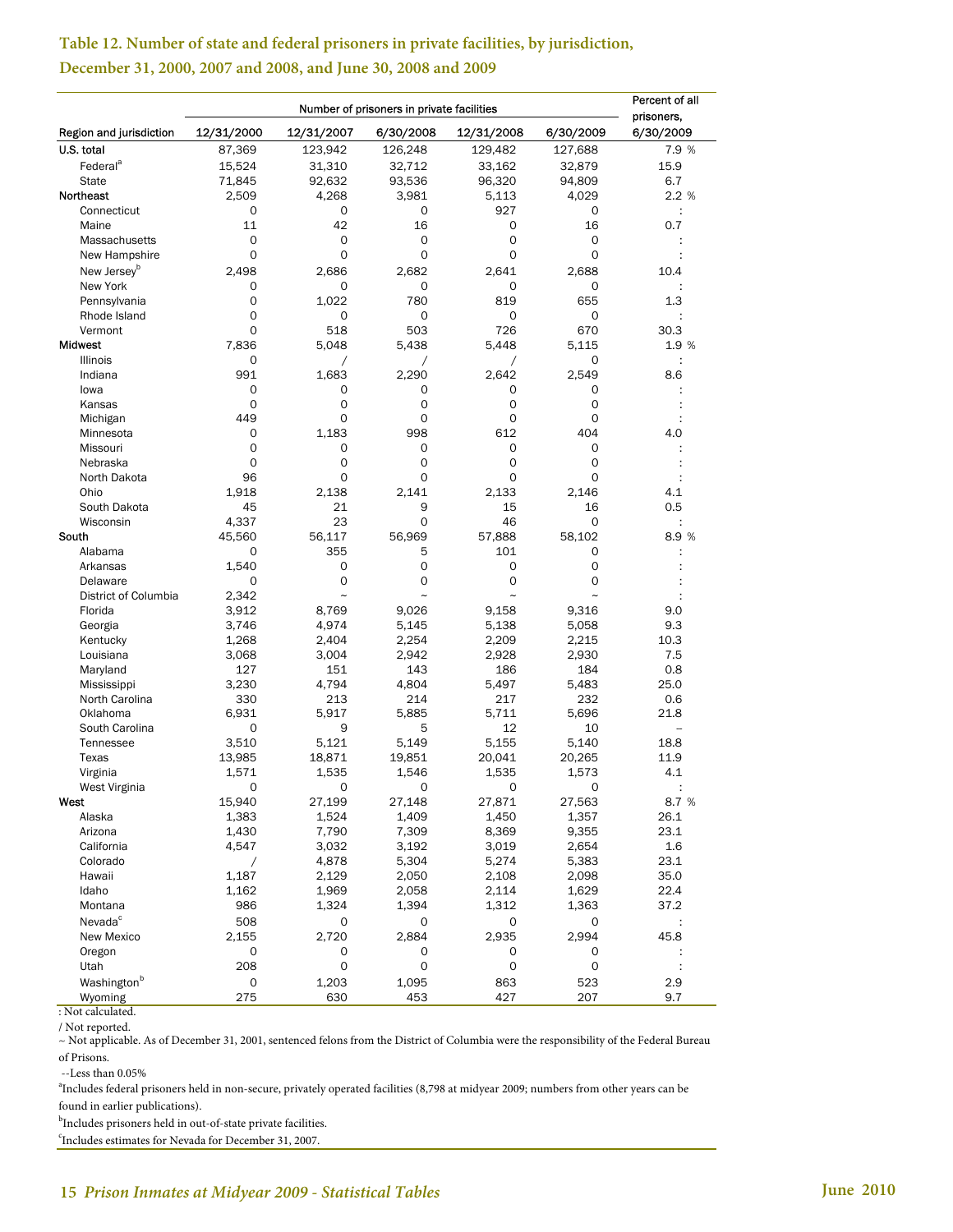## **Table 13. Number of state or federal prisoners in local facilities,**

|                     |        | Number of prisoners in local facilities |              | Percent of all |
|---------------------|--------|-----------------------------------------|--------------|----------------|
| Year                | Total  | Federal                                 | <b>State</b> | prisoners      |
| 2000                | 63,140 | 2,438                                   | 60,702       | 4.5 %          |
| 2001                | 70,681 | 2,921                                   | 67,760       | 5.0            |
| 2002                | 72,550 | 3,377                                   | 69,173       | 5.0            |
| 2003                | 73.440 | 3,278                                   | 70,162       | 5.0            |
| 2004                | 74,445 | 1,199                                   | 73,246       | 5.0            |
| 2005                | 73,164 | 1,044                                   | 72,120       | 4.8            |
| 2006                | 77,912 | 2,010                                   | 75,902       | 5.0            |
| 2007                | 80,621 | 2,144                                   | 78,477       | 5.0            |
| 2008                |        |                                         |              |                |
| June 30             | 80,856 | 2,575                                   | 78,281       | 5.0 %          |
| December 31         | 83,497 | 2,738                                   | 80,759       | 5.2            |
| 2009                |        |                                         |              |                |
| June 30             | 82,370 | 3,201                                   | 79,169       | 5.1%           |
| Annual change       |        |                                         |              |                |
| Average annual      |        |                                         |              |                |
| change, 12/31/2000- |        |                                         |              |                |
| 12/31/2008          | 3.6%   | 1.5 %                                   | 3.6%         |                |
| Percent change,     |        |                                         |              |                |
| 06/30/2008-         |        |                                         |              |                |
| 06/30/2009          | 1.9    | 24.3                                    | 1.1          | ÷              |
| :Not calculated.    |        |                                         |              |                |

## **December 31, 2000-2008, and June 30, 2008 and 2009**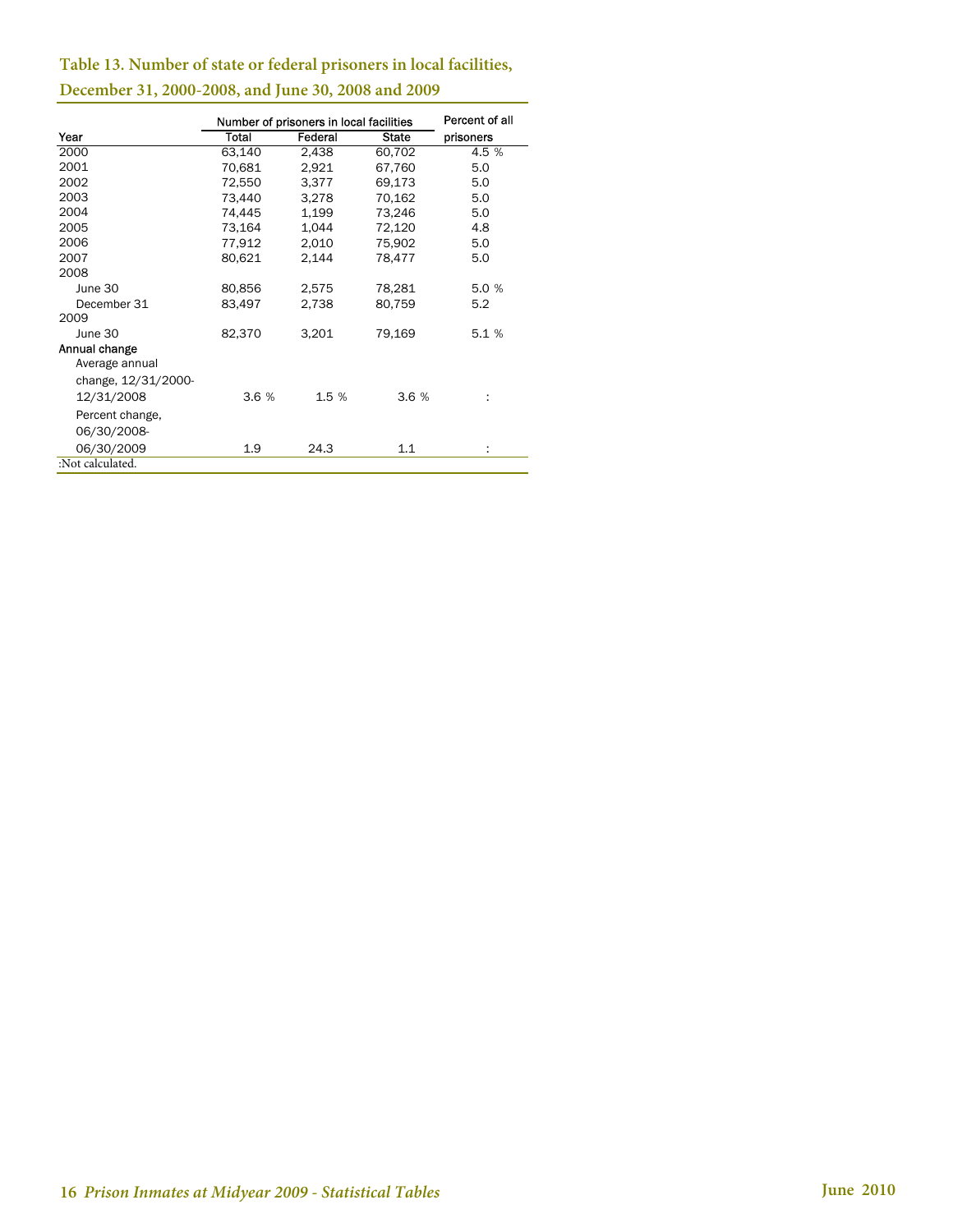| prisoners,<br>12/31/2000<br>12/31/2007<br>6/30/2008<br>12/31/2008<br>6/30/2009<br>6/30/2009<br>63,140<br>80,621<br>80,856<br>83,497<br>82,370<br>5.1 %<br>2,438<br>2,144<br>2,575<br>2,738<br>3,201<br>1.5<br>Federal<br>60,702<br>78,281<br>80,759<br>79,169<br>5.6<br><b>State</b><br>78,477<br>1,575<br>1,454<br>2,015<br>1.1 %<br>3,823<br>1,686<br>Connecticut <sup>"</sup><br>$\tilde{}$<br>$\tilde{}$<br>$\tilde{}$<br>÷<br>$\tilde{}$<br>$\tilde{\phantom{a}}$<br>9<br>32<br>123<br>24<br>90<br>5.6<br>Maine<br>177<br>457<br>136<br>294<br>185<br>1.5<br>Massachusetts<br>43<br>14<br>52<br>35<br>46<br>1.6<br>New Hampshire<br>1,529<br>5.9<br>3,225<br>1,468<br>1,203<br>1,122<br>New Jersey<br>New York<br>45<br>21<br>11<br>11<br>6<br>0<br>$\mathbf 0$<br>137<br>58<br>0<br>0.3<br>Pennsylvania<br>Rhode Island <sup>a</sup><br>$\tilde{}$<br>$\tilde{\phantom{a}}$<br>$\tilde{}$<br>$\tilde{}$<br>÷<br>$\tilde{\phantom{a}}$<br>Vermont <sup>a</sup><br>$\tilde{\phantom{a}}$<br>$\tilde{\phantom{a}}$<br>$\tilde{\phantom{a}}$<br>$\tilde{\phantom{a}}$<br>$\tilde{}$<br><b>Midwest</b><br>2,103<br>3,381<br>3,825<br>4,034<br>3,623<br>1.4 %<br>Illinois<br>0<br>0<br>0<br>0<br>0<br>1,187<br>1,987<br>1,873<br>6.3<br>Indiana<br>2,002<br>1,930<br>0<br>0<br>lowa<br>0<br>0<br>0<br>0<br>0<br>0<br>0<br>0<br>Kansas<br>286<br>43<br>59<br>28<br>44<br>0.1<br>Michigan<br>149<br>518<br>700<br>1,004<br>632<br>6.3<br>Minnesota<br>0<br>0<br>0<br>0<br>0<br>Missouri<br>0<br>0<br>0<br>0<br>0<br>Nebraska<br>62<br>38<br>48<br>42<br>71<br>4.3<br>North Dakota<br>$\mathbf 0$<br>0<br>$\mathsf{O}\xspace$<br>0<br>0<br>Ohio<br>÷<br>16<br>55<br>54<br>58<br>86<br>2.5<br>South Dakota<br>4.0<br>427<br>715<br>983<br>943<br>926<br>Wisconsin<br>South<br>49,455<br>67,071<br>67,128<br>69,445<br>68,615<br>10.5 %<br>1,596<br>1,406<br>1,790<br>1,730<br>Alabama<br>3,401<br>5.6<br>1,778<br>11.5<br>Arkansas<br>728<br>1,007<br>1,317<br>1,541<br>Delaware <sup>a</sup><br>$\tilde{}$<br>ċ<br>$\tilde{\phantom{a}}$<br>$\tilde{ }$<br>$\tilde{\phantom{a}}$<br>$\tilde{ }$<br>District of Columbia <sup>b</sup><br>1,329<br>ċ<br>$\tilde{\phantom{a}}$<br>$\tilde{\phantom{a}}$<br>$\tilde{\phantom{a}}$<br>$\tilde{}$<br>Florida <sup>c</sup><br>0<br>64<br>1,144<br>1,309<br>1.3<br>1,147<br>3,888<br>4,919<br>4,917<br>4,690<br>4,933<br>9.1<br>Georgia<br>7,912<br>7,347<br>7,363<br>7,051<br>32.9<br>Kentucky<br>3,850<br>17,079<br>17,208<br>17,524<br>47.3<br>Louisiana<br>15,599<br>18,420<br>118<br>151<br>138<br>141<br>149<br>0.6<br>Maryland<br>3,700<br>4,952<br>5,052<br>4,858<br>4,446<br>20.3<br>Mississippi<br>0<br>0<br>0<br>North Carolina<br>0<br>0<br>970<br>1,892<br>2,226<br>2,148<br>2,125<br>Oklahoma<br>8.1<br>433<br>377<br>478<br>361<br>423<br>1.7<br>South Carolina<br>7,019<br>7,501<br>7,860<br>7,863<br>28.8<br>Tennessee<br>5,204<br>6,477<br>12,810<br>12,805<br>10,965<br>6.4<br>12,774<br>Texas<br>Virginia<br>2,962<br>5,097<br>5,522<br>6,057<br>6,148<br>16.0<br>West Virginia<br>796<br>1,149<br>1,142<br>1,163<br>1,275<br>20.3<br>West<br>6,339<br>5,826<br>4,916<br>1.6<br>5,321<br>5,753<br>Alaska <sup>a</sup><br>: %<br>$\tilde{}$<br>$\thicksim$<br>$\tilde{}$<br>$\thicksim$<br>$\tilde{}$<br>237<br>46<br>43<br>47<br>41<br>Arizona<br>0.1<br>1.3<br>California<br>2,758<br>3,023<br>3,083<br>2,736<br>2,291<br>Colorado<br>2,178<br>175<br>106<br>63<br>99<br>0.4<br>Hawaii <sup>a</sup><br>$\tilde{}$<br>$\thicksim$<br>$\thicksim$<br>$\thicksim$<br>÷<br>$\tilde{\phantom{a}}$<br>Idaho<br>453<br>450<br>575<br>365<br>479<br>6.6<br>Montana<br>548<br>522<br>541<br>579<br>556<br>15.2<br>Nevada <sup>d</sup><br>175<br>197<br>162<br>1.3<br>155<br>199<br>$\mathsf{O}\xspace$<br>116<br>0<br>0<br>New Mexico<br>0<br>÷<br>$\overline{7}$<br>23<br>23<br>20<br>18<br>0.1<br>Oregon<br>Utah<br>1,050<br>1,286<br>1,258<br>1,341<br>1,228<br>19.0<br>362<br>430<br>Washington<br>0<br>0<br>0 |                         |    |    | Number of prisoners in local facilities |    |    | Percent of all |  |
|---------------------------------------------------------------------------------------------------------------------------------------------------------------------------------------------------------------------------------------------------------------------------------------------------------------------------------------------------------------------------------------------------------------------------------------------------------------------------------------------------------------------------------------------------------------------------------------------------------------------------------------------------------------------------------------------------------------------------------------------------------------------------------------------------------------------------------------------------------------------------------------------------------------------------------------------------------------------------------------------------------------------------------------------------------------------------------------------------------------------------------------------------------------------------------------------------------------------------------------------------------------------------------------------------------------------------------------------------------------------------------------------------------------------------------------------------------------------------------------------------------------------------------------------------------------------------------------------------------------------------------------------------------------------------------------------------------------------------------------------------------------------------------------------------------------------------------------------------------------------------------------------------------------------------------------------------------------------------------------------------------------------------------------------------------------------------------------------------------------------------------------------------------------------------------------------------------------------------------------------------------------------------------------------------------------------------------------------------------------------------------------------------------------------------------------------------------------------------------------------------------------------------------------------------------------------------------------------------------------------------------------------------------------------------------------------------------------------------------------------------------------------------------------------------------------------------------------------------------------------------------------------------------------------------------------------------------------------------------------------------------------------------------------------------------------------------------------------------------------------------------------------------------------------------------------------------------------------------------------------------------------------------------------------------------------------------------------------------------------------------------------------------------------------------------------------------------------------------------------------------------------------------------------------------------------------------------------------------------------------------------------------------------------------------------------------------------------------------------------------------------------------------------------------------------------------------------------------------------------------------------------------------------------------------------------------------------------------|-------------------------|----|----|-----------------------------------------|----|----|----------------|--|
|                                                                                                                                                                                                                                                                                                                                                                                                                                                                                                                                                                                                                                                                                                                                                                                                                                                                                                                                                                                                                                                                                                                                                                                                                                                                                                                                                                                                                                                                                                                                                                                                                                                                                                                                                                                                                                                                                                                                                                                                                                                                                                                                                                                                                                                                                                                                                                                                                                                                                                                                                                                                                                                                                                                                                                                                                                                                                                                                                                                                                                                                                                                                                                                                                                                                                                                                                                                                                                                                                                                                                                                                                                                                                                                                                                                                                                                                                                                                                                     | Region and jurisdiction |    |    |                                         |    |    |                |  |
|                                                                                                                                                                                                                                                                                                                                                                                                                                                                                                                                                                                                                                                                                                                                                                                                                                                                                                                                                                                                                                                                                                                                                                                                                                                                                                                                                                                                                                                                                                                                                                                                                                                                                                                                                                                                                                                                                                                                                                                                                                                                                                                                                                                                                                                                                                                                                                                                                                                                                                                                                                                                                                                                                                                                                                                                                                                                                                                                                                                                                                                                                                                                                                                                                                                                                                                                                                                                                                                                                                                                                                                                                                                                                                                                                                                                                                                                                                                                                                     | U.S. total              |    |    |                                         |    |    |                |  |
|                                                                                                                                                                                                                                                                                                                                                                                                                                                                                                                                                                                                                                                                                                                                                                                                                                                                                                                                                                                                                                                                                                                                                                                                                                                                                                                                                                                                                                                                                                                                                                                                                                                                                                                                                                                                                                                                                                                                                                                                                                                                                                                                                                                                                                                                                                                                                                                                                                                                                                                                                                                                                                                                                                                                                                                                                                                                                                                                                                                                                                                                                                                                                                                                                                                                                                                                                                                                                                                                                                                                                                                                                                                                                                                                                                                                                                                                                                                                                                     |                         |    |    |                                         |    |    |                |  |
|                                                                                                                                                                                                                                                                                                                                                                                                                                                                                                                                                                                                                                                                                                                                                                                                                                                                                                                                                                                                                                                                                                                                                                                                                                                                                                                                                                                                                                                                                                                                                                                                                                                                                                                                                                                                                                                                                                                                                                                                                                                                                                                                                                                                                                                                                                                                                                                                                                                                                                                                                                                                                                                                                                                                                                                                                                                                                                                                                                                                                                                                                                                                                                                                                                                                                                                                                                                                                                                                                                                                                                                                                                                                                                                                                                                                                                                                                                                                                                     |                         |    |    |                                         |    |    |                |  |
|                                                                                                                                                                                                                                                                                                                                                                                                                                                                                                                                                                                                                                                                                                                                                                                                                                                                                                                                                                                                                                                                                                                                                                                                                                                                                                                                                                                                                                                                                                                                                                                                                                                                                                                                                                                                                                                                                                                                                                                                                                                                                                                                                                                                                                                                                                                                                                                                                                                                                                                                                                                                                                                                                                                                                                                                                                                                                                                                                                                                                                                                                                                                                                                                                                                                                                                                                                                                                                                                                                                                                                                                                                                                                                                                                                                                                                                                                                                                                                     | Northeast               |    |    |                                         |    |    |                |  |
|                                                                                                                                                                                                                                                                                                                                                                                                                                                                                                                                                                                                                                                                                                                                                                                                                                                                                                                                                                                                                                                                                                                                                                                                                                                                                                                                                                                                                                                                                                                                                                                                                                                                                                                                                                                                                                                                                                                                                                                                                                                                                                                                                                                                                                                                                                                                                                                                                                                                                                                                                                                                                                                                                                                                                                                                                                                                                                                                                                                                                                                                                                                                                                                                                                                                                                                                                                                                                                                                                                                                                                                                                                                                                                                                                                                                                                                                                                                                                                     |                         |    |    |                                         |    |    |                |  |
|                                                                                                                                                                                                                                                                                                                                                                                                                                                                                                                                                                                                                                                                                                                                                                                                                                                                                                                                                                                                                                                                                                                                                                                                                                                                                                                                                                                                                                                                                                                                                                                                                                                                                                                                                                                                                                                                                                                                                                                                                                                                                                                                                                                                                                                                                                                                                                                                                                                                                                                                                                                                                                                                                                                                                                                                                                                                                                                                                                                                                                                                                                                                                                                                                                                                                                                                                                                                                                                                                                                                                                                                                                                                                                                                                                                                                                                                                                                                                                     |                         |    |    |                                         |    |    |                |  |
|                                                                                                                                                                                                                                                                                                                                                                                                                                                                                                                                                                                                                                                                                                                                                                                                                                                                                                                                                                                                                                                                                                                                                                                                                                                                                                                                                                                                                                                                                                                                                                                                                                                                                                                                                                                                                                                                                                                                                                                                                                                                                                                                                                                                                                                                                                                                                                                                                                                                                                                                                                                                                                                                                                                                                                                                                                                                                                                                                                                                                                                                                                                                                                                                                                                                                                                                                                                                                                                                                                                                                                                                                                                                                                                                                                                                                                                                                                                                                                     |                         |    |    |                                         |    |    |                |  |
|                                                                                                                                                                                                                                                                                                                                                                                                                                                                                                                                                                                                                                                                                                                                                                                                                                                                                                                                                                                                                                                                                                                                                                                                                                                                                                                                                                                                                                                                                                                                                                                                                                                                                                                                                                                                                                                                                                                                                                                                                                                                                                                                                                                                                                                                                                                                                                                                                                                                                                                                                                                                                                                                                                                                                                                                                                                                                                                                                                                                                                                                                                                                                                                                                                                                                                                                                                                                                                                                                                                                                                                                                                                                                                                                                                                                                                                                                                                                                                     |                         |    |    |                                         |    |    |                |  |
|                                                                                                                                                                                                                                                                                                                                                                                                                                                                                                                                                                                                                                                                                                                                                                                                                                                                                                                                                                                                                                                                                                                                                                                                                                                                                                                                                                                                                                                                                                                                                                                                                                                                                                                                                                                                                                                                                                                                                                                                                                                                                                                                                                                                                                                                                                                                                                                                                                                                                                                                                                                                                                                                                                                                                                                                                                                                                                                                                                                                                                                                                                                                                                                                                                                                                                                                                                                                                                                                                                                                                                                                                                                                                                                                                                                                                                                                                                                                                                     |                         |    |    |                                         |    |    |                |  |
|                                                                                                                                                                                                                                                                                                                                                                                                                                                                                                                                                                                                                                                                                                                                                                                                                                                                                                                                                                                                                                                                                                                                                                                                                                                                                                                                                                                                                                                                                                                                                                                                                                                                                                                                                                                                                                                                                                                                                                                                                                                                                                                                                                                                                                                                                                                                                                                                                                                                                                                                                                                                                                                                                                                                                                                                                                                                                                                                                                                                                                                                                                                                                                                                                                                                                                                                                                                                                                                                                                                                                                                                                                                                                                                                                                                                                                                                                                                                                                     |                         |    |    |                                         |    |    |                |  |
|                                                                                                                                                                                                                                                                                                                                                                                                                                                                                                                                                                                                                                                                                                                                                                                                                                                                                                                                                                                                                                                                                                                                                                                                                                                                                                                                                                                                                                                                                                                                                                                                                                                                                                                                                                                                                                                                                                                                                                                                                                                                                                                                                                                                                                                                                                                                                                                                                                                                                                                                                                                                                                                                                                                                                                                                                                                                                                                                                                                                                                                                                                                                                                                                                                                                                                                                                                                                                                                                                                                                                                                                                                                                                                                                                                                                                                                                                                                                                                     |                         |    |    |                                         |    |    |                |  |
|                                                                                                                                                                                                                                                                                                                                                                                                                                                                                                                                                                                                                                                                                                                                                                                                                                                                                                                                                                                                                                                                                                                                                                                                                                                                                                                                                                                                                                                                                                                                                                                                                                                                                                                                                                                                                                                                                                                                                                                                                                                                                                                                                                                                                                                                                                                                                                                                                                                                                                                                                                                                                                                                                                                                                                                                                                                                                                                                                                                                                                                                                                                                                                                                                                                                                                                                                                                                                                                                                                                                                                                                                                                                                                                                                                                                                                                                                                                                                                     |                         |    |    |                                         |    |    |                |  |
|                                                                                                                                                                                                                                                                                                                                                                                                                                                                                                                                                                                                                                                                                                                                                                                                                                                                                                                                                                                                                                                                                                                                                                                                                                                                                                                                                                                                                                                                                                                                                                                                                                                                                                                                                                                                                                                                                                                                                                                                                                                                                                                                                                                                                                                                                                                                                                                                                                                                                                                                                                                                                                                                                                                                                                                                                                                                                                                                                                                                                                                                                                                                                                                                                                                                                                                                                                                                                                                                                                                                                                                                                                                                                                                                                                                                                                                                                                                                                                     |                         |    |    |                                         |    |    |                |  |
|                                                                                                                                                                                                                                                                                                                                                                                                                                                                                                                                                                                                                                                                                                                                                                                                                                                                                                                                                                                                                                                                                                                                                                                                                                                                                                                                                                                                                                                                                                                                                                                                                                                                                                                                                                                                                                                                                                                                                                                                                                                                                                                                                                                                                                                                                                                                                                                                                                                                                                                                                                                                                                                                                                                                                                                                                                                                                                                                                                                                                                                                                                                                                                                                                                                                                                                                                                                                                                                                                                                                                                                                                                                                                                                                                                                                                                                                                                                                                                     |                         |    |    |                                         |    |    |                |  |
|                                                                                                                                                                                                                                                                                                                                                                                                                                                                                                                                                                                                                                                                                                                                                                                                                                                                                                                                                                                                                                                                                                                                                                                                                                                                                                                                                                                                                                                                                                                                                                                                                                                                                                                                                                                                                                                                                                                                                                                                                                                                                                                                                                                                                                                                                                                                                                                                                                                                                                                                                                                                                                                                                                                                                                                                                                                                                                                                                                                                                                                                                                                                                                                                                                                                                                                                                                                                                                                                                                                                                                                                                                                                                                                                                                                                                                                                                                                                                                     |                         |    |    |                                         |    |    |                |  |
|                                                                                                                                                                                                                                                                                                                                                                                                                                                                                                                                                                                                                                                                                                                                                                                                                                                                                                                                                                                                                                                                                                                                                                                                                                                                                                                                                                                                                                                                                                                                                                                                                                                                                                                                                                                                                                                                                                                                                                                                                                                                                                                                                                                                                                                                                                                                                                                                                                                                                                                                                                                                                                                                                                                                                                                                                                                                                                                                                                                                                                                                                                                                                                                                                                                                                                                                                                                                                                                                                                                                                                                                                                                                                                                                                                                                                                                                                                                                                                     |                         |    |    |                                         |    |    |                |  |
|                                                                                                                                                                                                                                                                                                                                                                                                                                                                                                                                                                                                                                                                                                                                                                                                                                                                                                                                                                                                                                                                                                                                                                                                                                                                                                                                                                                                                                                                                                                                                                                                                                                                                                                                                                                                                                                                                                                                                                                                                                                                                                                                                                                                                                                                                                                                                                                                                                                                                                                                                                                                                                                                                                                                                                                                                                                                                                                                                                                                                                                                                                                                                                                                                                                                                                                                                                                                                                                                                                                                                                                                                                                                                                                                                                                                                                                                                                                                                                     |                         |    |    |                                         |    |    |                |  |
|                                                                                                                                                                                                                                                                                                                                                                                                                                                                                                                                                                                                                                                                                                                                                                                                                                                                                                                                                                                                                                                                                                                                                                                                                                                                                                                                                                                                                                                                                                                                                                                                                                                                                                                                                                                                                                                                                                                                                                                                                                                                                                                                                                                                                                                                                                                                                                                                                                                                                                                                                                                                                                                                                                                                                                                                                                                                                                                                                                                                                                                                                                                                                                                                                                                                                                                                                                                                                                                                                                                                                                                                                                                                                                                                                                                                                                                                                                                                                                     |                         |    |    |                                         |    |    |                |  |
|                                                                                                                                                                                                                                                                                                                                                                                                                                                                                                                                                                                                                                                                                                                                                                                                                                                                                                                                                                                                                                                                                                                                                                                                                                                                                                                                                                                                                                                                                                                                                                                                                                                                                                                                                                                                                                                                                                                                                                                                                                                                                                                                                                                                                                                                                                                                                                                                                                                                                                                                                                                                                                                                                                                                                                                                                                                                                                                                                                                                                                                                                                                                                                                                                                                                                                                                                                                                                                                                                                                                                                                                                                                                                                                                                                                                                                                                                                                                                                     |                         |    |    |                                         |    |    |                |  |
|                                                                                                                                                                                                                                                                                                                                                                                                                                                                                                                                                                                                                                                                                                                                                                                                                                                                                                                                                                                                                                                                                                                                                                                                                                                                                                                                                                                                                                                                                                                                                                                                                                                                                                                                                                                                                                                                                                                                                                                                                                                                                                                                                                                                                                                                                                                                                                                                                                                                                                                                                                                                                                                                                                                                                                                                                                                                                                                                                                                                                                                                                                                                                                                                                                                                                                                                                                                                                                                                                                                                                                                                                                                                                                                                                                                                                                                                                                                                                                     |                         |    |    |                                         |    |    |                |  |
|                                                                                                                                                                                                                                                                                                                                                                                                                                                                                                                                                                                                                                                                                                                                                                                                                                                                                                                                                                                                                                                                                                                                                                                                                                                                                                                                                                                                                                                                                                                                                                                                                                                                                                                                                                                                                                                                                                                                                                                                                                                                                                                                                                                                                                                                                                                                                                                                                                                                                                                                                                                                                                                                                                                                                                                                                                                                                                                                                                                                                                                                                                                                                                                                                                                                                                                                                                                                                                                                                                                                                                                                                                                                                                                                                                                                                                                                                                                                                                     |                         |    |    |                                         |    |    |                |  |
|                                                                                                                                                                                                                                                                                                                                                                                                                                                                                                                                                                                                                                                                                                                                                                                                                                                                                                                                                                                                                                                                                                                                                                                                                                                                                                                                                                                                                                                                                                                                                                                                                                                                                                                                                                                                                                                                                                                                                                                                                                                                                                                                                                                                                                                                                                                                                                                                                                                                                                                                                                                                                                                                                                                                                                                                                                                                                                                                                                                                                                                                                                                                                                                                                                                                                                                                                                                                                                                                                                                                                                                                                                                                                                                                                                                                                                                                                                                                                                     |                         |    |    |                                         |    |    |                |  |
|                                                                                                                                                                                                                                                                                                                                                                                                                                                                                                                                                                                                                                                                                                                                                                                                                                                                                                                                                                                                                                                                                                                                                                                                                                                                                                                                                                                                                                                                                                                                                                                                                                                                                                                                                                                                                                                                                                                                                                                                                                                                                                                                                                                                                                                                                                                                                                                                                                                                                                                                                                                                                                                                                                                                                                                                                                                                                                                                                                                                                                                                                                                                                                                                                                                                                                                                                                                                                                                                                                                                                                                                                                                                                                                                                                                                                                                                                                                                                                     |                         |    |    |                                         |    |    |                |  |
|                                                                                                                                                                                                                                                                                                                                                                                                                                                                                                                                                                                                                                                                                                                                                                                                                                                                                                                                                                                                                                                                                                                                                                                                                                                                                                                                                                                                                                                                                                                                                                                                                                                                                                                                                                                                                                                                                                                                                                                                                                                                                                                                                                                                                                                                                                                                                                                                                                                                                                                                                                                                                                                                                                                                                                                                                                                                                                                                                                                                                                                                                                                                                                                                                                                                                                                                                                                                                                                                                                                                                                                                                                                                                                                                                                                                                                                                                                                                                                     |                         |    |    |                                         |    |    |                |  |
|                                                                                                                                                                                                                                                                                                                                                                                                                                                                                                                                                                                                                                                                                                                                                                                                                                                                                                                                                                                                                                                                                                                                                                                                                                                                                                                                                                                                                                                                                                                                                                                                                                                                                                                                                                                                                                                                                                                                                                                                                                                                                                                                                                                                                                                                                                                                                                                                                                                                                                                                                                                                                                                                                                                                                                                                                                                                                                                                                                                                                                                                                                                                                                                                                                                                                                                                                                                                                                                                                                                                                                                                                                                                                                                                                                                                                                                                                                                                                                     |                         |    |    |                                         |    |    |                |  |
|                                                                                                                                                                                                                                                                                                                                                                                                                                                                                                                                                                                                                                                                                                                                                                                                                                                                                                                                                                                                                                                                                                                                                                                                                                                                                                                                                                                                                                                                                                                                                                                                                                                                                                                                                                                                                                                                                                                                                                                                                                                                                                                                                                                                                                                                                                                                                                                                                                                                                                                                                                                                                                                                                                                                                                                                                                                                                                                                                                                                                                                                                                                                                                                                                                                                                                                                                                                                                                                                                                                                                                                                                                                                                                                                                                                                                                                                                                                                                                     |                         |    |    |                                         |    |    |                |  |
|                                                                                                                                                                                                                                                                                                                                                                                                                                                                                                                                                                                                                                                                                                                                                                                                                                                                                                                                                                                                                                                                                                                                                                                                                                                                                                                                                                                                                                                                                                                                                                                                                                                                                                                                                                                                                                                                                                                                                                                                                                                                                                                                                                                                                                                                                                                                                                                                                                                                                                                                                                                                                                                                                                                                                                                                                                                                                                                                                                                                                                                                                                                                                                                                                                                                                                                                                                                                                                                                                                                                                                                                                                                                                                                                                                                                                                                                                                                                                                     |                         |    |    |                                         |    |    |                |  |
|                                                                                                                                                                                                                                                                                                                                                                                                                                                                                                                                                                                                                                                                                                                                                                                                                                                                                                                                                                                                                                                                                                                                                                                                                                                                                                                                                                                                                                                                                                                                                                                                                                                                                                                                                                                                                                                                                                                                                                                                                                                                                                                                                                                                                                                                                                                                                                                                                                                                                                                                                                                                                                                                                                                                                                                                                                                                                                                                                                                                                                                                                                                                                                                                                                                                                                                                                                                                                                                                                                                                                                                                                                                                                                                                                                                                                                                                                                                                                                     |                         |    |    |                                         |    |    |                |  |
|                                                                                                                                                                                                                                                                                                                                                                                                                                                                                                                                                                                                                                                                                                                                                                                                                                                                                                                                                                                                                                                                                                                                                                                                                                                                                                                                                                                                                                                                                                                                                                                                                                                                                                                                                                                                                                                                                                                                                                                                                                                                                                                                                                                                                                                                                                                                                                                                                                                                                                                                                                                                                                                                                                                                                                                                                                                                                                                                                                                                                                                                                                                                                                                                                                                                                                                                                                                                                                                                                                                                                                                                                                                                                                                                                                                                                                                                                                                                                                     |                         |    |    |                                         |    |    |                |  |
|                                                                                                                                                                                                                                                                                                                                                                                                                                                                                                                                                                                                                                                                                                                                                                                                                                                                                                                                                                                                                                                                                                                                                                                                                                                                                                                                                                                                                                                                                                                                                                                                                                                                                                                                                                                                                                                                                                                                                                                                                                                                                                                                                                                                                                                                                                                                                                                                                                                                                                                                                                                                                                                                                                                                                                                                                                                                                                                                                                                                                                                                                                                                                                                                                                                                                                                                                                                                                                                                                                                                                                                                                                                                                                                                                                                                                                                                                                                                                                     |                         |    |    |                                         |    |    |                |  |
|                                                                                                                                                                                                                                                                                                                                                                                                                                                                                                                                                                                                                                                                                                                                                                                                                                                                                                                                                                                                                                                                                                                                                                                                                                                                                                                                                                                                                                                                                                                                                                                                                                                                                                                                                                                                                                                                                                                                                                                                                                                                                                                                                                                                                                                                                                                                                                                                                                                                                                                                                                                                                                                                                                                                                                                                                                                                                                                                                                                                                                                                                                                                                                                                                                                                                                                                                                                                                                                                                                                                                                                                                                                                                                                                                                                                                                                                                                                                                                     |                         |    |    |                                         |    |    |                |  |
|                                                                                                                                                                                                                                                                                                                                                                                                                                                                                                                                                                                                                                                                                                                                                                                                                                                                                                                                                                                                                                                                                                                                                                                                                                                                                                                                                                                                                                                                                                                                                                                                                                                                                                                                                                                                                                                                                                                                                                                                                                                                                                                                                                                                                                                                                                                                                                                                                                                                                                                                                                                                                                                                                                                                                                                                                                                                                                                                                                                                                                                                                                                                                                                                                                                                                                                                                                                                                                                                                                                                                                                                                                                                                                                                                                                                                                                                                                                                                                     |                         |    |    |                                         |    |    |                |  |
|                                                                                                                                                                                                                                                                                                                                                                                                                                                                                                                                                                                                                                                                                                                                                                                                                                                                                                                                                                                                                                                                                                                                                                                                                                                                                                                                                                                                                                                                                                                                                                                                                                                                                                                                                                                                                                                                                                                                                                                                                                                                                                                                                                                                                                                                                                                                                                                                                                                                                                                                                                                                                                                                                                                                                                                                                                                                                                                                                                                                                                                                                                                                                                                                                                                                                                                                                                                                                                                                                                                                                                                                                                                                                                                                                                                                                                                                                                                                                                     |                         |    |    |                                         |    |    |                |  |
|                                                                                                                                                                                                                                                                                                                                                                                                                                                                                                                                                                                                                                                                                                                                                                                                                                                                                                                                                                                                                                                                                                                                                                                                                                                                                                                                                                                                                                                                                                                                                                                                                                                                                                                                                                                                                                                                                                                                                                                                                                                                                                                                                                                                                                                                                                                                                                                                                                                                                                                                                                                                                                                                                                                                                                                                                                                                                                                                                                                                                                                                                                                                                                                                                                                                                                                                                                                                                                                                                                                                                                                                                                                                                                                                                                                                                                                                                                                                                                     |                         |    |    |                                         |    |    |                |  |
|                                                                                                                                                                                                                                                                                                                                                                                                                                                                                                                                                                                                                                                                                                                                                                                                                                                                                                                                                                                                                                                                                                                                                                                                                                                                                                                                                                                                                                                                                                                                                                                                                                                                                                                                                                                                                                                                                                                                                                                                                                                                                                                                                                                                                                                                                                                                                                                                                                                                                                                                                                                                                                                                                                                                                                                                                                                                                                                                                                                                                                                                                                                                                                                                                                                                                                                                                                                                                                                                                                                                                                                                                                                                                                                                                                                                                                                                                                                                                                     |                         |    |    |                                         |    |    |                |  |
|                                                                                                                                                                                                                                                                                                                                                                                                                                                                                                                                                                                                                                                                                                                                                                                                                                                                                                                                                                                                                                                                                                                                                                                                                                                                                                                                                                                                                                                                                                                                                                                                                                                                                                                                                                                                                                                                                                                                                                                                                                                                                                                                                                                                                                                                                                                                                                                                                                                                                                                                                                                                                                                                                                                                                                                                                                                                                                                                                                                                                                                                                                                                                                                                                                                                                                                                                                                                                                                                                                                                                                                                                                                                                                                                                                                                                                                                                                                                                                     |                         |    |    |                                         |    |    |                |  |
|                                                                                                                                                                                                                                                                                                                                                                                                                                                                                                                                                                                                                                                                                                                                                                                                                                                                                                                                                                                                                                                                                                                                                                                                                                                                                                                                                                                                                                                                                                                                                                                                                                                                                                                                                                                                                                                                                                                                                                                                                                                                                                                                                                                                                                                                                                                                                                                                                                                                                                                                                                                                                                                                                                                                                                                                                                                                                                                                                                                                                                                                                                                                                                                                                                                                                                                                                                                                                                                                                                                                                                                                                                                                                                                                                                                                                                                                                                                                                                     |                         |    |    |                                         |    |    |                |  |
|                                                                                                                                                                                                                                                                                                                                                                                                                                                                                                                                                                                                                                                                                                                                                                                                                                                                                                                                                                                                                                                                                                                                                                                                                                                                                                                                                                                                                                                                                                                                                                                                                                                                                                                                                                                                                                                                                                                                                                                                                                                                                                                                                                                                                                                                                                                                                                                                                                                                                                                                                                                                                                                                                                                                                                                                                                                                                                                                                                                                                                                                                                                                                                                                                                                                                                                                                                                                                                                                                                                                                                                                                                                                                                                                                                                                                                                                                                                                                                     |                         |    |    |                                         |    |    |                |  |
|                                                                                                                                                                                                                                                                                                                                                                                                                                                                                                                                                                                                                                                                                                                                                                                                                                                                                                                                                                                                                                                                                                                                                                                                                                                                                                                                                                                                                                                                                                                                                                                                                                                                                                                                                                                                                                                                                                                                                                                                                                                                                                                                                                                                                                                                                                                                                                                                                                                                                                                                                                                                                                                                                                                                                                                                                                                                                                                                                                                                                                                                                                                                                                                                                                                                                                                                                                                                                                                                                                                                                                                                                                                                                                                                                                                                                                                                                                                                                                     |                         |    |    |                                         |    |    |                |  |
|                                                                                                                                                                                                                                                                                                                                                                                                                                                                                                                                                                                                                                                                                                                                                                                                                                                                                                                                                                                                                                                                                                                                                                                                                                                                                                                                                                                                                                                                                                                                                                                                                                                                                                                                                                                                                                                                                                                                                                                                                                                                                                                                                                                                                                                                                                                                                                                                                                                                                                                                                                                                                                                                                                                                                                                                                                                                                                                                                                                                                                                                                                                                                                                                                                                                                                                                                                                                                                                                                                                                                                                                                                                                                                                                                                                                                                                                                                                                                                     |                         |    |    |                                         |    |    |                |  |
|                                                                                                                                                                                                                                                                                                                                                                                                                                                                                                                                                                                                                                                                                                                                                                                                                                                                                                                                                                                                                                                                                                                                                                                                                                                                                                                                                                                                                                                                                                                                                                                                                                                                                                                                                                                                                                                                                                                                                                                                                                                                                                                                                                                                                                                                                                                                                                                                                                                                                                                                                                                                                                                                                                                                                                                                                                                                                                                                                                                                                                                                                                                                                                                                                                                                                                                                                                                                                                                                                                                                                                                                                                                                                                                                                                                                                                                                                                                                                                     |                         |    |    |                                         |    |    |                |  |
|                                                                                                                                                                                                                                                                                                                                                                                                                                                                                                                                                                                                                                                                                                                                                                                                                                                                                                                                                                                                                                                                                                                                                                                                                                                                                                                                                                                                                                                                                                                                                                                                                                                                                                                                                                                                                                                                                                                                                                                                                                                                                                                                                                                                                                                                                                                                                                                                                                                                                                                                                                                                                                                                                                                                                                                                                                                                                                                                                                                                                                                                                                                                                                                                                                                                                                                                                                                                                                                                                                                                                                                                                                                                                                                                                                                                                                                                                                                                                                     |                         |    |    |                                         |    |    |                |  |
|                                                                                                                                                                                                                                                                                                                                                                                                                                                                                                                                                                                                                                                                                                                                                                                                                                                                                                                                                                                                                                                                                                                                                                                                                                                                                                                                                                                                                                                                                                                                                                                                                                                                                                                                                                                                                                                                                                                                                                                                                                                                                                                                                                                                                                                                                                                                                                                                                                                                                                                                                                                                                                                                                                                                                                                                                                                                                                                                                                                                                                                                                                                                                                                                                                                                                                                                                                                                                                                                                                                                                                                                                                                                                                                                                                                                                                                                                                                                                                     |                         |    |    |                                         |    |    |                |  |
|                                                                                                                                                                                                                                                                                                                                                                                                                                                                                                                                                                                                                                                                                                                                                                                                                                                                                                                                                                                                                                                                                                                                                                                                                                                                                                                                                                                                                                                                                                                                                                                                                                                                                                                                                                                                                                                                                                                                                                                                                                                                                                                                                                                                                                                                                                                                                                                                                                                                                                                                                                                                                                                                                                                                                                                                                                                                                                                                                                                                                                                                                                                                                                                                                                                                                                                                                                                                                                                                                                                                                                                                                                                                                                                                                                                                                                                                                                                                                                     |                         |    |    |                                         |    |    |                |  |
|                                                                                                                                                                                                                                                                                                                                                                                                                                                                                                                                                                                                                                                                                                                                                                                                                                                                                                                                                                                                                                                                                                                                                                                                                                                                                                                                                                                                                                                                                                                                                                                                                                                                                                                                                                                                                                                                                                                                                                                                                                                                                                                                                                                                                                                                                                                                                                                                                                                                                                                                                                                                                                                                                                                                                                                                                                                                                                                                                                                                                                                                                                                                                                                                                                                                                                                                                                                                                                                                                                                                                                                                                                                                                                                                                                                                                                                                                                                                                                     |                         |    |    |                                         |    |    |                |  |
|                                                                                                                                                                                                                                                                                                                                                                                                                                                                                                                                                                                                                                                                                                                                                                                                                                                                                                                                                                                                                                                                                                                                                                                                                                                                                                                                                                                                                                                                                                                                                                                                                                                                                                                                                                                                                                                                                                                                                                                                                                                                                                                                                                                                                                                                                                                                                                                                                                                                                                                                                                                                                                                                                                                                                                                                                                                                                                                                                                                                                                                                                                                                                                                                                                                                                                                                                                                                                                                                                                                                                                                                                                                                                                                                                                                                                                                                                                                                                                     |                         |    |    |                                         |    |    |                |  |
|                                                                                                                                                                                                                                                                                                                                                                                                                                                                                                                                                                                                                                                                                                                                                                                                                                                                                                                                                                                                                                                                                                                                                                                                                                                                                                                                                                                                                                                                                                                                                                                                                                                                                                                                                                                                                                                                                                                                                                                                                                                                                                                                                                                                                                                                                                                                                                                                                                                                                                                                                                                                                                                                                                                                                                                                                                                                                                                                                                                                                                                                                                                                                                                                                                                                                                                                                                                                                                                                                                                                                                                                                                                                                                                                                                                                                                                                                                                                                                     |                         |    |    |                                         |    |    |                |  |
|                                                                                                                                                                                                                                                                                                                                                                                                                                                                                                                                                                                                                                                                                                                                                                                                                                                                                                                                                                                                                                                                                                                                                                                                                                                                                                                                                                                                                                                                                                                                                                                                                                                                                                                                                                                                                                                                                                                                                                                                                                                                                                                                                                                                                                                                                                                                                                                                                                                                                                                                                                                                                                                                                                                                                                                                                                                                                                                                                                                                                                                                                                                                                                                                                                                                                                                                                                                                                                                                                                                                                                                                                                                                                                                                                                                                                                                                                                                                                                     |                         |    |    |                                         |    |    |                |  |
|                                                                                                                                                                                                                                                                                                                                                                                                                                                                                                                                                                                                                                                                                                                                                                                                                                                                                                                                                                                                                                                                                                                                                                                                                                                                                                                                                                                                                                                                                                                                                                                                                                                                                                                                                                                                                                                                                                                                                                                                                                                                                                                                                                                                                                                                                                                                                                                                                                                                                                                                                                                                                                                                                                                                                                                                                                                                                                                                                                                                                                                                                                                                                                                                                                                                                                                                                                                                                                                                                                                                                                                                                                                                                                                                                                                                                                                                                                                                                                     |                         |    |    |                                         |    |    |                |  |
|                                                                                                                                                                                                                                                                                                                                                                                                                                                                                                                                                                                                                                                                                                                                                                                                                                                                                                                                                                                                                                                                                                                                                                                                                                                                                                                                                                                                                                                                                                                                                                                                                                                                                                                                                                                                                                                                                                                                                                                                                                                                                                                                                                                                                                                                                                                                                                                                                                                                                                                                                                                                                                                                                                                                                                                                                                                                                                                                                                                                                                                                                                                                                                                                                                                                                                                                                                                                                                                                                                                                                                                                                                                                                                                                                                                                                                                                                                                                                                     |                         |    |    |                                         |    |    |                |  |
|                                                                                                                                                                                                                                                                                                                                                                                                                                                                                                                                                                                                                                                                                                                                                                                                                                                                                                                                                                                                                                                                                                                                                                                                                                                                                                                                                                                                                                                                                                                                                                                                                                                                                                                                                                                                                                                                                                                                                                                                                                                                                                                                                                                                                                                                                                                                                                                                                                                                                                                                                                                                                                                                                                                                                                                                                                                                                                                                                                                                                                                                                                                                                                                                                                                                                                                                                                                                                                                                                                                                                                                                                                                                                                                                                                                                                                                                                                                                                                     |                         |    |    |                                         |    |    |                |  |
|                                                                                                                                                                                                                                                                                                                                                                                                                                                                                                                                                                                                                                                                                                                                                                                                                                                                                                                                                                                                                                                                                                                                                                                                                                                                                                                                                                                                                                                                                                                                                                                                                                                                                                                                                                                                                                                                                                                                                                                                                                                                                                                                                                                                                                                                                                                                                                                                                                                                                                                                                                                                                                                                                                                                                                                                                                                                                                                                                                                                                                                                                                                                                                                                                                                                                                                                                                                                                                                                                                                                                                                                                                                                                                                                                                                                                                                                                                                                                                     |                         |    |    |                                         |    |    |                |  |
|                                                                                                                                                                                                                                                                                                                                                                                                                                                                                                                                                                                                                                                                                                                                                                                                                                                                                                                                                                                                                                                                                                                                                                                                                                                                                                                                                                                                                                                                                                                                                                                                                                                                                                                                                                                                                                                                                                                                                                                                                                                                                                                                                                                                                                                                                                                                                                                                                                                                                                                                                                                                                                                                                                                                                                                                                                                                                                                                                                                                                                                                                                                                                                                                                                                                                                                                                                                                                                                                                                                                                                                                                                                                                                                                                                                                                                                                                                                                                                     |                         |    |    |                                         |    |    |                |  |
|                                                                                                                                                                                                                                                                                                                                                                                                                                                                                                                                                                                                                                                                                                                                                                                                                                                                                                                                                                                                                                                                                                                                                                                                                                                                                                                                                                                                                                                                                                                                                                                                                                                                                                                                                                                                                                                                                                                                                                                                                                                                                                                                                                                                                                                                                                                                                                                                                                                                                                                                                                                                                                                                                                                                                                                                                                                                                                                                                                                                                                                                                                                                                                                                                                                                                                                                                                                                                                                                                                                                                                                                                                                                                                                                                                                                                                                                                                                                                                     |                         |    |    |                                         |    |    |                |  |
|                                                                                                                                                                                                                                                                                                                                                                                                                                                                                                                                                                                                                                                                                                                                                                                                                                                                                                                                                                                                                                                                                                                                                                                                                                                                                                                                                                                                                                                                                                                                                                                                                                                                                                                                                                                                                                                                                                                                                                                                                                                                                                                                                                                                                                                                                                                                                                                                                                                                                                                                                                                                                                                                                                                                                                                                                                                                                                                                                                                                                                                                                                                                                                                                                                                                                                                                                                                                                                                                                                                                                                                                                                                                                                                                                                                                                                                                                                                                                                     |                         |    |    |                                         |    |    |                |  |
|                                                                                                                                                                                                                                                                                                                                                                                                                                                                                                                                                                                                                                                                                                                                                                                                                                                                                                                                                                                                                                                                                                                                                                                                                                                                                                                                                                                                                                                                                                                                                                                                                                                                                                                                                                                                                                                                                                                                                                                                                                                                                                                                                                                                                                                                                                                                                                                                                                                                                                                                                                                                                                                                                                                                                                                                                                                                                                                                                                                                                                                                                                                                                                                                                                                                                                                                                                                                                                                                                                                                                                                                                                                                                                                                                                                                                                                                                                                                                                     |                         |    |    |                                         |    |    |                |  |
|                                                                                                                                                                                                                                                                                                                                                                                                                                                                                                                                                                                                                                                                                                                                                                                                                                                                                                                                                                                                                                                                                                                                                                                                                                                                                                                                                                                                                                                                                                                                                                                                                                                                                                                                                                                                                                                                                                                                                                                                                                                                                                                                                                                                                                                                                                                                                                                                                                                                                                                                                                                                                                                                                                                                                                                                                                                                                                                                                                                                                                                                                                                                                                                                                                                                                                                                                                                                                                                                                                                                                                                                                                                                                                                                                                                                                                                                                                                                                                     |                         |    |    |                                         |    |    |                |  |
|                                                                                                                                                                                                                                                                                                                                                                                                                                                                                                                                                                                                                                                                                                                                                                                                                                                                                                                                                                                                                                                                                                                                                                                                                                                                                                                                                                                                                                                                                                                                                                                                                                                                                                                                                                                                                                                                                                                                                                                                                                                                                                                                                                                                                                                                                                                                                                                                                                                                                                                                                                                                                                                                                                                                                                                                                                                                                                                                                                                                                                                                                                                                                                                                                                                                                                                                                                                                                                                                                                                                                                                                                                                                                                                                                                                                                                                                                                                                                                     |                         |    |    |                                         |    |    |                |  |
|                                                                                                                                                                                                                                                                                                                                                                                                                                                                                                                                                                                                                                                                                                                                                                                                                                                                                                                                                                                                                                                                                                                                                                                                                                                                                                                                                                                                                                                                                                                                                                                                                                                                                                                                                                                                                                                                                                                                                                                                                                                                                                                                                                                                                                                                                                                                                                                                                                                                                                                                                                                                                                                                                                                                                                                                                                                                                                                                                                                                                                                                                                                                                                                                                                                                                                                                                                                                                                                                                                                                                                                                                                                                                                                                                                                                                                                                                                                                                                     |                         |    |    |                                         |    |    |                |  |
|                                                                                                                                                                                                                                                                                                                                                                                                                                                                                                                                                                                                                                                                                                                                                                                                                                                                                                                                                                                                                                                                                                                                                                                                                                                                                                                                                                                                                                                                                                                                                                                                                                                                                                                                                                                                                                                                                                                                                                                                                                                                                                                                                                                                                                                                                                                                                                                                                                                                                                                                                                                                                                                                                                                                                                                                                                                                                                                                                                                                                                                                                                                                                                                                                                                                                                                                                                                                                                                                                                                                                                                                                                                                                                                                                                                                                                                                                                                                                                     |                         |    |    |                                         |    |    |                |  |
|                                                                                                                                                                                                                                                                                                                                                                                                                                                                                                                                                                                                                                                                                                                                                                                                                                                                                                                                                                                                                                                                                                                                                                                                                                                                                                                                                                                                                                                                                                                                                                                                                                                                                                                                                                                                                                                                                                                                                                                                                                                                                                                                                                                                                                                                                                                                                                                                                                                                                                                                                                                                                                                                                                                                                                                                                                                                                                                                                                                                                                                                                                                                                                                                                                                                                                                                                                                                                                                                                                                                                                                                                                                                                                                                                                                                                                                                                                                                                                     | Wyoming                 | 17 | 56 | 49                                      | 46 | 42 | 2.0            |  |

## **Table 14. Number of state and federal prisoners in local facilities, by jurisdiction, December 31, 2000, 2007, and 2008, and June 30, 2008 and 2009**

~ Not applicable.

/ Not reported.

: Not calculated.

--Less than 0.05%.

<sup>a</sup>Prisons and jails form one integrated system. Data include total jail and prison populations.

 $^{\rm b}$ As of December 31, 2001, sentenced felons from the District of Columbia were the responsibility of the Federal Bureau of Prisons

<sup>a</sup> Includes estimates for Nevada for December 31, 2007. See *Methodology* .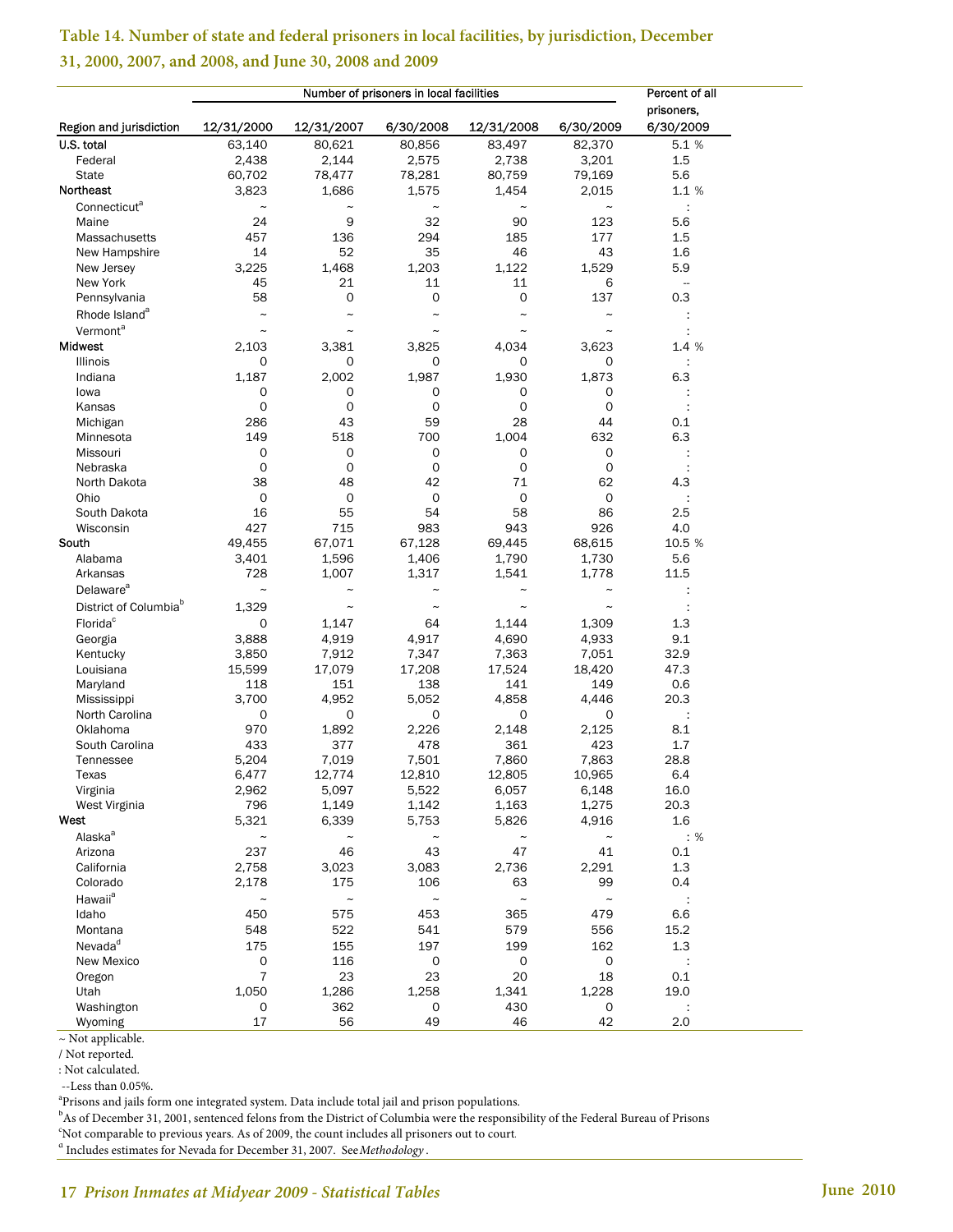## **Table 15. Inmates held in custody in state or federal prisons or in local jails, December 31, 2000- 2008, and June 30, 2008 and 2009**

|                                            |            | Number of inmates |           | Average<br>annual | Percent<br>change. |                      |                           |
|--------------------------------------------|------------|-------------------|-----------|-------------------|--------------------|----------------------|---------------------------|
|                                            | 12/31/2000 | 12/31/2007        | 6/30/2008 | 12/31/2008        | 6/30/2009          | change.<br>2000-2008 | 12/31/2008-<br>06/30/2009 |
| Total inmates in custody                   | 1,937,482  | 2,298,041         | 2,308,561 | 2,308,390         | 2.297.400          | 2.2%                 | $-0.5%$                   |
| Federal prisoners <sup>a</sup>             |            |                   |           |                   |                    |                      |                           |
| Total                                      | 140.064    | 197.285           | 198,402   | 198.414           | 203.233            | 4.4 %                | 2.4%                      |
| Prisons                                    | 133.921    | 189.154           | 190.273   | 189.770           | 194,435            | 4.5                  | 2.5                       |
| <b>Federal facilities</b>                  | 124.540    | 165.975           | 165.690   | 165.252           | 170.354            | 3.6                  | 3.1                       |
| Privately operated facilities              | 9.381      | 23.179            | 24,583    | 24,518            | 24.081             | 12.8                 | $-1.8$                    |
| Community Corrections Centers <sup>b</sup> | 6.143      | 8.131             | 8.129     | 8.644             | 8.798              | 4.4                  | 1.8                       |
| State prisoners                            | 1,176,269  | 1,320,582         | 1,324,603 | 1,324,420         | 1,326,547          | 1.5 %                | 0.2%                      |
| Local jails <sup>c</sup>                   | 621.149    | 780.174           | 785.556   | 785.556           | 767.620            | 3.0%                 | $-2.3%$                   |
| Incarceration rate <sup>d</sup>            | 684        | 756               | 762       | 756               | 748                | 1.3%                 | $-1.0%$                   |

Note: Total includes all inmates held in state or federal prison facilities or in local jails. It does not include inmates held in U.S. territories, military facilities, U.S. Immigration and Customs Enforcement facilities, jails in Indian country, and juvenile facilities.

<sup>a</sup> After 2001, responsibility for sentenced prisoners from the District of Columbia was transferred to the Federal Bureau of Prisons.

b<br>
SCounts for inmates held in local isla are for the lest working day<br>
SCounts for inmates held in local isla are for the lest working day

<sup>c</sup>Counts for inmates held in local jails are for the last working day of June in each year. Counts were estimated from the Annual Survey of Jails. See *Methodology* .

<sup>d</sup>The total number in custody per 100,000 U.S. residents. Resident population estimates were as of January 1 of the following year for December 31 estimates and July 1 of the same year for June 30 estimates.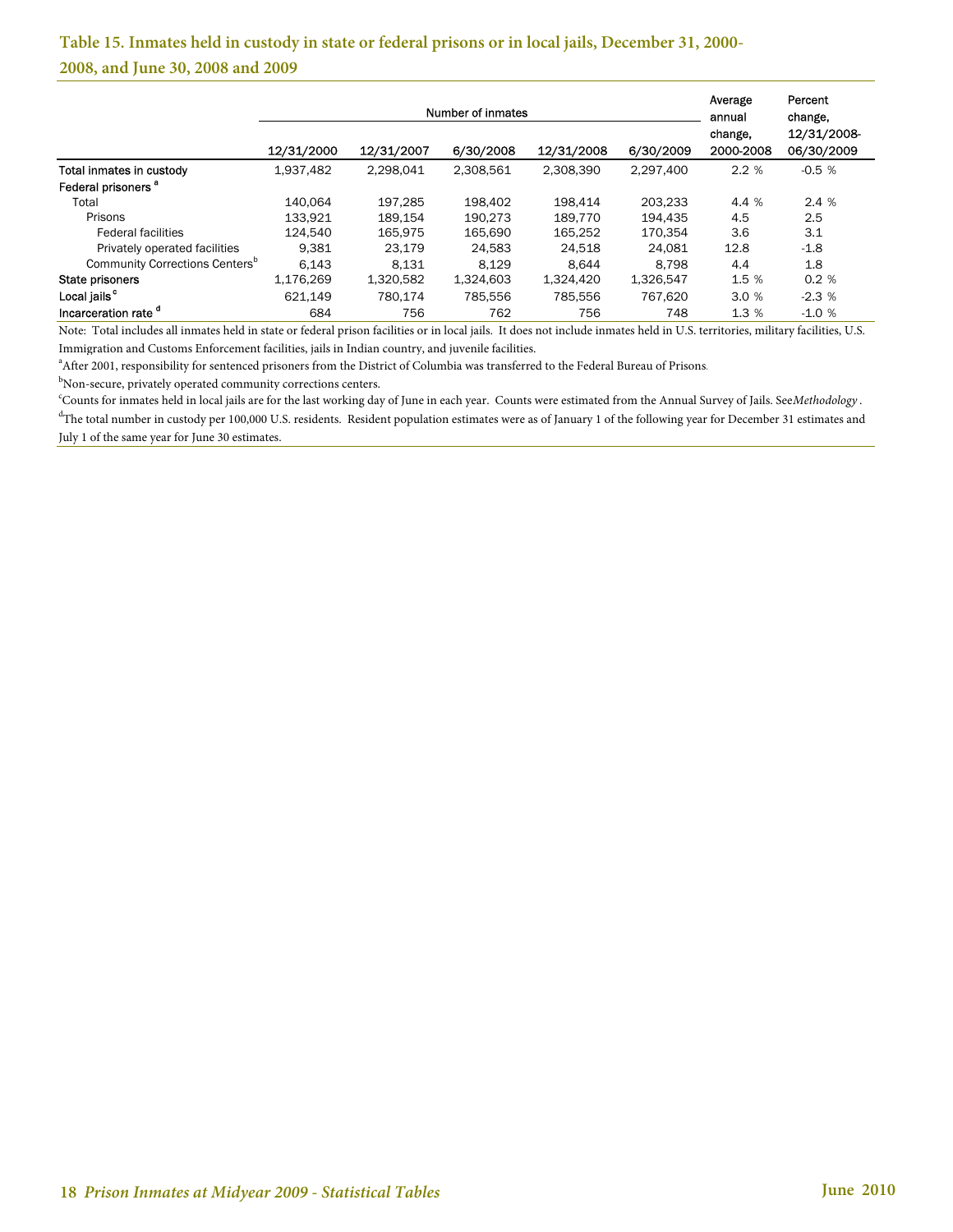## **Table 16. Estimated number of inmates held in custody in state or federal prison, or in local jails, by sex, race, and Hispanic origin, June 30, 2000-2009**

|      |                    | <b>Males</b>       |                           |                 |                    |                           |                           |          |
|------|--------------------|--------------------|---------------------------|-----------------|--------------------|---------------------------|---------------------------|----------|
| Year | Total <sup>a</sup> | White <sup>b</sup> | <b>Black</b> <sup>b</sup> | <b>Hispanic</b> | Total <sup>a</sup> | <b>White</b> <sup>p</sup> | <b>Black</b> <sup>b</sup> | Hispanic |
| 2000 | 1,775,700          | 663,700            | 791,600                   | 290.900         | 156,200            | 63,700                    | 69,500                    | 19,500   |
| 2001 | 1.800.300          | 684.800            | 803,400                   | 283,000         | 161.200            | 67,700                    | 69.500                    | 19,900   |
| 2002 | 1.848.700          | 630.700            | 818.900                   | 342,500         | 165,800            | 68,800                    | 65,600                    | 25,400   |
| 2003 | 1.902.300          | 665.100            | 832,400                   | 363.900         | 176.300            | 76,100                    | 66,800                    | 28,300   |
| 2004 | 1.947.800          | 695,800            | 842,500                   | 366,800         | 183.400            | 81,700                    | 67.700                    | 28,600   |
| 2005 | 1.992.600          | 688.700            | 806,200                   | 403.500         | 193,600            | 88,600                    | 65.700                    | 29,300   |
| 2006 | 2.042.100          | 718.100            | 836,800                   | 426.900         | 203.100            | 95,300                    | 68,800                    | 32.400   |
| 2007 | 2.090.800          | 755,500            | 814,700                   | 410,900         | 208,300            | 96,600                    | 67,600                    | 32,100   |
| 2008 | 2,103,500          | 712.500            | 846,000                   | 427.000         | 207,700            | 94,500                    | 67,800                    | 33,400   |
| 2009 | 2,096,300          | 693,800            | 841,000                   | 442,000         | 201.200            | 92,100                    | 64,800                    | 32,300   |

Note: Detailed categories exclude persons who reported two or more races. All totals include persons under age 18

 $^{\rm b}$ Excludes persons of Hispanic or Latino origin. a Includes American Indians, Alaska Natives, Asians, Native Hawaiians, and other Pacific Islanders, and persons identifying two or more races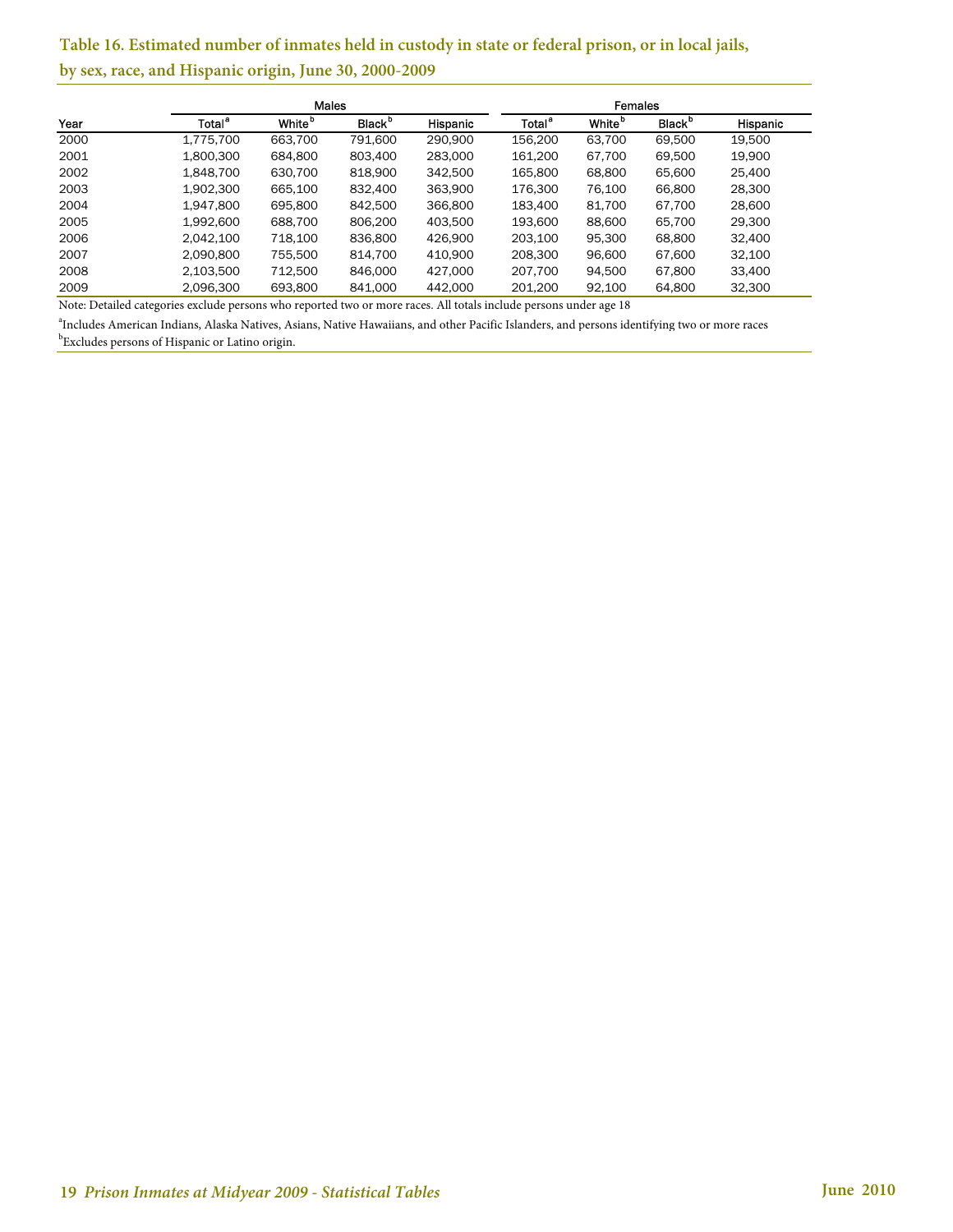## **Table 17. Estimated number of inmates held in custody in state or federal prisons or in local jails, by sex, race, Hispanic origin, and age, June 30, 2009**

|                    |                    | Female             |                           |          |                    |                    |                           |          |
|--------------------|--------------------|--------------------|---------------------------|----------|--------------------|--------------------|---------------------------|----------|
| Year               | Total <sup>a</sup> | White <sup>b</sup> | <b>Black</b> <sup>b</sup> | Hispanic | Total <sup>a</sup> | White <sup>b</sup> | <b>Black</b> <sup>b</sup> | Hispanic |
| Total <sup>c</sup> | 2.096.300          | 693.800            | 841.000                   | 442.000  | 201.200            | 92.100             | 64,800                    | 32.300   |
| 18-19              | 68.200             | 21.100             | 29.400                    | 14.300   | 4.200              | 1.800              | 1,400                     | 1,000    |
| 20-24              | 318,800            | 92.300             | 135.000                   | 76.600   | 26,700             | 12.200             | 8,800                     | 5,600    |
| 25-29              | 360,800            | 101.100            | 149.700                   | 90,800   | 30,400             | 14.000             | 10.700                    | 5.800    |
| 30-34              | 326,400            | 96.500             | 130.400                   | 80,900   | 33,600             | 14.800             | 11,600                    | 5,500    |
| 35-39              | 308.100            | 103,500            | 123,800                   | 61,700   | 37,700             | 17,000             | 12,300                    | 5,200    |
| 40-44              | 278,600            | 103.900            | 108.000                   | 47.400   | 32,400             | 15.000             | 10.300                    | 3.800    |
| 45-49              | 203.900            | 77.200             | 80,600                    | 33.500   | 19.700             | 9.200              | 5.900                     | 2,600    |
| 50-54              | 111.800            | 43.900             | 43.600                    | 17.400   | 8.900              | 5.000              | 2.000                     | 1.400    |
| 55-59              | 58,000             | 26,200             | 19.500                    | 9.400    | 3.900              | 1,800              | 600                       | 700      |
| 60-64              | 25.200             | 12.900             | 7.000                     | 4.300    | 1,600              | 500                | 400                       | 200      |
| 65 or older        | 21.000             | 11.500             | 5.600                     | 2.800    | 1.100              | 500                | 100                       | 100      |

Note: Detailed categories exclude persons who reported two or more races.

 $^{\rm b}$ Excludes persons of Hispanic or Latino origin. a Includes American Indians, Alaska Natives, Asians, Native Hawaiians, other Pacific Islanders, and persons identifying two or more races.

c Includes persons under age 18.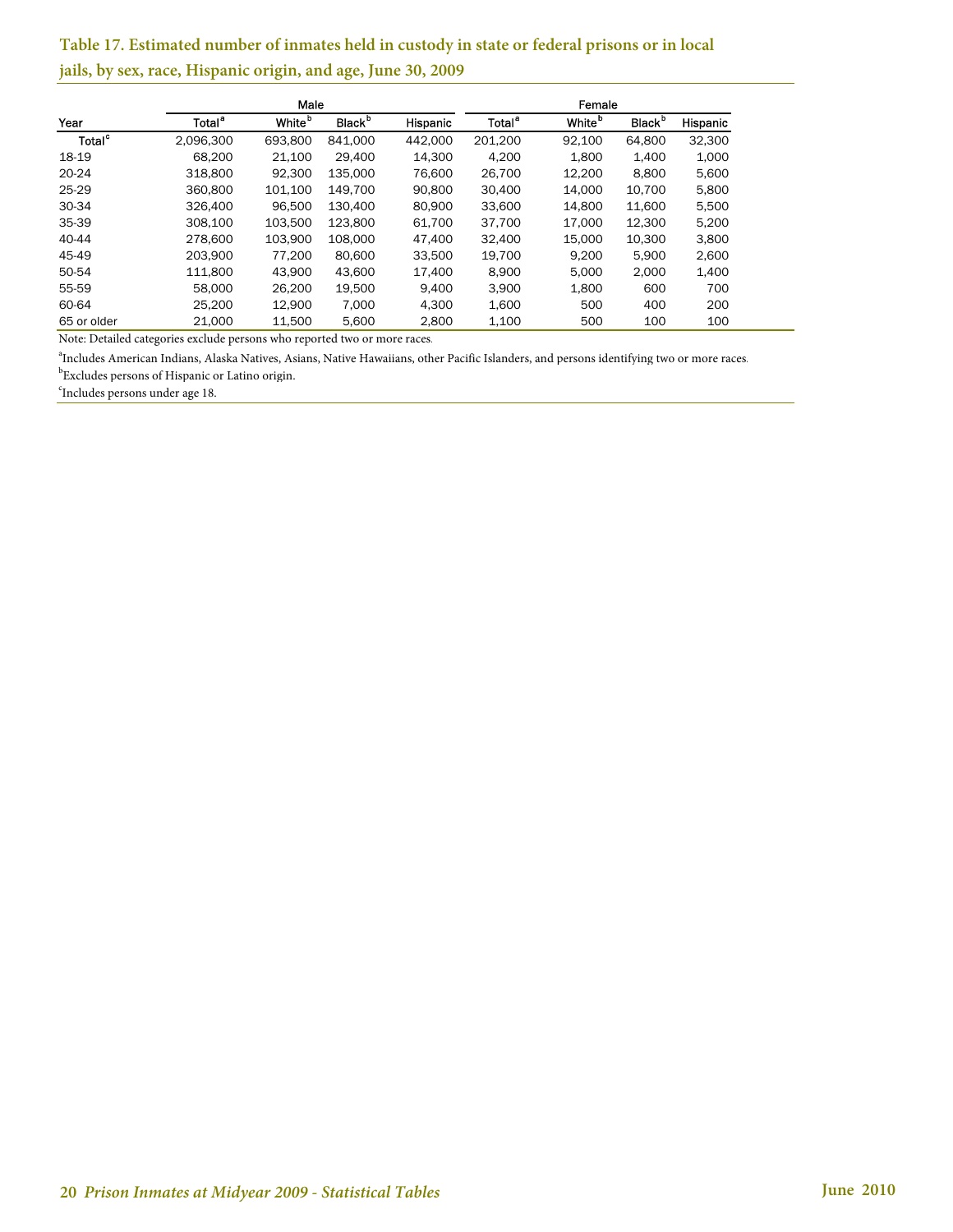**Table 18. Estimated number of inmates held in custody in state or federal prisons or in local jails per 100,000 U.S. residents, by sex, race, and Hispanic origin, June 30, 2000-2009**

|      |                    | <b>Males</b>              |                           |          |                    | <b>Females</b>     |                           |          |
|------|--------------------|---------------------------|---------------------------|----------|--------------------|--------------------|---------------------------|----------|
| Year | Total <sup>a</sup> | <b>White</b> <sup>D</sup> | <b>Black</b> <sup>b</sup> | Hispanic | Total <sup>a</sup> | White <sup>b</sup> | <b>Black</b> <sup>b</sup> | Hispanic |
| 2000 | 1,297              | 683                       | 4,777                     | 1,715    | 110                | 63                 | 380                       | 117      |
| 2001 | 1,318              | 705                       | 4.848                     | 1,668    | 113                | 67                 | 380                       | 119      |
| 2002 | 1,309              | 649                       | 4.810                     | 1.740    | 113                | 68                 | 349                       | 137      |
| 2003 | 1,331              | 681                       | 4.834                     | 1.778    | 119                | 75                 | 352                       | 148      |
| 2004 | 1,348              | 717                       | 4.919                     | 1.717    | 123                | 81                 | 359                       | 143      |
| 2005 | 1.371              | 709                       | 4.682                     | 1,856    | 129                | 88                 | 347                       | 144      |
| 2006 | 1,384              | 736                       | 4.789                     | 1,862    | 134                | 94                 | 358                       | 152      |
| 2007 | 1.406              | 773                       | 4,618                     | 1.747    | 136                | 95                 | 348                       | 164      |
| 2008 | 1,403              | 727                       | 4.777                     | 1.760    | 135                | 93                 | 349                       | 147      |
| 2009 | 1,398              | 708                       | 4,749                     | 1,822    | 131                | 91                 | 333                       | 142      |

Note: Based on the U.S. resident population estimates for July 1, 2009, by sex, race, Hispanic origin, and age. Detailed

categories exclude persons who reported two or more races. All totals include persons under age 18.

a Includes American Indians, Alaska Natives, Asians, Native Hawaiians, other Pacific Islanders, and persons identifying two or more races.

b Excludes persons of Hispanic or Latino origin.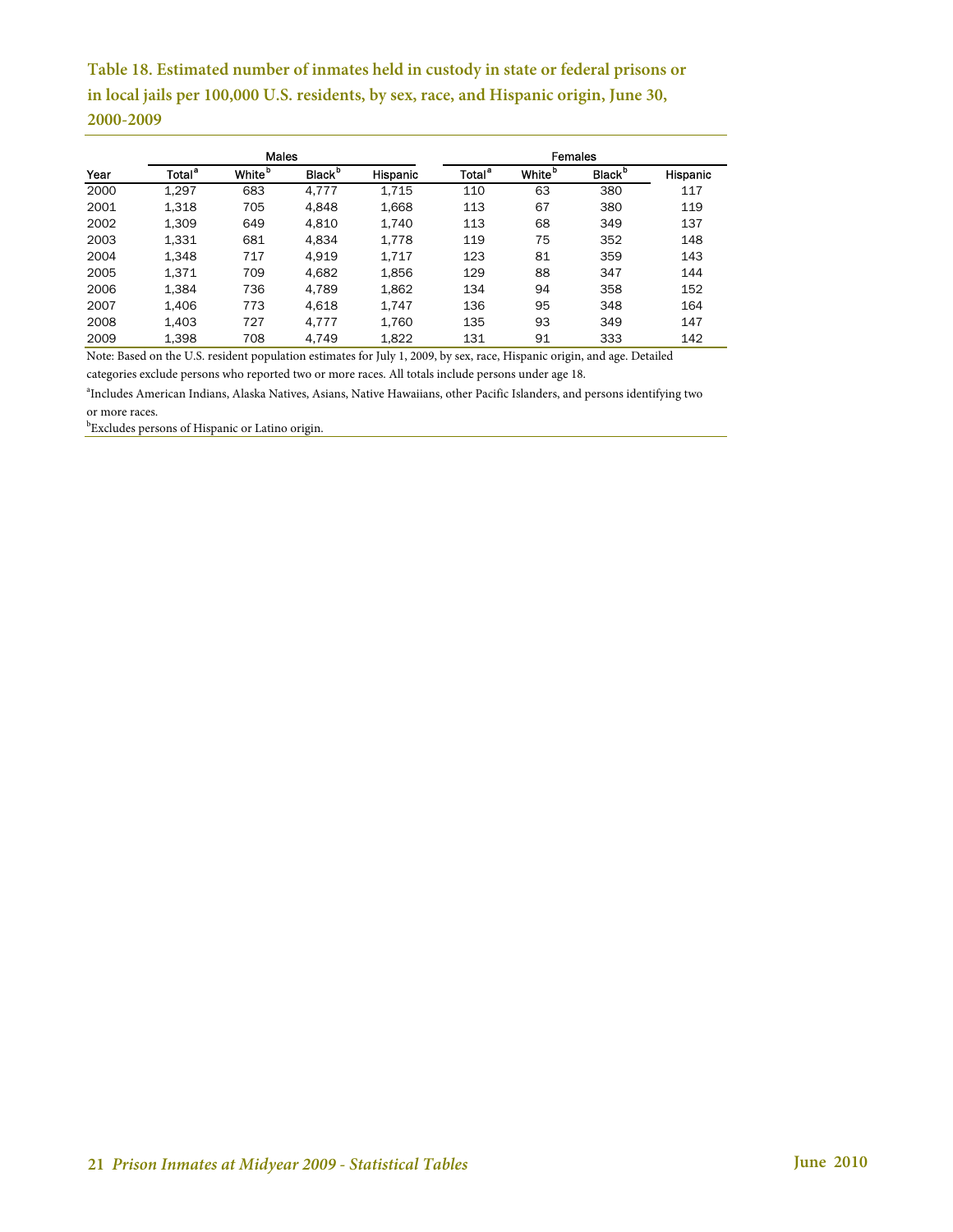**Table 19. Estimated number of inmates held in custody in state or federal prison, or in local jails per 100,000 U.S. residents, by sex, race, Hispanic origin, and age, June 30, 2009**

|                           |                    | Male               |                           |          |                    | Female             |                           |          |
|---------------------------|--------------------|--------------------|---------------------------|----------|--------------------|--------------------|---------------------------|----------|
| Year                      | Total <sup>a</sup> | White <sup>b</sup> | <b>Black</b> <sup>b</sup> | Hispanic | Total <sup>a</sup> | White <sup>b</sup> | <b>Black</b> <sup>b</sup> | Hispanic |
| <b>Total</b> <sup>c</sup> | 1,398              | 708                | 4.749                     | 1,822    | 131                | 91                 | 333                       | 142      |
| 18-19                     | 1,529              | 776                | 4.403                     | 1.838    | 100                | 70                 | 210                       | 140      |
| 20-24                     | 2.939              | 1.389              | 8.889                     | 3.937    | 261                | 194                | 595                       | 329      |
| 25-29                     | 3.298              | 1.569              | 10.501                    | 3.954    | 292                | 222                | 733                       | 314      |
| 30-34                     | 3.278              | 1.673              | 10.995                    | 3,650    | 349                | 260                | 896                       | 302      |
| 35-39                     | 2.915              | 1.587              | 10.068                    | 3.090    | 361                | 263                | 895                       | 300      |
| 40-44                     | 2.593              | 1.475              | 8.668                     | 2.735    | 301                | 214                | 730                       | 248      |
| 45-49                     | 1.803              | 972                | 6.387                     | 2.327    | 170                | 115                | 405                       | 191      |
| 50-54                     | 1.061              | 568                | 3,914                     | 1,583    | 82                 | 63                 | 155                       | 132      |
| 55-59                     | 644                | 383                | 2.203                     | 1.159    | 40                 | 25                 | 60                        | 86       |
| 60-64                     | 349                | 227                | 1.134                     | 758      | 21                 | 9                  | 49                        | 36       |
| 65 or older               | 127                | 87                 | 454                       | 243      | 5                  | 3                  | 5                         | 9        |

Note: Based on the U.S. resident population estimates for July 1, 2009, by sex, race, Hispanic origin, and age. Detailed categories exclude persons who reported two or more races.

a Includes American Indians, Alaska Natives, Asians, Native Hawaiians, other Pacific Islanders, and persons identifying two or more races.

 $^{\rm b}$ Excludes persons of Hispanic or Latino origin.

<sup>c</sup>Includes persons under age 18.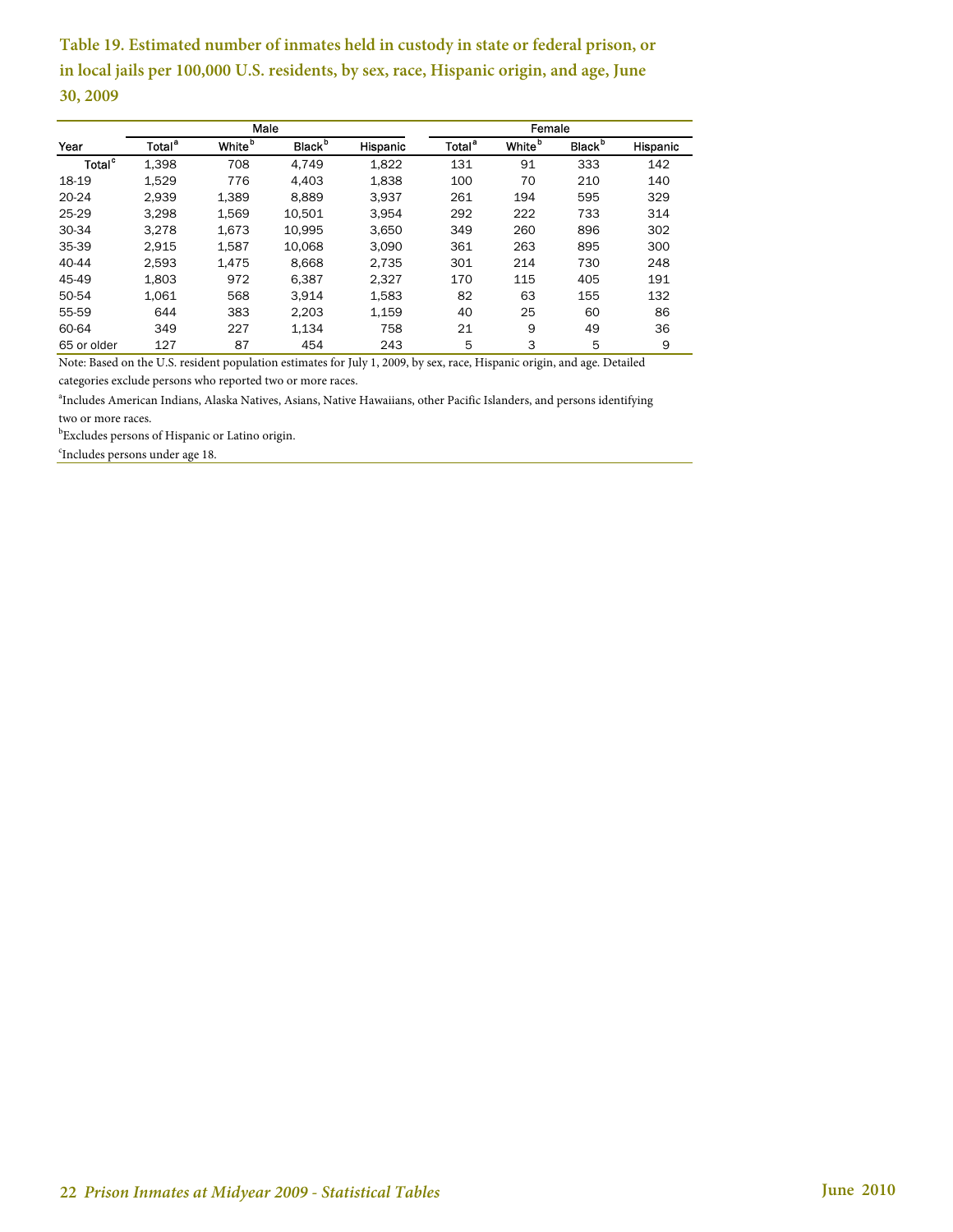## **Table 20. Reported number of non-U.S. citizens held in custody in state or federal prisons, by sex, region, and jurisdiction, June 30, 2008 and 2009**

| Region and                |                | 2008     |                |            | 2009           |                          |
|---------------------------|----------------|----------|----------------|------------|----------------|--------------------------|
| jurisdiction              | Total          | Male     | Female         | Total      | Male           | Female                   |
| U.S. total                | 93,682         | 86,971   | 3,936          | 94,498     | 90,567         | 3,931                    |
| Federal                   | 28,995         | 26,908   | 2,087          | 30,445     | 28,404         | 2,041                    |
| <b>State</b>              | 64,687         | 60,063   | 1,849          | 64,053     | 62,163         | 1,890                    |
| <b>Northeast</b>          | 9,036          | 8,751    | 285            | 8,961      | 8,673          | 288                      |
| Connecticut <sup>a</sup>  | 742            | 710      | 32             | 802        | 767            | 35                       |
| Maine                     | 16             | 16       | $\mathbf 0$    | 21         | 20             | 1                        |
| Massachusetts             | 914            | 874      | 40             | 918        | 883            | 35                       |
| New Hampshire             | $\overline{1}$ | Τ        | $\overline{1}$ | 82         | 79             | 3                        |
| New Jersey                | Τ              | Τ        | Τ              | $\sqrt{2}$ | $\prime$       | $\sqrt{2}$               |
| New York <sup>b</sup>     | 6,334          | 6.148    | 186            | 6.111      | 5,922          | 189                      |
| Pennsylvania              | 1,008          | 985      | 23             | 1,008      | 985            | 23                       |
| Rhode Island <sup>a</sup> | Τ              | $\prime$ | Τ              | $\sqrt{2}$ | Τ              | $\sqrt{2}$               |
| Vermont <sup>a</sup>      | 22             | 18       | 4              | 19         | 17             | $\overline{2}$           |
|                           | 4,989          | 4,829    | 160            |            | 5,197          |                          |
| <b>Midwest</b>            |                |          |                | 5,352      |                | 155                      |
| Illinois                  | 1,746          | 1,698    | 48             | 1,946      | 1,900          | 46                       |
| Indiana                   | 468            | 454      | 14             | 504        | 496            | 8                        |
| lowa                      | 186            | 183      | 3              | 151        | 148            | 3                        |
| Kansas                    | 283            | 278      | 5              | 287        | 283            | 4                        |
| Michigan                  | 615            | 608      | $\overline{7}$ | 680        | 670            | 10                       |
| Minnesota                 | 311            | 302      | 9              | 469        | 452            | 17                       |
| Missouri <sup>b</sup>     | 440            | 411      | 29             | 452        | 428            | 24                       |
| Nebraska                  | 187            | 184      | 3              | 204        | 200            | 4                        |
| North Dakota              | 12             | 11       | 1              | 14         | 13             | 1                        |
| Ohio                      | 685            | 644      | 41             | 584        | 548            | 36                       |
| South Dakota              | 56             | 56       | 0              | 61         | 59             | 2                        |
| Wisconsin                 | Τ              | Γ        | Γ              | Τ          | Τ              | Τ                        |
| South                     | 23,291         | 22,633   | 658            | 23,137     | 22,487         | 650                      |
| Alabama                   | 117            | 113      | 4              | 150        | 147            | 3                        |
| Arkansas                  | 174            | 168      | 6              | 187        | 183            | 4                        |
| Delaware <sup>a</sup>     | 360            | 342      | 18             | 316        | 296            | 20                       |
| Florida                   | 6,101          | 5,885    | 216            | 6,344      | 6,131          | 213                      |
| Georgia                   | 1,766          | 1,738    | 28             | 1,777      | 1,754          | 23                       |
| Kentucky                  | 134            | 131      | 3              | 168        | 164            | 4                        |
| Louisiana                 | 106            | 103      | 3              | 105        | 102            | 3                        |
| Maryland <sup>b</sup>     | 686            | 663      | 23             | 430        | 408            | 22                       |
| Mississippi               | $\sqrt{2}$     | Τ        | $\overline{ }$ | Τ          | $\overline{1}$ | $\sqrt{2}$               |
| North Carolina            | 1,687          | 1,641    | 46             | 1,785      | 1,742          | 43                       |
| Oklahoma <sup>c</sup>     | 363            | 348      | 15             | 340        | 331            | 9                        |
| South Carolina            | 376            | 371      | 5              | 462        | 449            | 13                       |
| Tennessee <sup>b</sup>    | 250            | 243      | $\overline{7}$ | 240        | 231            | 9                        |
| Texas                     | 9,940          | 9,700    | 240            | 9,618      | 9,371          | 247                      |
| Virginia                  | 1,223          | 1,179    | 44             | 1,209      | 1,172          | 37                       |
| West Virginia             | 8              | 8        | 0              | 6          | 6              | 0                        |
| West                      | 27,371         | 23,850   | 746            | 26,603     | 25,806         | 797                      |
| Alaska <sup>a</sup>       | 14             | 13       | 1              | 11         | 11             | 0                        |
| Arizona                   | 2,762          | 2,654    | 108            | 3,259      | 3,116          | 143                      |
| California <sup>c</sup>   | 17,010         | 16,575   | 435            | 18,705     | 18,225         | 480                      |
| Colorado <sup>b</sup>     | 1,112          | 1,082    | 30             | 1,250      |                |                          |
|                           |                |          |                |            | 1,207          | 43                       |
| Hawaii <sup>a,d</sup>     | 99             | 92       | $\overline{7}$ | 122        | 115            | 7                        |
| Idaho                     | 324            | 312      | 12             | 288        | 275            | 13                       |
| Montana                   | 13             | 13       | 0              | 15         | 15             | 0                        |
| Nevada <sup>e</sup>       | 2,775          | Γ        | $\overline{1}$ | Γ          | Γ              | $\overline{\phantom{a}}$ |
| New Mexico                | 120            | 120      | 0              | 105        | 102            | 3                        |
| Oregon                    | 1,746          | 1,643    | 103            | 1,704      | 1,625          | 79                       |
| Utah                      | 267            | 264      | 3              | 276        | 273            | 3                        |
| Washington                | 1,075          | 1,029    | 46             | 798        | 774            | 24                       |
| Wyoming                   | 54             | 53       | $\mathbf 1$    | 70         | 68             | $\overline{c}$           |

/Not reported.

<sup>a</sup>Prisons and jails form one integrated system. Data include total jail and prison populations.

b Non-U.S. citizen defined as foreign-born.

c Non-U.S. citizen defined as inmates held by U.S. Immigration and Customs Enforcement (ICE).

d Number of U.S. citizens based only on inmates who reported their citizenship.

e Nevada was unable to provide sex breakouts for 2008.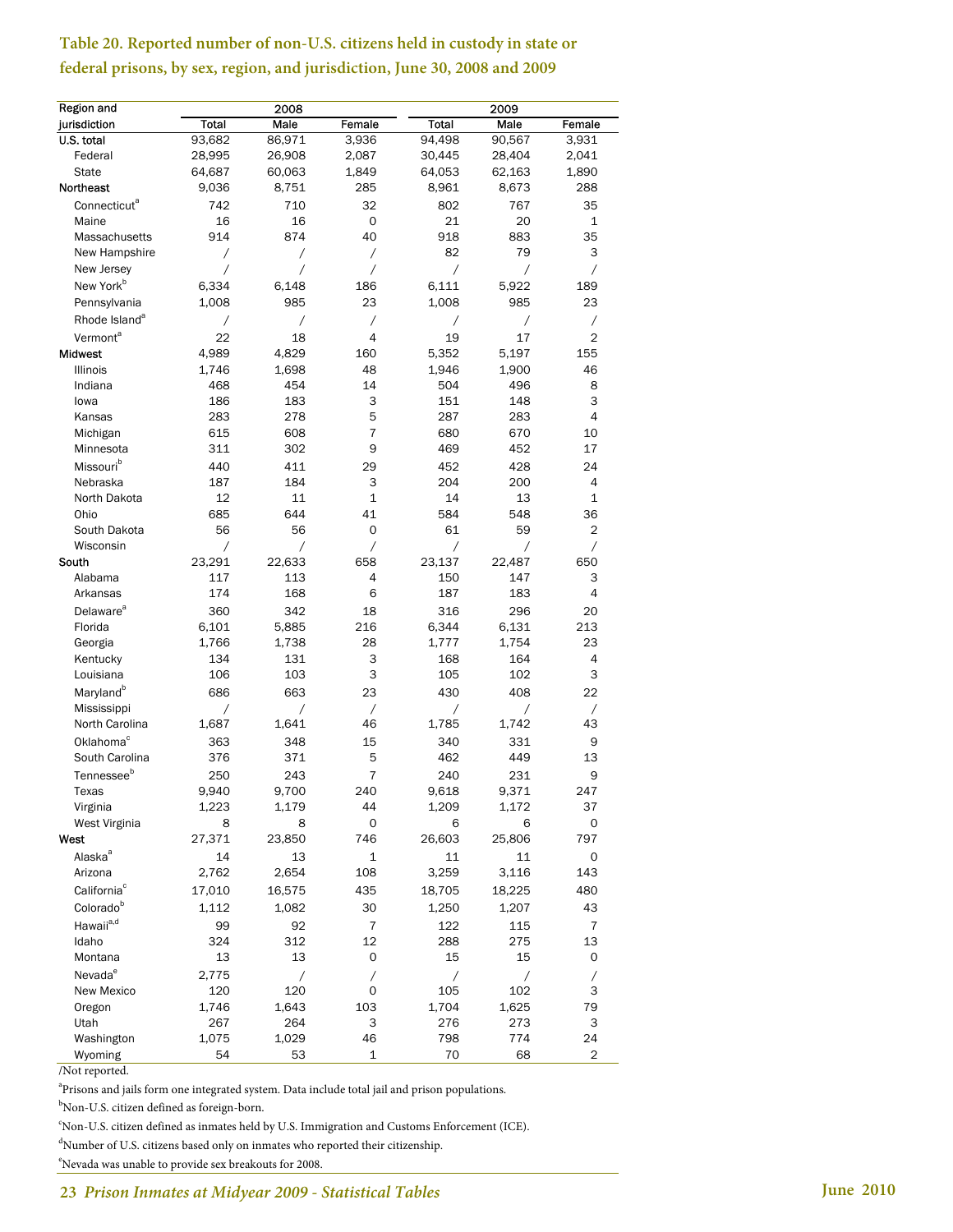**Table 21. Reported number of inmates under age 18 held in custody in state prisons, by sex, region, and jurisdiction, June 30, 2008 and 2009**

|                             |                  | 2008                |                  |                         | 2009              |                |
|-----------------------------|------------------|---------------------|------------------|-------------------------|-------------------|----------------|
| Region and jurisdiction     | <b>Total</b>     | Male                | Female           | <b>Total</b>            | Male              | Female         |
| <b>State</b>                | 2,717            | 2,626               | 91               | 2,778                   | 2,644             | 134            |
| <b>Northeast</b>            | 676              | 643                 | 33               | 617                     | 584               | 33             |
| Connecticut <sup>a</sup>    | 375              | 349                 | 26               | 332                     | 310               | 22             |
| Maine                       | 0                | 0                   | 0                | 0                       | 0                 | 0              |
| Massachusetts               | 3                | $\overline{2}$      | 1                | 8                       | 5                 | 3              |
| New Hampshire               | 0                | 0                   | 0                | 0                       | 0                 | 0              |
| New Jersey <sup>b</sup>     | 19               | 19                  | 0                | 21                      | 21                | 0              |
| New York                    | 206              | 202                 | 4                | 190                     | 184               | 6              |
| Pennsylvania                | 55               | 53                  | 2                | 61                      | 59                | $\overline{c}$ |
| Rhode Island <sup>a</sup>   | 10               | 10                  | 0                | $\mathbf{1}$            | 1                 | 0              |
| Vermont <sup>a</sup>        | 8                | 8                   | 0                | 4                       | 4                 | 0              |
| <b>Midwest</b>              | 476              | 458                 | 18               | 499                     | 488               | 11             |
| <b>Illinois</b>             | 77               | 74                  | 3                | 106                     | 105               | 1              |
| Indiana                     | 63               | 62                  | $\mathbf{1}$     | 54                      | 54                | 0              |
| lowa                        | 16               | 16                  | 0                | 13                      | 13                | 0              |
| Kansas                      | 4                | 3                   | 1                | 5                       | 5                 | 0              |
| Michigan                    | 140              | 137                 | 3                | 132                     | 129               | 3              |
| Minnesota                   | 13               | 13                  | 0                | 13                      | 11                | $\overline{2}$ |
| Missouri                    | 26               | 25                  | 1                | 31                      | 30                | 1              |
| Nebraska                    | 15               | 15                  | 0                | 21                      | 19                | $\overline{2}$ |
| North Dakota                | 0                | 0                   | 0                | 0                       | 0                 | 0              |
| Ohio                        | 75               | 73                  | $\overline{2}$   | 86                      | 84                | $\overline{2}$ |
| South Dakota <sup>b</sup>   | 0                | 0                   | $\mathsf O$      | $\mathbf{1}$            | 1                 | 0              |
| Wisconsin                   | 47               | 40                  | $\overline{7}$   | 37                      | 37                | 0              |
| South                       | 1,215            | 1,183               | 32               | 1,273                   | 1,234             | 39             |
| Alabama                     | 123              | 123                 | 0                | 118                     | 114               | $\overline{4}$ |
| Arkansas                    | 17               | 17                  | 0                | 17                      | 17                | 0              |
| Delaware <sup>a</sup>       | 25               | 25                  | 0                | 28                      | 28                | 0              |
| Florida                     | 301              | 295                 | 6                | 393                     | 384               | 9              |
| Georgia                     | 118              | 113                 | 5                | 99                      | 94                | 5              |
| Kentucky                    | 0                | 0                   | 0                | 0                       | 0                 | 0              |
| Louisiana <sup>b</sup>      | 26               | 25                  | $\mathbf 1$      | 15                      | 14                | 1              |
| Maryland                    | 61               | 60                  | $\mathbf{1}$     | 58                      | 57                | 1              |
| Mississippi                 | 39               | 38                  | $\mathbf 1$      | 28                      | 27                | $\mathbf{1}$   |
| North Carolina <sup>b</sup> | 186              | 178                 | 8                | 215                     | 206               | 9              |
| Oklahoma                    | 7                | $\overline{7}$      | $\mathsf O$      | 19                      | 17                | $\overline{2}$ |
| South Carolina              | 96               | 93                  | 3                | 89                      | 88                | $\mathbf{1}$   |
| Tennessee                   | 14               | 13                  | 1                | 22                      | 20                | $\mathbf 2$    |
| Texas                       | 157              | 151                 | 6                | 156                     | 152               | 4              |
| Virginia                    | 45               | 45                  | 0                | 16                      | 16                | 0              |
| West Virginia               | 0                | 0                   | 0                | 0                       | 0                 | 0              |
| West                        | 350              | 342                 | 8                | 389                     | 338               | 51             |
| Alaska <sup>a</sup>         | 10               | 9                   | 1                | $\overline{7}$          | 7                 | 0              |
| Arizona                     | 156              | 154                 | $\overline{c}$   | 157                     | 149               | 8              |
| California <sup>b</sup>     |                  | 0                   | 0                | 0                       | 0                 | 0              |
| Colorado                    | 0                |                     | 1                |                         |                   |                |
|                             | 37               | 36                  |                  | 79                      | 43                | 36             |
| Hawaii <sup>a</sup>         | 0                | 0                   | 0                | 2                       | 2                 | 0              |
| Idaho                       | 0                | 0<br>$\overline{7}$ | 0                | 0                       | 0<br>$\mathbf{1}$ | 0              |
| Montana                     | 8                |                     | $\mathbf 1$      | $\mathbf 1$             |                   | 0              |
| Nevada                      | 118              | 115                 | 3                | 118                     | 115               | 3              |
| New Mexico                  | $\mathbf 1$<br>8 | 1<br>8              | $\mathsf O$<br>0 | 3<br>13                 | 3                 | 0<br>4         |
| Oregon                      |                  |                     |                  |                         | 9                 |                |
| Utah                        | 5                | 5                   | 0                | 6                       | 6                 | 0              |
| Washington <sup>b</sup>     | 3                | 3                   | 0                | $\overline{\mathbf{c}}$ | $\overline{c}$    | 0              |
| Wyoming                     | 4                | $\overline{4}$      | 0                | $\mathbf 1$             | $\mathbf 1$       | 0              |

<sup>a</sup>Prisons and jails form one integrated system. Data include total jail and prison populations.

<sup>b</sup>Counts include those held in privately-operated facilities.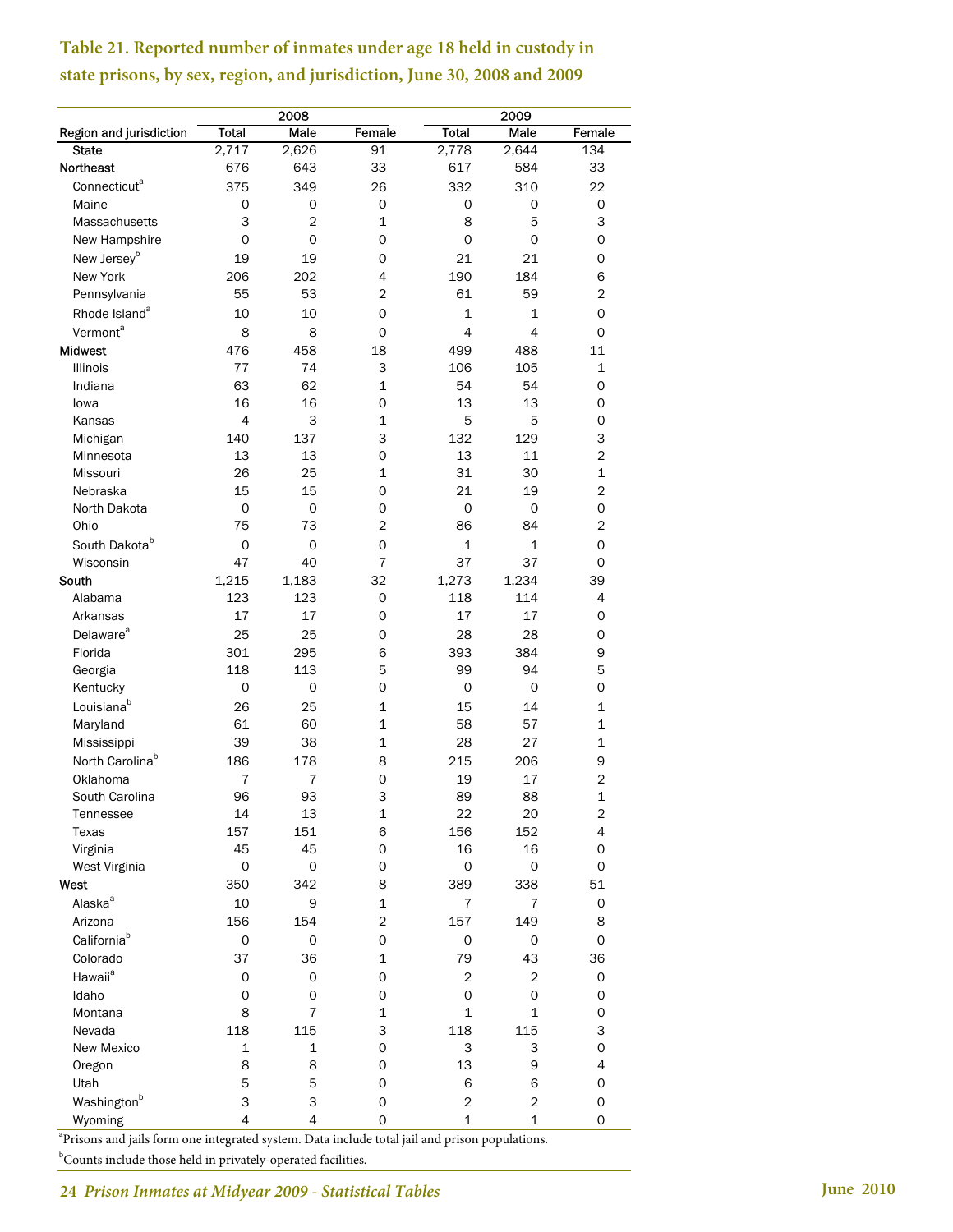#### **Methodology**

#### *National Prisoner Statistics*

Begun in 1926 under a mandate from Congress, the National Prisoner Statistics (NPS) program collects statistics on prisoners at midyear and yearend. The Census Bureau serves as the data collection agent for the Bureau of Justice Statistics (BJS). BJS depends entirely on voluntary participation by states' departments of corrections and the Federal Bureau of Prisons for NPS data.

The NPS distinguishes between inmates in custody and prisoners under jurisdiction. To have custody of an inmate, a state or the Federal Bureau of Prisons must hold that inmate in one of its facilities. To have jurisdiction over a prisoner, a state or the Federal Bureau of Prisons must have legal authority over the prisoner. Some states are unable to provide counts that distinguish between custody and jurisdiction.

The NPS jurisdiction counts include prisoners serving a sentence within a jurisdiction's facilities including prisons, penitentiaries, correctional facilities, halfway houses, boot camps, farms, training or treatment centers, and hospitals. They include prisoners who are—

- temporarily absent (less than 30 days), out to court, or on work release
- housed in privately operated facilities, local jails, other state or federal facilities
- serving concurrent sentences for more than one correctional authority.

The NPS custody counts include all inmates held within a respondent's facilities including inmates housed for other correctional facilities. The custody counts exclude inmates held in local jails and in other jurisdictions. With a few exceptions, the NPS custody counts include inmates held in private facilities.

Additionally, NPS data include counts of inmates in combined jail-prison systems in Alaska, Connecticut, Delaware, Hawaii, Rhode Island, and Vermont.

States and the Federal Bureau of Prisons have the ability to update data submitted the previous year. This report provides updates for midyear and yearend 2008 counts.

Nevada was not able to provide 2007 data. Estimates were calculated using ratio estimates. All numbers were reviewed and approved by the Nevada Department of Corrections.

The District of Columbia (D.C.) became a jail-only jurisdiction by yearend 2001, when the Federal Bureau of Prisons assumed responsibility for housing all sentenced felons from D.C. Selected previously published prisoner counts and percent population change statistics include D.C. jail inmates for 2001, the last year of collection. See notes in tables for additional information.

Additional information about the NPS data collection instrument is available on the BJS Website at <http:// bjs.ojp.usdoj.gov>.

#### *Other inmate counts*

Data on the number of inmates held in the custody of local jails are from the BJS Annual Survey of Jails (ASJ). The ASJ provides data on inmates in custody at midyear. For more information about the ASJ, see *Methodology* in *Jail Inmates at Midyear 2009* —Statistical Tables, BJS Web, 3 June 2010.

Federal prisoner data used to calculate race distributions are obtained from BJS's Federal Justice Statistics Program (FJSP). The FJSP obtains data from the Federal Bureau of Prisons. These data include individual-level records of prisoners in federal facilities as of September 30. Specifically, the FJSP provides counts of sentenced federal inmates by sex, race, and Hispanic origin.

#### *Estimating age-specific incarceration rates*

Estimates are provided for the number of inmates in the custody of state and federal prisons and in local jails, by sex. Further, within sex prisoners are characterized by age, race (non-Hispanic white and non-Hispanic black), and Hispanic origin. The detailed race and Hispanic origin categories exclude estimates of persons identifying two or more races.

For 2000 and 2008, estimates were produced separately for inmates held in the custody of state and federal prisons and in local jails. These estimates were then combined to obtain a total estimated population. State estimates were prepared by combining information about the sex of prisoners from the NPS with information on self-reported race and Hispanic origin from the 2004 Survey of Inmates of State Correctional Facilities.

For the estimates of federal prisoners, the distributions of FJSP counts of sentenced federal prisoners by sex, age, race, and Hispanic origin on September 30, 2008 were applied to the NPS counts of sentenced federal prisoners, by sex, at midyear 2009.

Estimates of the U.S. resident population for July 1, 2009, by age, sex, race, and Hispanic origin, were generated by applying the June 30, 2008 age distributions within sex, race, and Hispanic origin groups to the July 1, 2009 population estimates by sex. The population estimates were provided by the U.S. Census Bureau.

Age-specific rates of incarceration for each demographic group were calculated by dividing the estimated number of inmates in custody within each age group by the estimated number of U.S. residents in each age group. That number was multiplied by 100,000, and then rounded to the nearest whole number. Sex totals include all inmates and U.S. residents regardless of race or Hispanic origin. Incarceration rates for detailed race and Hispanic origin groups exclude persons identifying two or more races.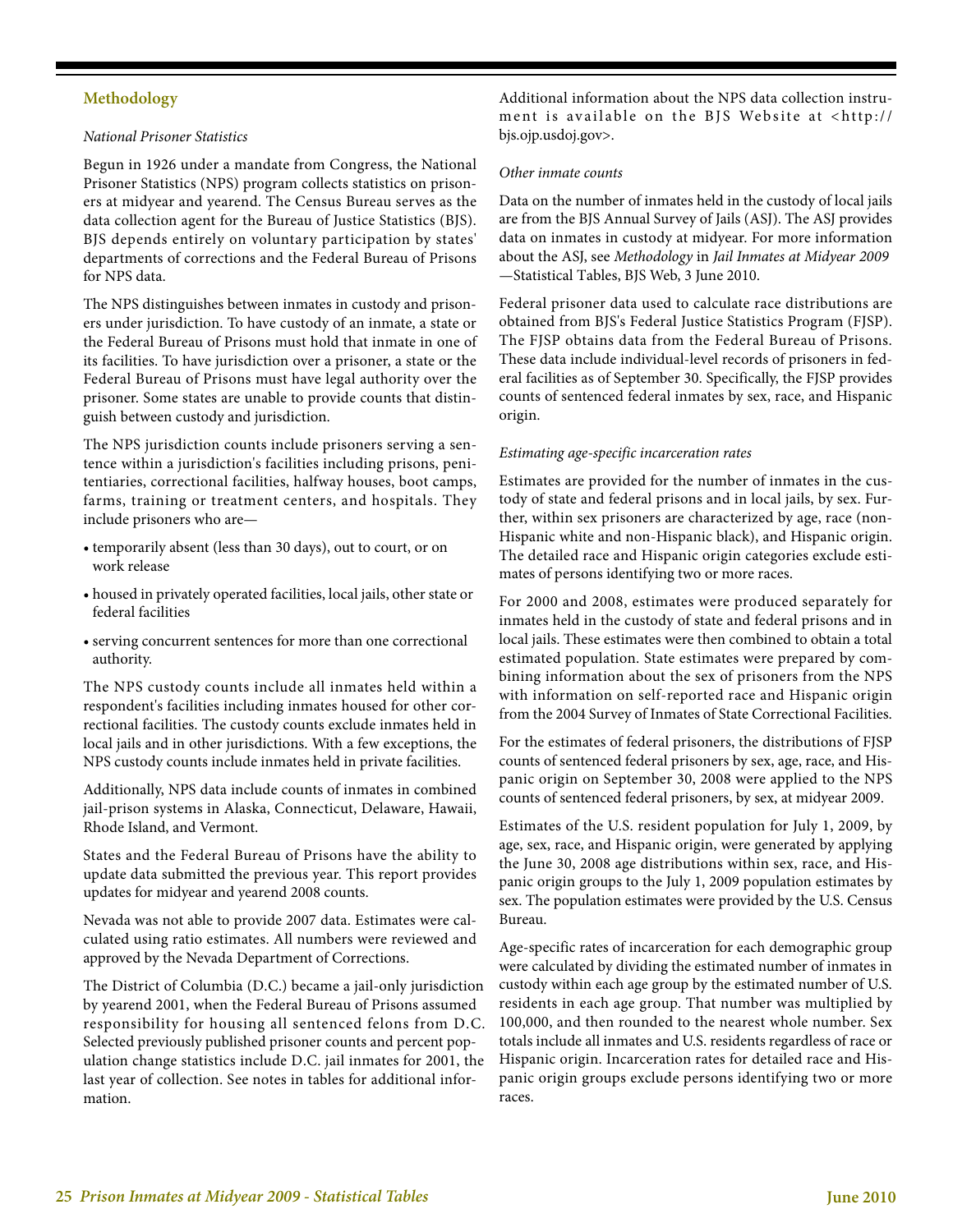#### **Definitions**

**Average annual change**—the arithmetic average (mean) annual change across a specific time period.

**Custody**—the number of inmates held in state or federal prisons or local jails, regardless of sentence length or the authority having jurisdiction.

**Imprisonment rate**—the number of prisoners under state or federal jurisdiction sentenced to more than 1 year, per 100,000 U.S. residents.

**Inmates**—individuals held in custody in state or federal prisons or in local jails.

**Jail**—confinement facilities usually administered by a local law enforcement agency, intended for adults but sometimes holding juveniles, before or after adjudication. Facilities include jails and city/county correctional centers, special jail facilities such as medical treatment or release centers, halfway houses, work farms, and temporary holding or lockup facilities that are part of the jail's combined function. Inmates sentenced to jail facilities usually have a sentence of 1 year or less.

**Jurisdiction**—the number of prisoners under the legal authority of state or federal correctional officials regardless where the prisoner is held.

**Prisons**—compared to jail facilities, prisons are longer-term facilities run by a state or the federal government and typically holding prisoners with sentences of more than 1 year. However, sentence length may vary by state. Connecticut, Rhode Island, Vermont, Delaware, Alaska, and Hawaii—operate integrated systems which combine prisons and jails.

**Prisoners**—individuals under the legal authority (jurisdiction) of state and federal correctional officials.

**Sentenced prisoner**—a prisoner sentenced to more than 1 year.

**Total incarceration rate**—the number of inmates held in the custody of state or federal prisons or in local jails, per 100,000 U.S. residents.

**Total inmates in custody**—includes inmates held in any public facility run by a state or the Federal Bureau of Prisons, including halfway houses, camps, farms, training/treatment centers, and hospitals. This number also includes the number of inmates held in local jails as reported by correctional authorities in the Annual Survey of Jails. Data for jails reflect populations on the last working day of June.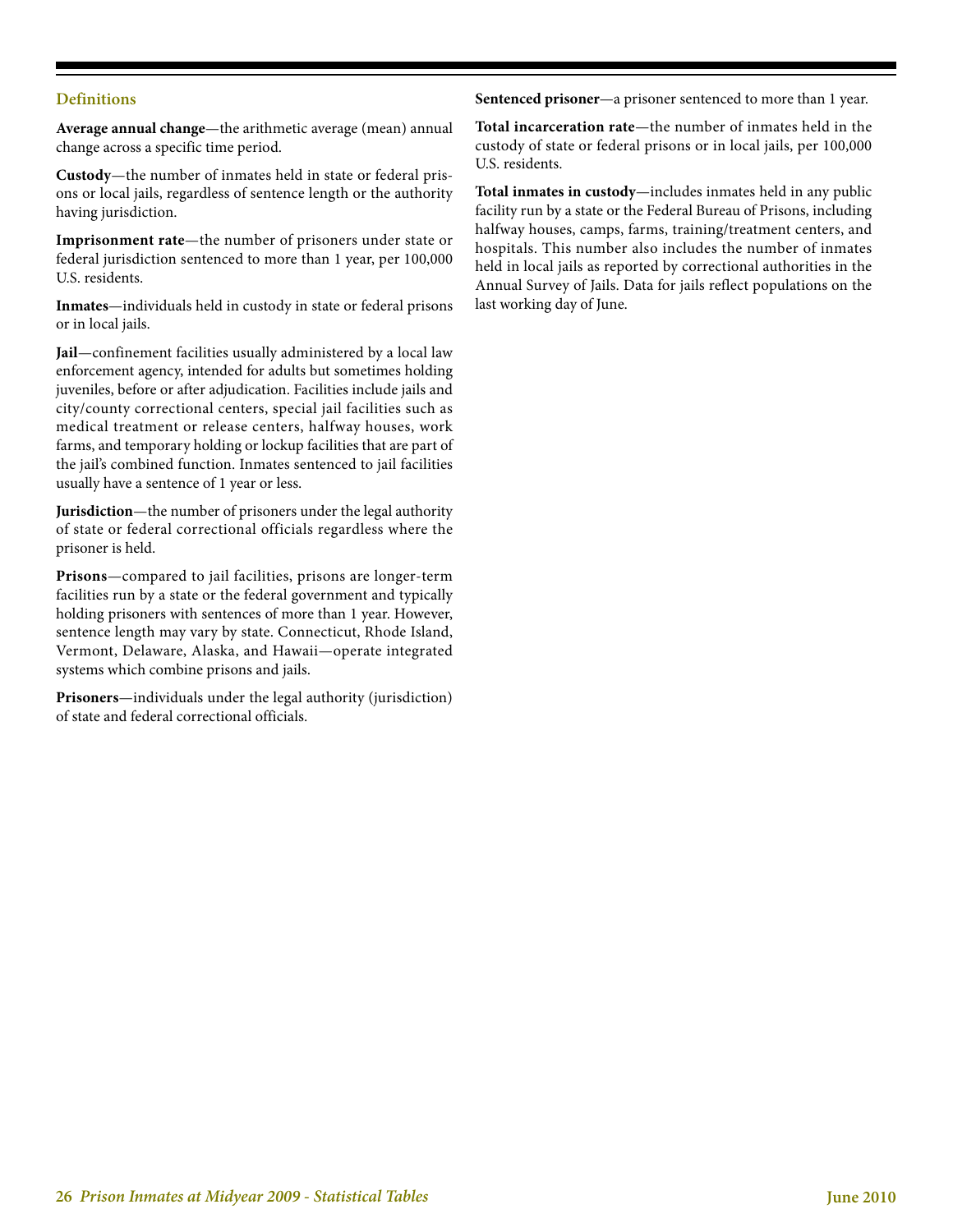#### **NPS jurisdiction notes**

**Alaska**—Prisons and jails form one integrated system. All NPS data include jail and prison populations housed within the state and outside of the state. Jurisdictional counts exclude inmates held in local jails that are operated by communities.

**Arizona**—Population counts are based on custody data and inmates in contracted beds.

**Arkansas**—Jurisdiction counts for 2009 include offenders serving concurrent sentences in other states and those out on bond.

**California**—Jurisdiction counts include felons and unsentenced inmates who are temporarily absent, i.e., housed in local jails, hospitals, etc. This definition is comparable to the 1998 NPS 1b definition. Custody counts include inmates housed in contract facilities outside the state.

**Connecticut**—Prisons and jails form one integrated system. All NPS data include jail and prison populations.

**Colorado**—Counts include 207 male and 10 female inmates in the Youthful Offender System, which was established primarily for violent juvenile offenders.

**Delaware**—Prisons and jails form one integrated system. All NPS data include jail and prison populations.

**Federal**—Custody counts include inmates housed in secure facilities where the Bureau of Prisons contracted directly with a private operator or subcontracted with a private provider at a local government facility. Custody includes inmates held in nonsecure privately-operated community corrections centers (e.g., halfway houses) and in home confinement.

**Florida**—The 2009 custody count includes all inmates out to court. These inmates were previously counted in other state facilities.

**Georgia**—Counts are based on custody data.

**Hawaii**—Prisons and jails form one integrated system. All Anapestic include jail and prison populations. Racial counts are based on the racial distributions in Hawaii's Corrections Management Information System and inmate counts from each facility.

**Illinois**—Population counts are based on jurisdiction data. Counts of inmates with a sentence of more than 1 year include an undetermined number of inmates with a sentence of less than 1 year.

**Iowa**—Population counts are based on custody data. Population counts for inmates with a sentence of more than 1 year include an undetermined number of inmates with a sentence of less than 1 year and unsentenced inmates. Iowa does not differentiate among these groups in its data system.

**Kansas**—Population counts for inmates with a sentence of more than 1 year include a small undetermined number of inmates with sentences of less than 1 year.

**Louisiana**—Counts for 2007 are as of December 27, 2007.

**Maryland**—The exclusive use of an automated data system may have rendered counts for 2009 not comparable to previous years' counts.

**Massachusetts**—By law, offenders may be sentenced to terms of up to 2 years and 6 months in locally-operated jails and correctional institutions. Such populations are included in counts and rates for local jails and correctional institutions. Inmates with sentences of more than 1 year (4,012) were held in local jails. Jurisdiction and custody counts include an undetermined number of inmates who were remanded to court, transferred to the custody of another state, federal, or locally-operated system, and subsequently released.

**Mississippi**—Jurisdiction counts include 1,009 males and 134 females with unknown sentence lengths.

**Nevada**—Due to a system conversion, data for 2007 were calculated with ratio estimates and are based on 2006 numbers. All estimates were reviewed by individuals at the Nevada Department of Corrections.

**New Jersey**—Counts of inmates with a sentence of more than 1 year include an undetermined number of inmates with sentences of just 1 year. The Department of Corrections has no jurisdiction over inmates with sentences of less than 1 year or over unsentenced inmates.

**Ohio**—Counts of inmates with a sentence of more than 1 year include an undetermined number of inmates with sentences of 1 year or less.

**Oklahoma**—Population counts for inmates with sentences of less than 1 year consist mainly of offenders ordered by the court to the Delayed Sentencing Program for Young Adults pursuant to 22 O.S. 996 through 996.3.

**Oregon**—Counts include an undetermined number of inmates with sentences of 1 year or less. County authorities retain jurisdiction over the majority of these types of inmates.

**Rhode Island**—Prisons and jails form one integrated system. All NPS data include jail and prison populations.

**Vermont**—Prisons and jails form one integrated system. All NPS data include jail and prison populations.

**Virginia**—Jurisdiction counts for 2007 reflect populations on December 28, 2007.